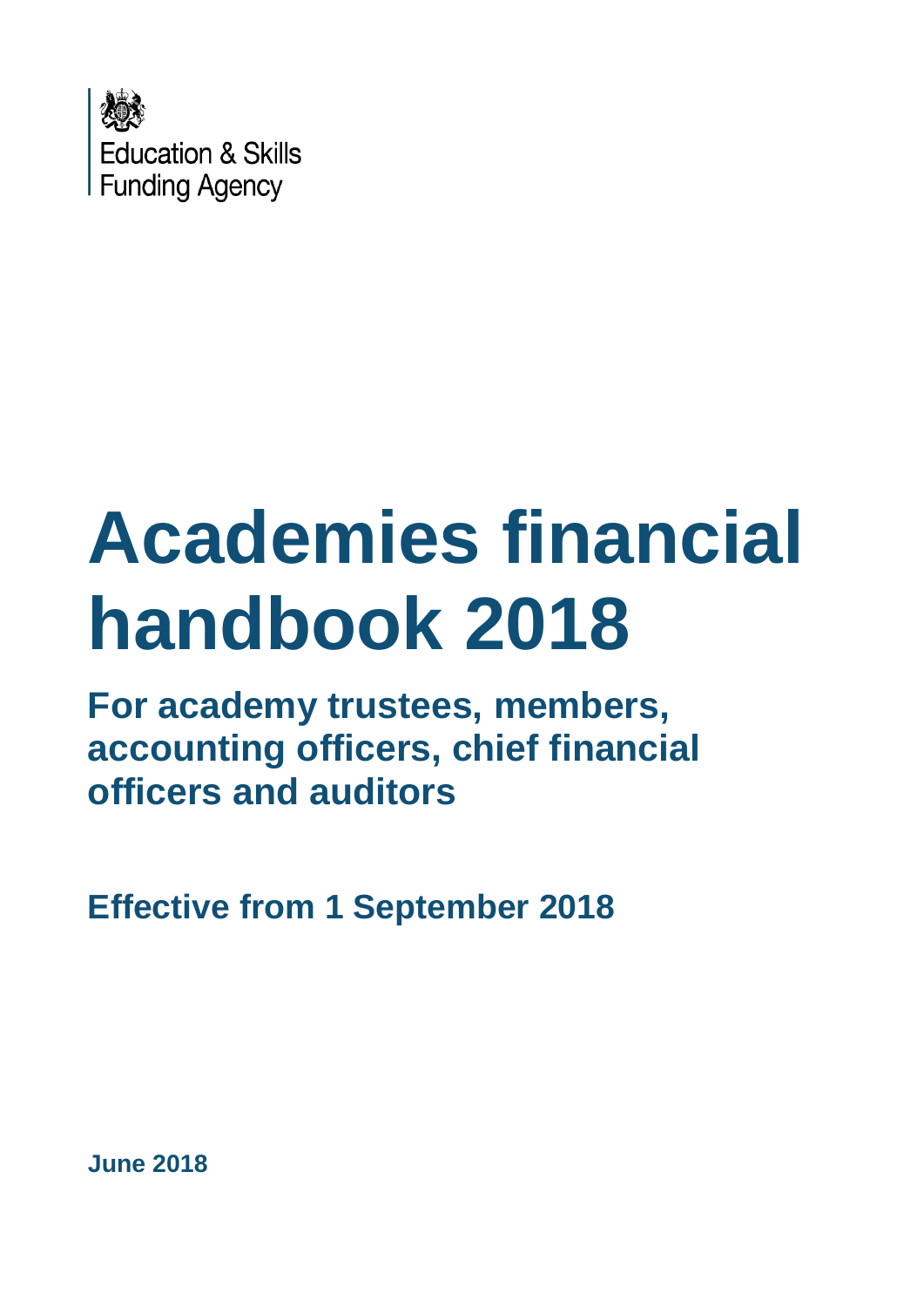# **Contents**

|                                   | <b>Executive summary by Lord Agnew</b>             | $\overline{4}$ |
|-----------------------------------|----------------------------------------------------|----------------|
| Introduction                      |                                                    | 6              |
| What has changed in this edition? |                                                    | 6              |
|                                   | <b>Contacting ESFA</b>                             | 7              |
|                                   | Part 1: Roles and responsibilities                 | 8              |
| 1.1                               | The Department for Education                       | 8              |
| 1.2                               | <b>ESFA</b>                                        | 8              |
| 1.3                               | <b>Trustees</b>                                    | 10             |
| 1.4                               | <b>Members</b>                                     | 11             |
| 1.5                               | The accounting officer                             | 12             |
| 1.6                               | The chief financial officer                        | 14             |
|                                   | Part 2: Main financial and governance requirements | 15             |
| 2.1                               | <b>Financial oversight</b>                         | 15             |
| 2.2                               | Internal control principles                        | 15             |
| 2.3                               | Financial planning and monitoring                  | 16             |
| 2.4                               | Spending                                           | 18             |
| 2.5                               | Income generation                                  | 19             |
| 2.6                               | Risk management                                    | 19             |
| 2.7                               | Whistleblowing                                     | 20             |
| 2.8                               | Annual accounts                                    | 20             |
| 2.9                               | Internal scrutiny                                  | 20             |
| 2.10                              | Transparency                                       | 22             |
|                                   | <b>Part 3: Delegated authorities</b>               | 23             |
| 3.1                               | Autonomy and approval                              | 23             |
| 3.2                               | Novel, contentious and repercussive transactions   | 23             |
| 3.3                               | Special payments                                   | 24             |
| 3.4                               | Write-offs and entering into liabilities           | 26             |
| 3.5                               | Acquisition and disposal of fixed assets           | 27             |
| 3.6                               | Leasing                                            | 27             |
| 3.7                               | Managing General Annual Grant (GAG)                | 28             |
| 3.8                               | Borrowing                                          | 28             |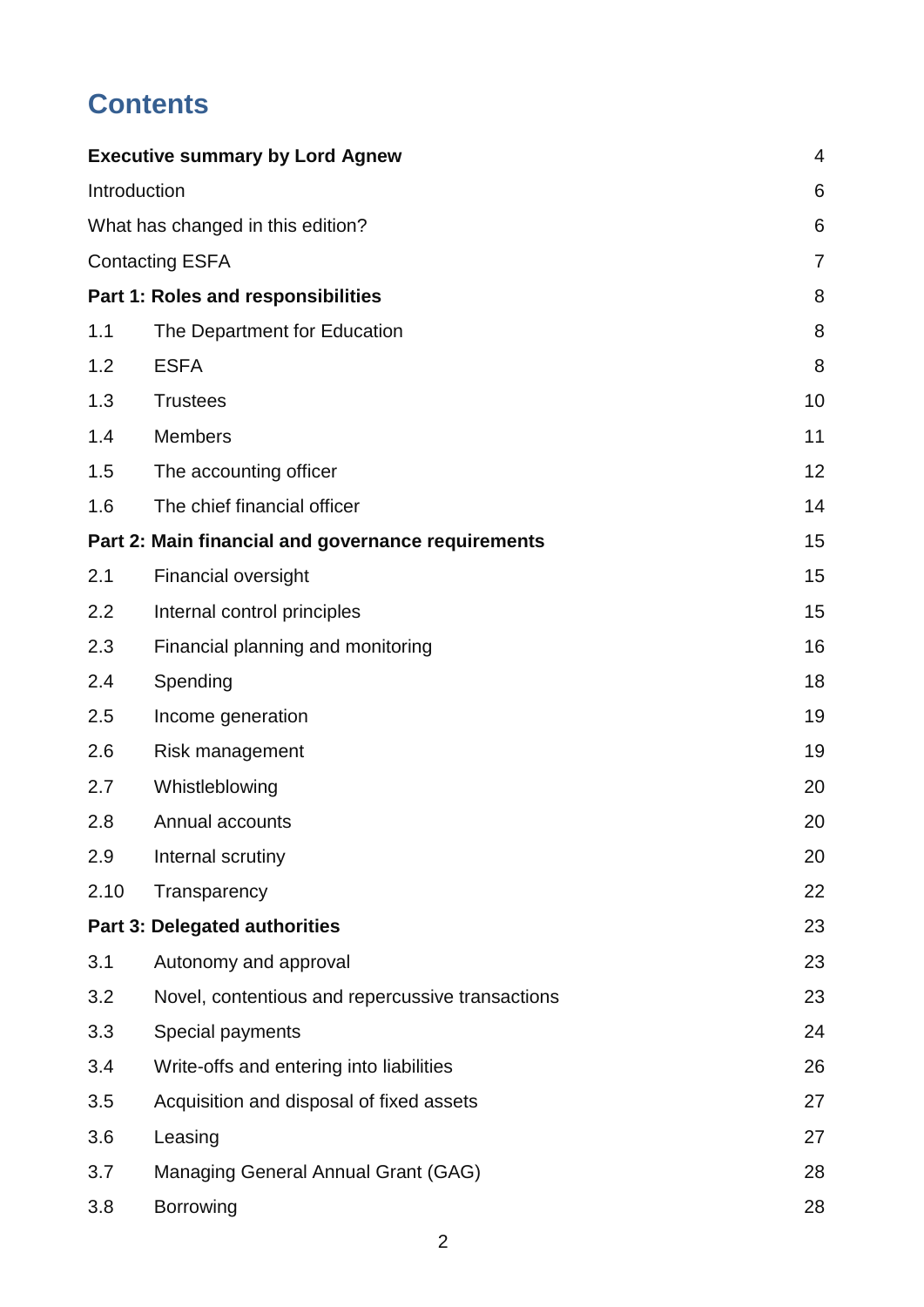| 3.9                                             | Gifts                                               | 29 |
|-------------------------------------------------|-----------------------------------------------------|----|
| 3.10                                            | Transactions with related parties                   | 29 |
| 3.11                                            | Applicability of delegations and freedoms           | 34 |
| Part 4: Audit requirements                      | 36                                                  |    |
| 4.1                                             | Statutory audit                                     | 36 |
| 4.2                                             | Regularity audit                                    | 37 |
| 4.3                                             | Audit findings                                      | 37 |
| 4.4                                             | Financial management and governance self-assessment | 38 |
| 4.5                                             | Funding audit                                       | 38 |
| 4.6                                             | National Audit Office and Public Accounts Committee | 38 |
| 4.7                                             | Audit access rights                                 | 38 |
| 4.8                                             | Provision of information                            | 39 |
| 4.9                                             | Investigation of fraud, theft and/or irregularity   | 39 |
|                                                 | <b>Annex A: Definitions</b>                         | 41 |
|                                                 | Annex B: Schedule of freedoms and delegations       | 44 |
| Annex C: Schedule of requirements (the 'musts') |                                                     | 45 |
| Annex D: Further sources of information         |                                                     | 51 |
| <b>Acknowledgements</b>                         |                                                     | 55 |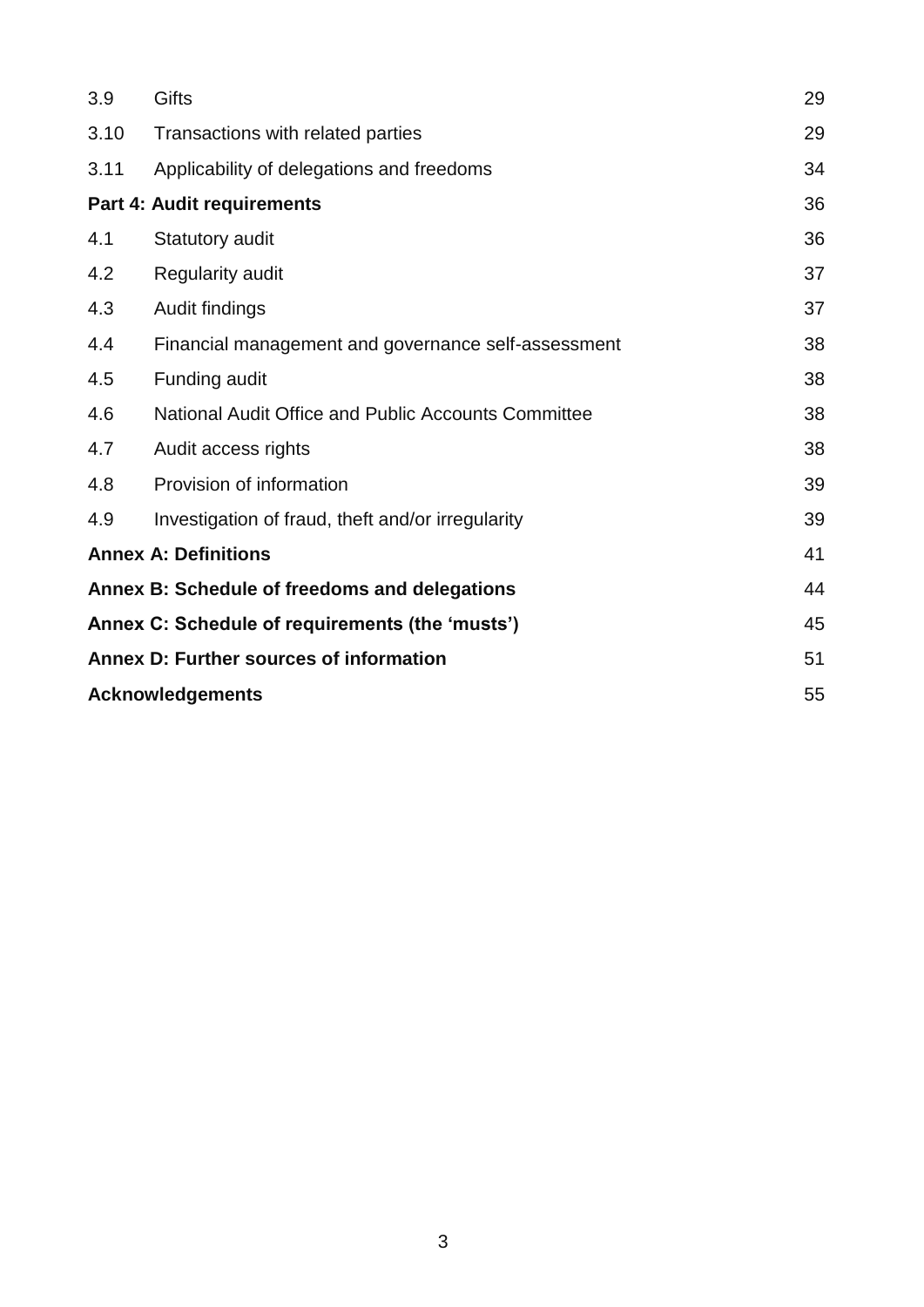# <span id="page-3-0"></span>**Executive summary by Lord Agnew**

Making every pound count can maximise outcomes for our young people. Everyone involved has a role to play in ensuring this happens and in achieving the highest standards of financial management and governance.

I pay particular tribute to the chairs and non-executives of academy trusts who do this vital work unpaid. Having done it



myself, I know the commitment needed, but hope that you too share in the satisfaction that it brings.

The Academies Financial Handbook is the main reference tool to help you apply good financial management, setting out the requirements you must follow and the freedoms you enjoy. Whether you are new to the academies sector or long-standing, please take time to digest the contents, as it will help make your job easier.

#### **1. Roles and responsibilities**

If you are a trustee, the handbook explains that you must oversee the trust's financial affairs and hold the executive leadership to account. You hold statutory duties as a company director to exercise care, skill and diligence and avoid conflicts of interest. The executive leader, as accounting officer, is required to ensure regularity, propriety and value for money. Their chief financial officer must ensure appropriate financial arrangements operate day to day. Where these personal responsibilities are properly carried out, in accordance with the framework, the Department's interaction with the trust will be limited; if not, the handbook explains that we may intervene.

I am keen that chairs of trusts reflect on their key role in promoting high standards of governance in their trust, set out in annex C. The ESFA will be working closely with chairs when there are concerns over issues such as executive pay and related party transactions, or where there is insufficient oversight or control of a trust's money.

#### **2. Key financial and governance requirements**

There are certain financial disciplines that any well-run organisation should be expected to deploy, including:

- having rigorous procedures for preparing and monitoring financial plans
- delivering effective operational controls
- maintaining a system of internal scrutiny to remain compliant

Effective deployment of financial resources can have a dramatic impact on raising educational outcomes. I urge boards to constantly challenge how effective your organisation is in this respect.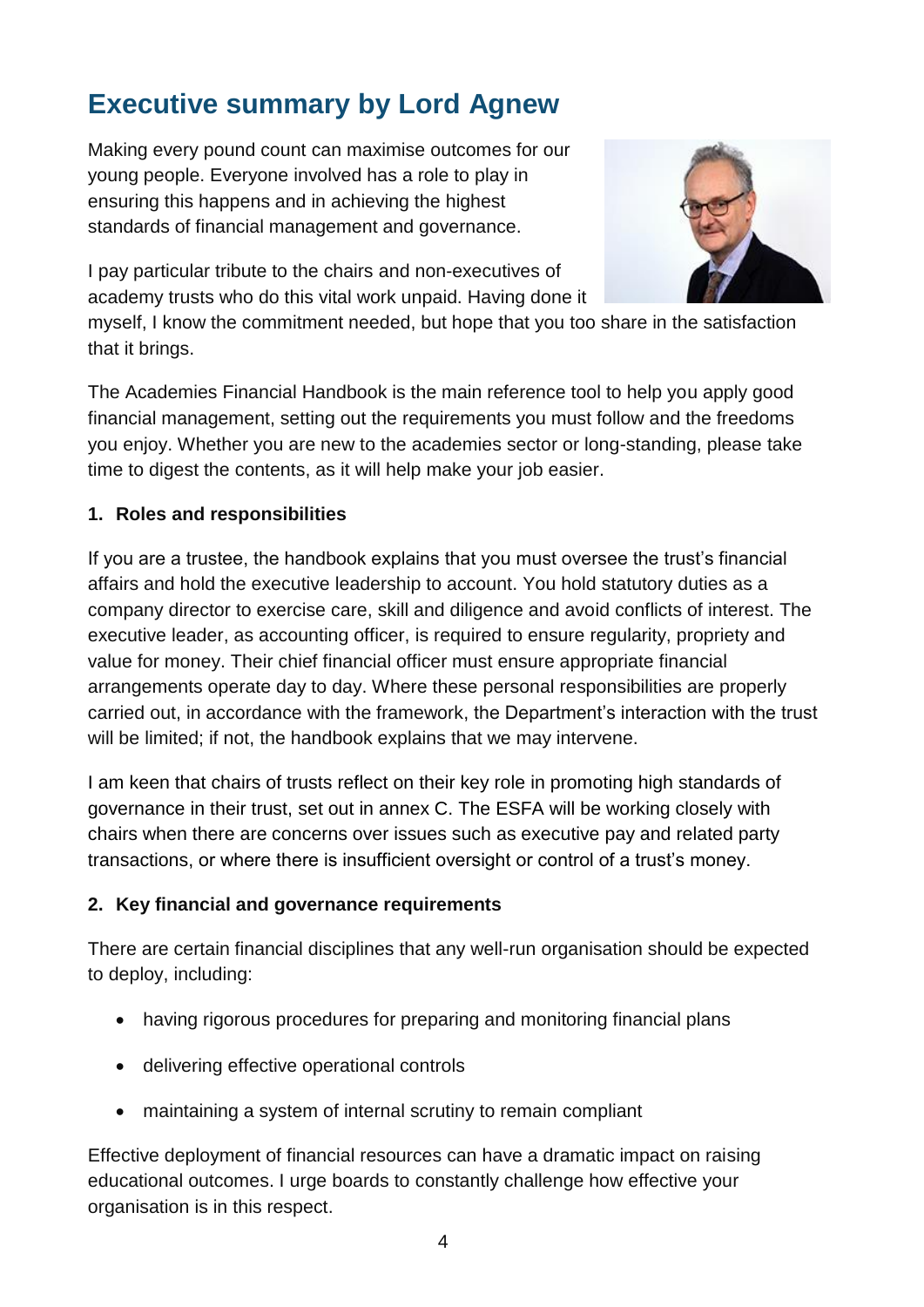#### **3. Delegated authorities**

Autonomy in the hands of well-run organisations can deliver dramatically positive results. The handbook describes a range of financial freedoms that apply, and their limits. But with freedom comes accountability. Careless or improper actions can cause significant damage, both financially and reputationally. You must be confident that the decisions taken when exercising your freedoms (for example when reviewing procurement options or when setting pay) can withstand public scrutiny.

#### **4. Audit requirements**

The benefits of an independent audit are considerable. It provides transparent evidence about the quality of trusts' accounting and financial reporting systems. If you are an auditor, you play an important role in supporting our sector. Most academy audits show that standards are good. However, where concerns are identified auditors need to ensure they are communicated clearly. I want trusts to address any lessons learned from this process in a timely and constructive manner.

The changes in this latest edition of the handbook reinforce some of the areas I have mentioned, particularly around boards' responsibilities for effective oversight and robust challenge. I am grateful to those of you who have helped us develop it, particularly the members of the working group listed towards the end.

The Academies Financial Handbook should instil confidence in the handling of your financial and governance duties. This will enable you to make the best use of public money. In 2015/16, £18bn was paid out to academies to run a growing part of our educational system. Strong governance will ensure that the remarkable progress made in the past 8 years continues.

Thank you to all of you who are making this happen.

Render Agnew

**Theodore Agnew** Parliamentary Under Secretary of State for the School System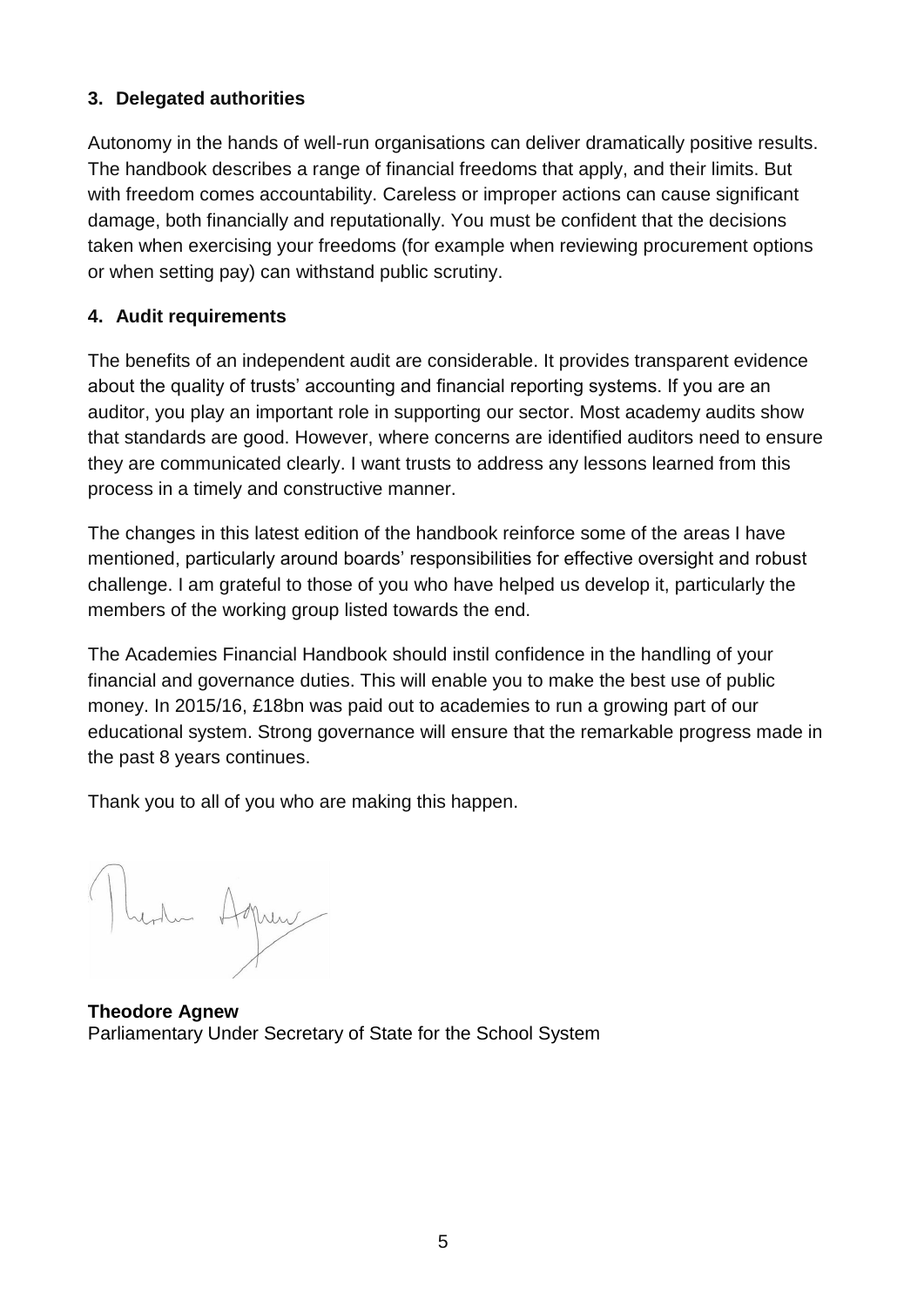# <span id="page-5-0"></span>**Introduction**

The Academies Financial Handbook (the 'handbook') describes the financial responsibilities of academy trusts reflecting their status as companies limited by guarantee, [exempt charities](https://www.gov.uk/government/publications/regulation-of-schools-and-academies-with-exempt-charity-status) and public bodies. It balances the need for effective financial governance with the freedoms that trusts need over their day to day business. It sets out the areas of HM Treasury's [Managing Public Money](https://www.gov.uk/government/publications/managing-public-money) that apply to trusts, and reflects the ['seven principles of public life'](https://www.gov.uk/government/publications/the-7-principles-of-public-life) (selflessness, integrity, objectivity, accountability, openness, honesty and leadership) to which public office holders **must** adhere.

<span id="page-5-2"></span>The handbook is for academy trustees, members, local governors of multi-academy trusts (MATs), [accounting officers,](#page-40-1) [chief financial officers,](#page-40-2) clerks to the board and auditors.

It covers all types of academy including single academy trusts (SATs), MATs, free schools, studio schools, university technical colleges, alternative provision and special academies.

Compliance with the handbook is a requirement in trusts' [funding agreements](#page-41-0) with the Secretary of State.

In the handbook:

- '**must**' identifies requirements. A list can be found at [annex C](#page-44-0)
- '**should**' identifies minimum good practice, where there is no absolute requirement, but which trusts should apply unless an alternative better suits their circumstances

### <span id="page-5-1"></span>**What has changed in this edition?**

The main changes are as follows:

- Highlighting directions the Secretary of State may make in relation to members, trustees and other individuals [\[1.2.7 and 1.2.8\]](#page-8-0).
- Referring to the Charity Commission's role in addressing non-compliance [\[1.2.9\]](#page-8-1).
- Greater emphasis on trustees applying high standards of governance, the role of the chair, working with ESFA, and updated references to church academies [\[1.3.1](#page-9-1)  [to 1.3.5\]](#page-9-1).
- Updating the description of the role of members to align with the Governance [Handbook](https://www.gov.uk/government/publications/governance-handbook) [\[1.4.1 to 1.4.5\]](#page-10-1).
- Removing the term 'ex-officio' to avoid suggesting an academy trust's senior executive leader would automatically act as a trustee [\[1.5.1\]](#page-11-1).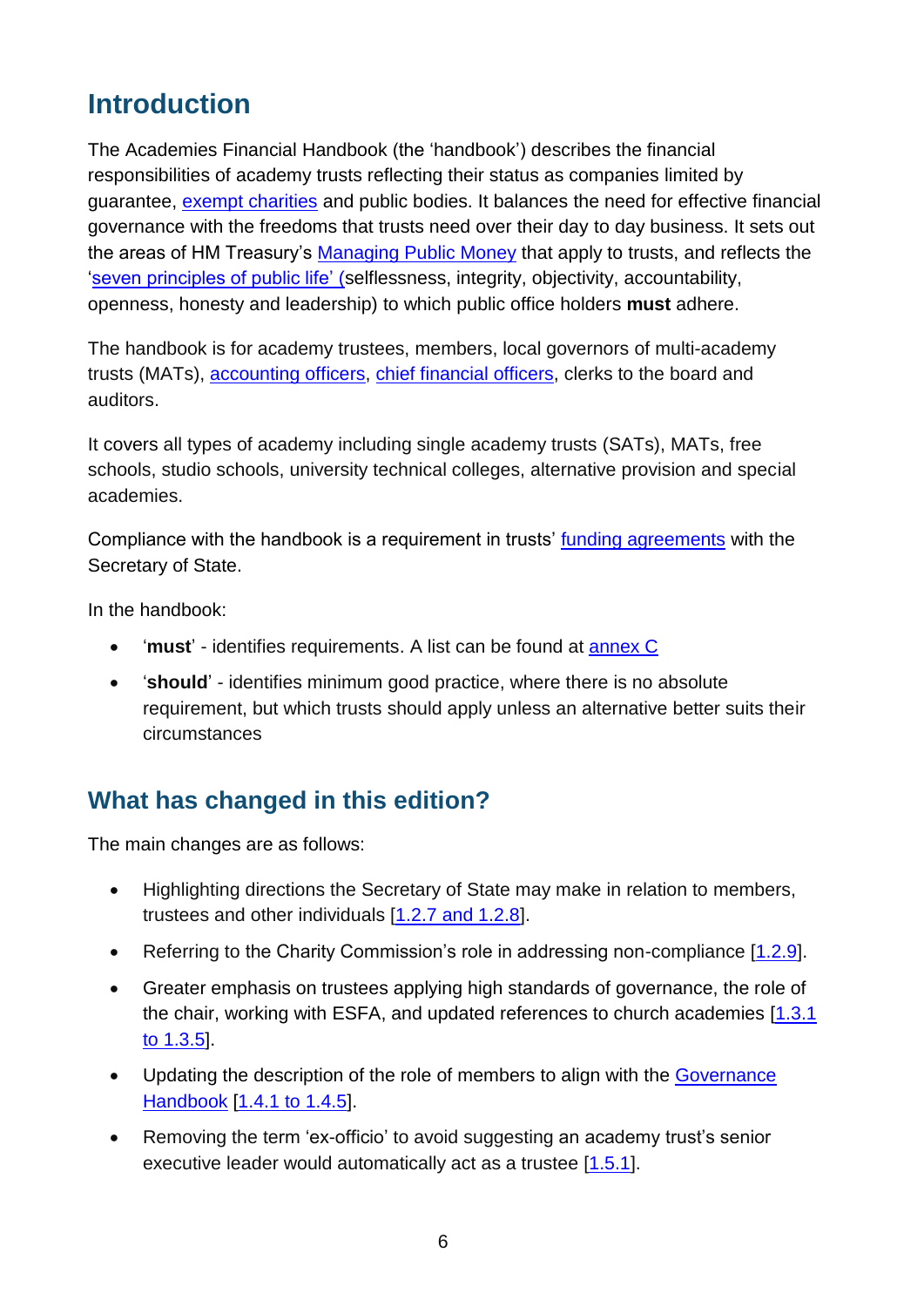- Explaining reporting requirements if the board meets less than six times a year [\[2.1.2\]](#page-14-3).
- Confirming that trusts must apply robust cash management [\[2.2.1,](#page-14-4) [2.3.3](#page-15-1) and [2.3.5\]](#page-16-0).
- Setting clearer requirements for budgeting [\[2.3.2 and 2.3.3\]](#page-15-2).
- Recommending the national deals for schools [\[2.4.2\]](#page-17-1).
- Strengthening expectations about the process for setting executive pay and highlighting gender pay gap reporting [\[2.4.4 and 2.4.5\]](#page-17-2).
- Clarifying the section on the risk protection arrangement [\[2.6.2 and 2.6.3\]](#page-18-2).
- **Emphasising the proper handling of whistleblowers [\[2.7.1\]](#page-19-3).**
- Confirming reporting requirements in relation to internal scrutiny [\[2.9.7 to 2.9.9\]](#page-20-0).
- Explaining new requirements for related party transactions [\[3.10.4, 3.10.6 and](#page-29-0)  [3.10.7\]](#page-29-0) and arrangements with dioceses [\[3.10.20\]](#page-32-0). We are also moving to the conventional term 'related' parties.
- Focussing on the importance of acting on audit advice  $[4.3.1]$ .
- Highlighting how ESFA may take action where trusts do not comply with requirements for submitting financial information [\[4.8.4\]](#page-38-2).
- [Annex C](#page-44-0) now identifies some 'musts' that are particularly relevant to boards.

# <span id="page-6-0"></span>**Contacting ESFA**

If the academy trust needs to contact ESFA for guidance it should complete an enquiry [form.](http://www.education.gov.uk/kc-enquiry-form)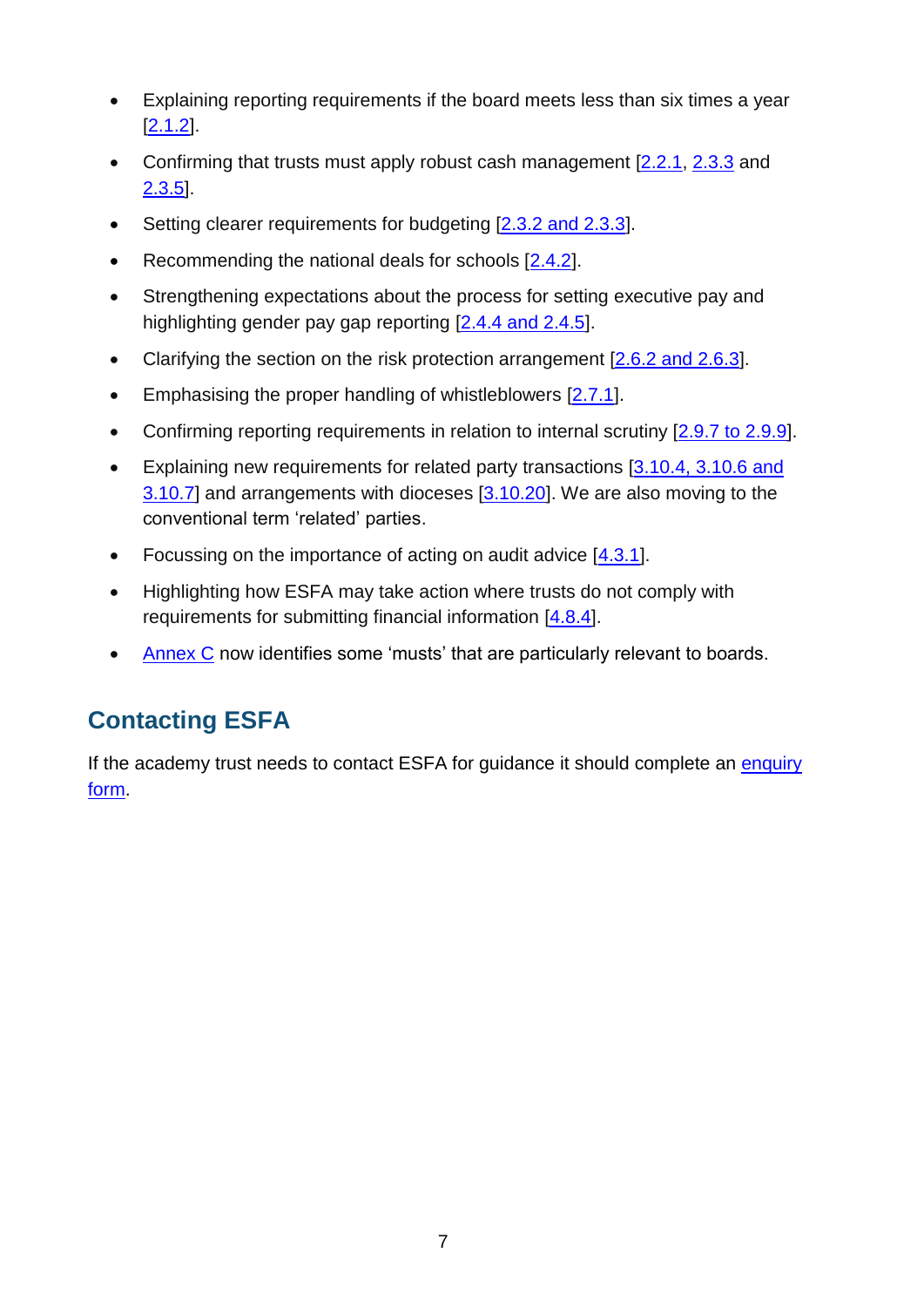# <span id="page-7-0"></span>**Part 1: Roles and responsibilities**

<span id="page-7-3"></span>**This part of the handbook explains the responsibilities of the Department for Education, ESFA and academy trusts. Trustees and managers must have the skills, knowledge and experience to run the academy trust.**

### <span id="page-7-1"></span>**1.1 The Department for Education**

1.1.1 DfE has ultimate accountability for the effectiveness of the financial system for academies. DfE is responsible for ensuring there is an adequate framework to manage resources in an effective and proper manner and that [value for money](#page-42-0) is secured. There is a chain of accountability from each academy trust, through ESFA to DfE.

# <span id="page-7-2"></span>**1.2 ESFA**

- 1.2.1 ESFA is an executive agency of DfE and acts as agent of the Secretary of State. ESFA's accounting officer is accountable to Parliament for how ESFA uses its funds. ESFA's accounting officer is also personally responsible for the [regularity](#page-42-1) and propriety of its expenditure and ensuring [value for money.](#page-42-0) To do this, ESFA's accounting officer must be satisfied that academy trusts have appropriate arrangements for sound governance, financial management and securing value for money and accounting, and that the way trusts use public funds is consistent with the purposes for which the funds were voted by Parliament.
- <span id="page-7-4"></span>1.2.2 ESFA's accounting officer will send a ['Dear Accounting Officer'](https://www.gov.uk/government/collections/academy-trust-accounting-officer-letters-from-efa) letter annually to all academy trust accounting officers, covering issues such as developments in the accountability framework and ESFA findings. Accounting officers **must** share it with their members, trustees, chief financial officer and senior leadership team, arrange for the board to discuss it and take action if necessary to strengthen financial controls.
- 1.2.3 ESFA exercises the rights, powers and remedies in this handbook on behalf of the Secretary of State. If ESFA fails to use, or delays in using, any of these, this does not mean that it cannot do so later.

#### **ESFA intervention powers**

<span id="page-7-5"></span>1.2.4 Where ESFA has concerns about financial management and/or governance in an academy trust it may issue, and publish, a [Financial Notice to Improve \(FNtI\).](https://www.gov.uk/government/collections/academies-financial-notices-to-improve) The trust **must** comply with the FNtI. Failure to comply will be deemed a breach of the [funding agreement.](#page-41-0) In exceptional circumstances, the funding agreement may be terminated due to non-compliance with an FNtI.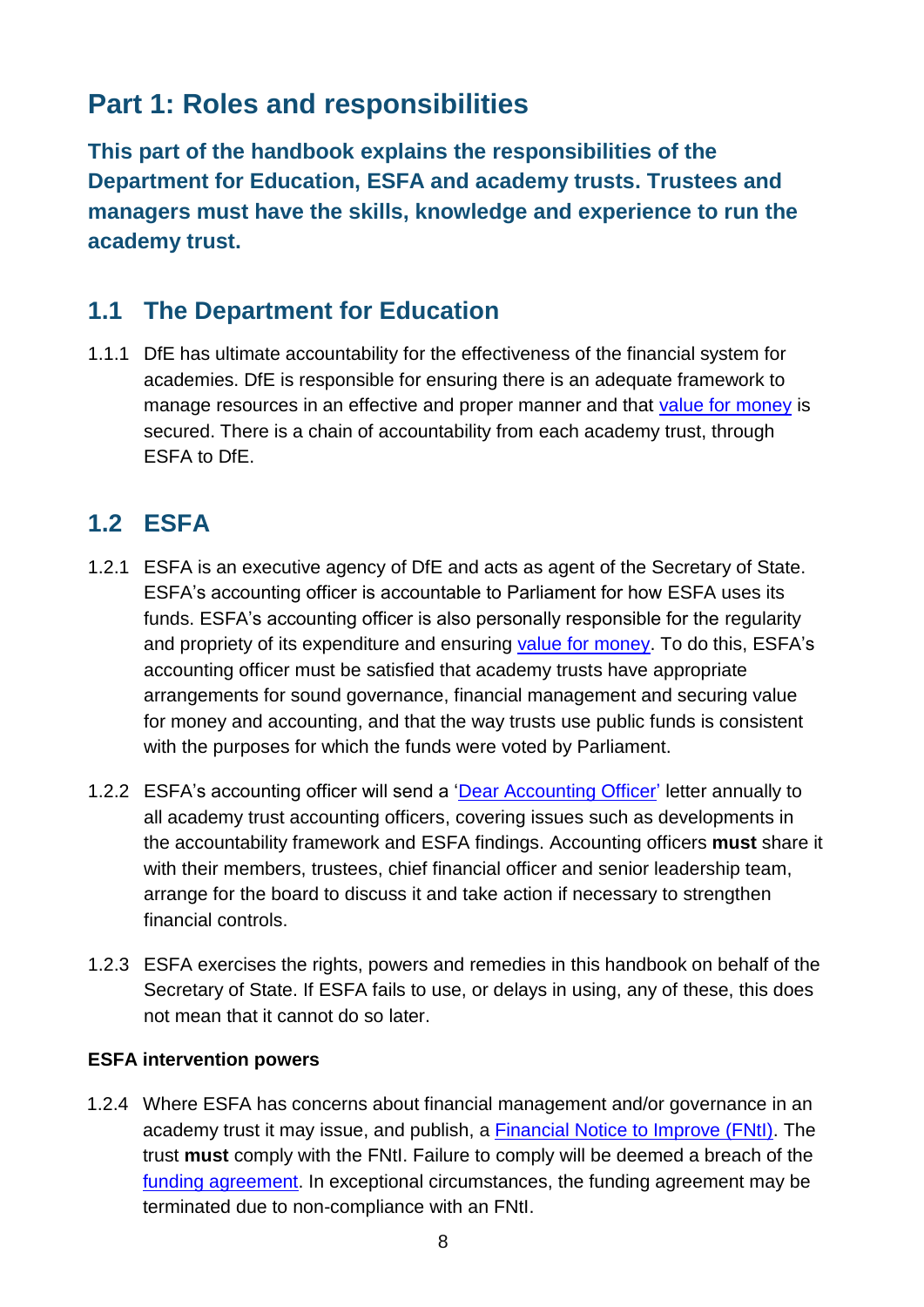- 1.2.5 An FNtI sets out what a trust must do to address concerns about financial management or governance. For example, an FNtI may be issued where there is an actual or projected deficit, cash flow problems, risk of insolvency, irregular use of public funds, or inadequate governance and management (including weak oversight by trustees, poor internal scrutiny and breaches of requirements over related parties).
- <span id="page-8-2"></span>1.2.6 If an FNtI is issued then the delegated authorities in sections [3.3. to 3.7](#page-23-1) of this handbook are revoked, and all transactions of this nature **must** be approved in advance by [ESFA.](http://www.education.gov.uk/kc-enquiry-form) The trust may also be prevented from entering into any transactions with related parties without approval. These delegated authorities shall be returned once the FNtI has been complied with, and improvement is sustainable.

#### <span id="page-8-0"></span>**Secretary of State directions**

- 1.2.7 Subject to the relevant provisions being present in the trust's funding agreement, the Secretary of State can require the trust to remove a member or trustee.
- 1.2.8 The Secretary of State can also make directions under section 128 of the [Education and Skills Act 2008](https://www.legislation.gov.uk/ukpga/2008/25/contents) prohibiting individuals from taking part in academy trust management. This could prevent an individual from acting as a member, trustee or executive leader of a trust. The circumstances are prescribed in [regulations](http://www.legislation.gov.uk/uksi/2014/1977/pdfs/uksi_20141977_en.pdf) but can include where the individual is subject to a caution or conviction or has engaged in relevant conduct, and the Secretary of State considers that because of that caution, conviction or conduct that individual is unsuitable to take part in the management of a school.

#### **ESFA work with Charity Commission**

<span id="page-8-1"></span>1.2.9 Where there is a concern, ESFA may refer trusts to the [Charity Commission,](https://www.gov.uk/government/organisations/charity-commission) reflecting the Commission's interest in addressing non-compliance with legal or regulatory requirements or misconduct or mismanagement in the administration of any charity, and in ensuring that individuals acting in the administration of the charity (in particular, but not limited to, the charity trustees) do so in compliance with their legal duties. The Commission may use its regulatory powers as described in its [Memorandum of Understanding](https://www.gov.uk/government/publications/memorandum-of-understanding-charity-commission-and-the-department-for-education) with DfE.

#### **ESFA approach to academy resource management**

1.2.10 Where ESFA has concerns about financial management of a trust, it may prescribe working with an expert in school resource management, such as a School Resource Management Advisor (SRMA). Trusts should make reasonable endeavours to implement improvements identified by an SRMA. Failure to do so may result in an FNtI being issued. Working with an SRMA may also be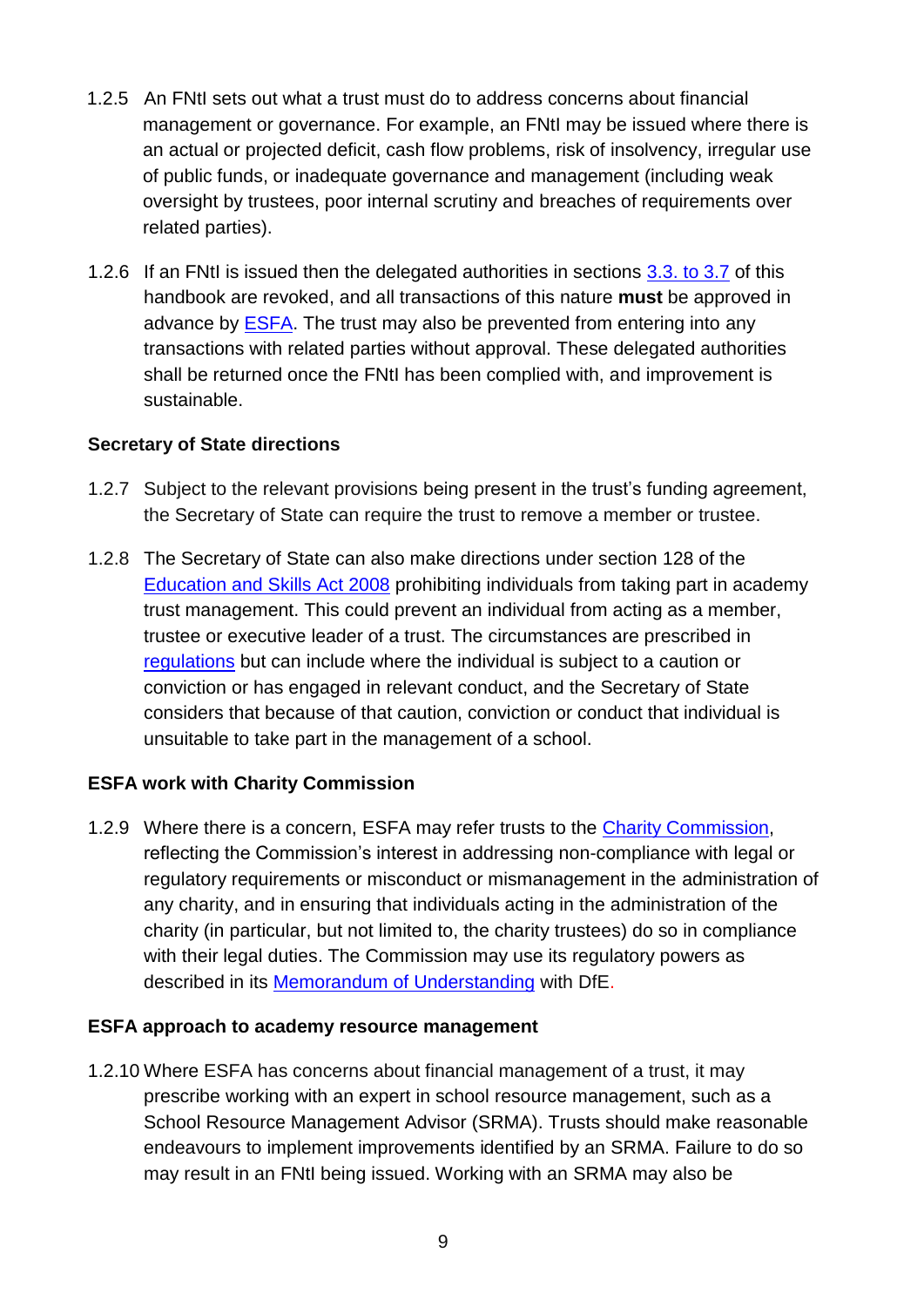prescribed as a condition of an FNtI. The Department has produced a range of information to help trusts improve their [resource management.](https://www.gov.uk/government/collections/schools-financial-health-and-efficiency)

### <span id="page-9-0"></span>**1.3 Trustees**

- <span id="page-9-1"></span>1.3.1 The trustees of the academy trust are both charity trustees and company directors. This handbook refers to them as trustees. However, in some academy trusts, such as church academies, those on the board are known instead as 'directors'. In church academies, the term 'trustees' is reserved for those on the board of the separate trust that owns the land.
- 1.3.2 The trustees should focus on the three core functions of governance:
	- ensuring clarity of vision, ethos and strategic direction
	- holding executive leaders to account for the educational performance of the organisation and its pupils, and the performance management of staff
	- overseeing and ensuring effective financial performance.
- <span id="page-9-2"></span>1.3.3 The trustees **must** apply the highest standards of governance and take full ownership of their duties. They **must** comply with the trust's charitable objects, with company and charity law, and with their [funding agreement.](#page-41-0) The duties of company directors are described in sections 170 to 181 of the [Companies Act](http://www.legislation.gov.uk/ukpga/2006/46/part/10/chapter/2)  [2006,](http://www.legislation.gov.uk/ukpga/2006/46/part/10/chapter/2) but in summary are to:
	- act within their powers
	- promote the success of the company
	- exercise independent judgement
	- exercise reasonable care, skill and diligence
	- avoid conflicts of interest
	- not to accept benefits from third parties
	- declare interest in proposed transactions or arrangements

The duties of charity trustees are described in the Charity Commission's guidance *[CC3: the essential trustee: what you need to know,](https://www.gov.uk/government/publications/the-essential-trustee-what-you-need-to-know-cc3) what you need to do*. Trustees should also be aware of other [Charity Commission](https://www.gov.uk/government/organisations/charity-commission) guidance, including that in [annex D.](#page-50-1)

<span id="page-9-3"></span>1.3.4 The trustees **must** ensure regularity and propriety in use of the trust's funds, and achieve [economy,](#page-41-1) [efficiency](#page-41-2) and [effectiveness](#page-41-3) – the three key elements of value [for money.](#page-42-0)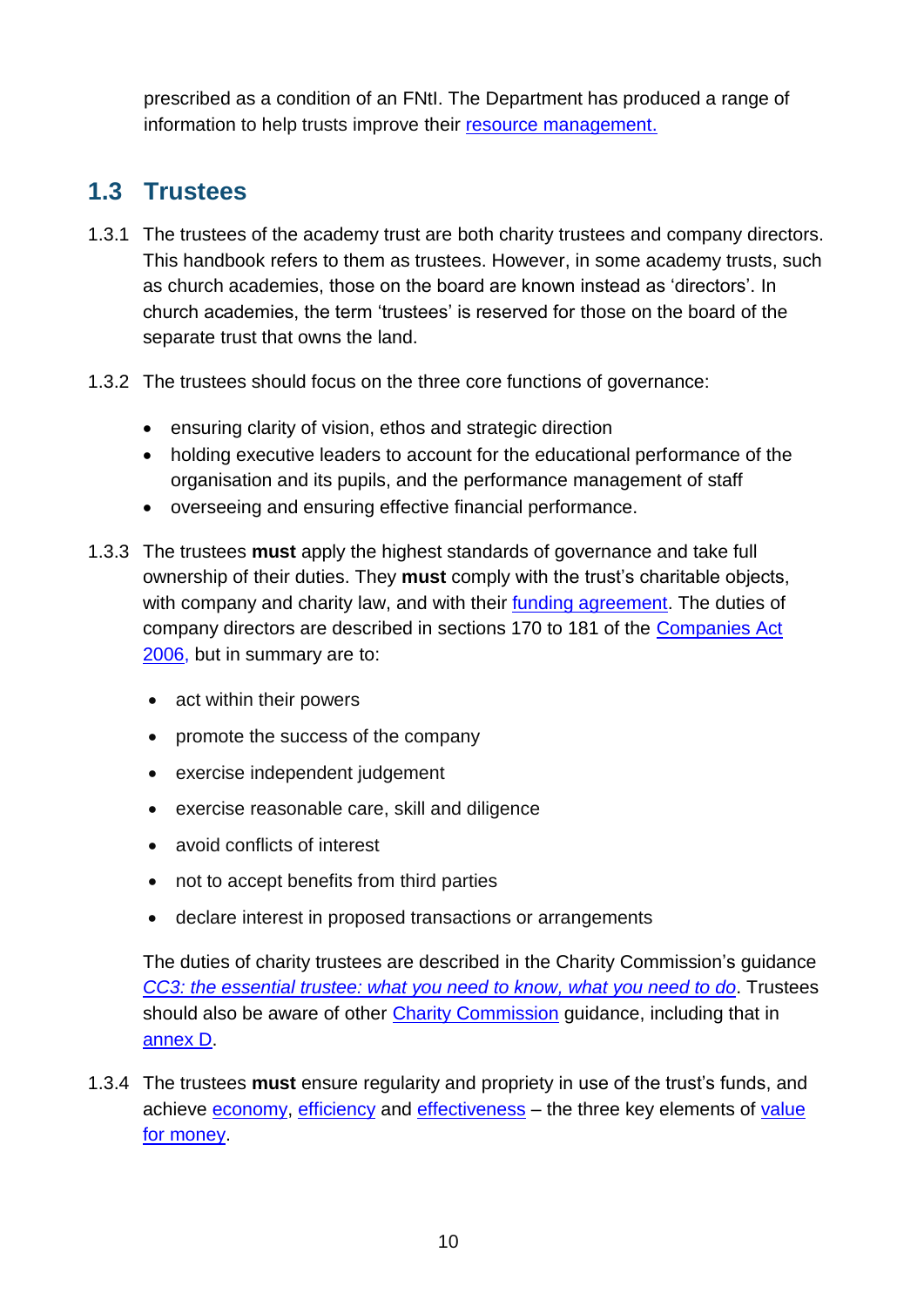- 1.3.5 The chair of trustees is responsible for ensuring the effective functioning of the board and setting professional standards of governance. ESFA will help chairs and their boards to do this if required.
- 1.3.6 Whilst the members can decide whether to appoint the trust's senior executive leader as a trustee, the Department's strong preference is for no other employees to serve as trustees in order to retain clear lines of accountability.
- <span id="page-10-2"></span>1.3.7 The board may delegate functions to committees. Each committee (other than those in a MAT constituted as a local governing body) **must** contain a majority of trustees, but it may also include other people the board chooses to appoint.
- <span id="page-10-3"></span>1.3.8 Academy trusts **must** not have [de facto trustees](#page-41-4) (as defined in appendix 1 of the [Charities SORP 2015\)](http://www.charitysorp.org/download-a-full-sorp/) or [shadow directors](#page-42-2) (as defined in section 251(1) of the Companies Act 2006).
- 1.3.9 Trustees should follow the guidance in the [Governance Handbook.](https://www.gov.uk/government/publications/governance-handbook)
- 1.3.10 The board should identify the skills and experience that it needs, and address any gaps through recruitment, and/or induction, training and other development activities. This is particularly important at key transition points. The board should also address this for any local governing bodies. The [Governance Handbook](https://www.gov.uk/government/publications/governance-handbook) identifies a range of training material to help trustees develop and engage fully with their role. This includes a [competency framework for governance](https://www.gov.uk/government/publications/governance-handbook) that trusts should refer to in determining whether they have skills gaps.
- <span id="page-10-4"></span>1.3.11 New trusts producing audited accounts for the first time **must** include in their first governance statement what they have done to review and develop their governance structure and the composition of the board. Subsequently, established trusts should include an annual assessment, including a review of the composition of the board in terms of skills, effectiveness, leadership and impact. Trusts should refer to the six key features of effective governance in the [Governance Handbook](https://www.gov.uk/government/publications/governance-handbook) (strategic leadership, accountability, people, structures, compliance and evaluation). They can also refer to the questions for governing bodies published by the All-Party Parliamentary Group on Education, Governance and Leadership. For single academy trusts, this provides [20 key questions for the governing board](http://www.nga.org.uk/Guidance/Workings-Of-The-Governing-Body/Governance-Tools/Twenty-Questions.aspx)  [to ask itself,](http://www.nga.org.uk/Guidance/Workings-Of-The-Governing-Body/Governance-Tools/Twenty-Questions.aspx) and for MATs [21 questions for multi-academy trust boards.](http://www.nga.org.uk/Guidance/School-structures-and-constitution/Academies-and-free-schools/Twenty-one-Questions-for-Multi-academy-Trust-Board.aspx)

### <span id="page-10-0"></span>**1.4 Members**

- <span id="page-10-1"></span>1.4.1 As charitable companies limited by guarantee every trust has members who have a similar role to the shareholders of a company limited by shares. They:
	- are the subscribers to the trust's memorandum of association (where they are founding members)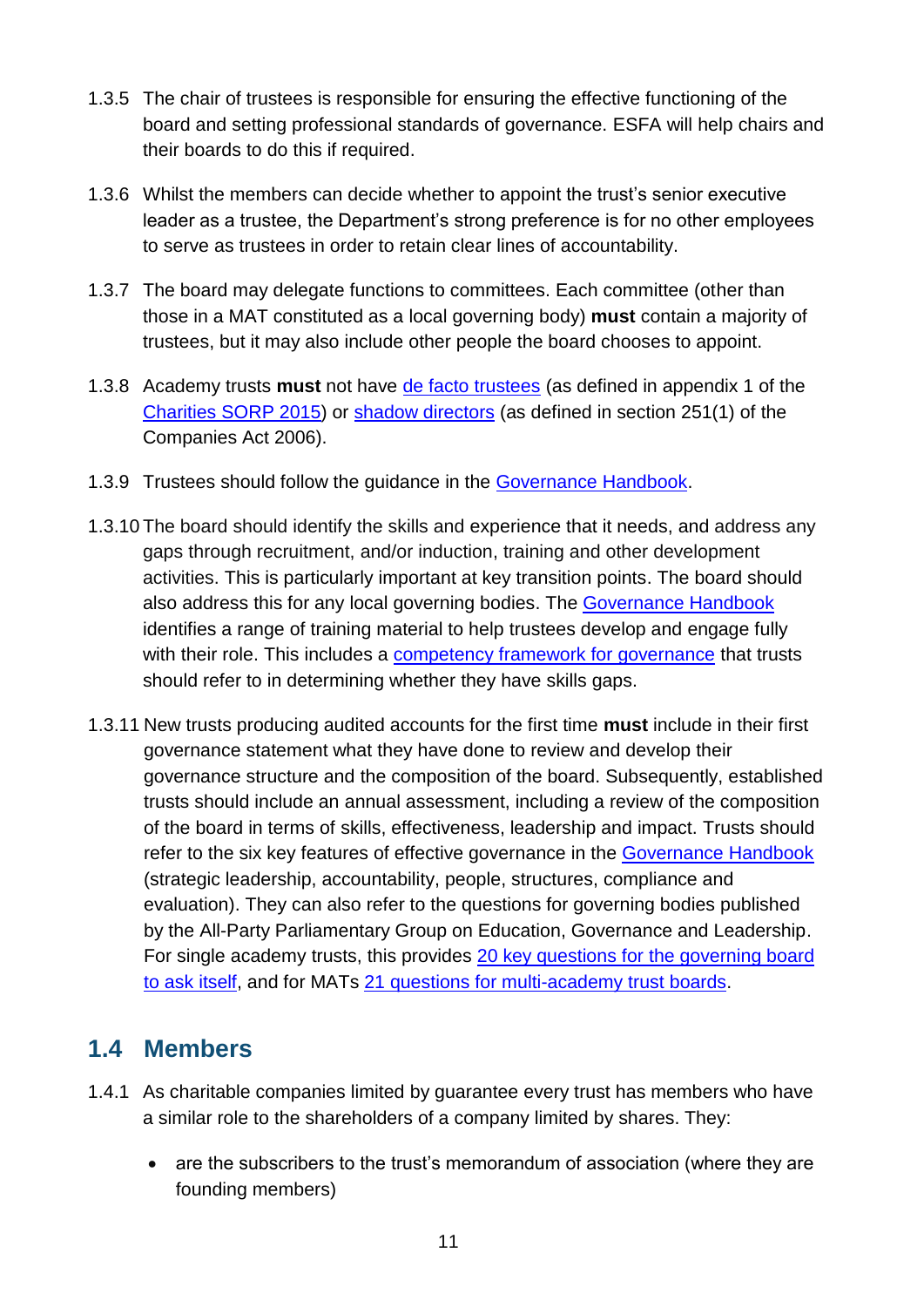- may amend the articles of association subject to any restrictions in the articles, the funding agreement or charity law
- may, in certain circumstances, appoint new members or remove existing members
- have powers to appoint and remove trustees in certain circumstances
- may, by special resolution, issue direction to the trustees to take a specific action
- appoint the trust's auditors and receive the trust's audited annual accounts (subject to the Companies Act)
- have power to change the name of the company and, ultimately, wind up the academy trust.
- 1.4.2 The Department's minimum requirement before entering into a funding agreement is that academy trusts have at least three members, although the Department's strong preference is for trusts to have at least five members, as this:
	- provides for a more diverse range of perspectives
	- ensures members can take decisions via special resolution without requiring unanimity.
- <span id="page-11-2"></span>1.4.3 Employees of the trust **must not** be members unless permitted by their articles of association. The current [model articles](https://www.gov.uk/government/publications/academy-model-memorandum-and-articles-of-association) do not allow members to be employees.
- 1.4.4 The Department's view is that there should be a significant degree of separation between the individuals who are members and those who are trustees. If members sit on the board of trustees this may reduce the objectivity with which the members can exercise their powers. The Department's strong preference is for a majority of members to be independent of the board of trustees.
- 1.4.5 As responsibility to conduct the trust's business sits with the trustees, members should be 'eyes on and hands off' and avoid compromising the board's discretion. However if the governance of the trust by the board of trustees becomes dysfunctional the members will have a strong interest in ensuring the board has plans to address the issues or otherwise to remove the board or individual trustees and re-appoint trustees with the skills necessary for effective governance.

### <span id="page-11-0"></span>**1.5 The accounting officer**

- <span id="page-11-1"></span>1.5.1 The board of trustees **must** appoint, in writing, a senior executive leader who may be appointed as a trustee. In trusts comprising a single academy this should be the **principal**. In MATs it should be the [chief executive](#page-40-3) or equivalent.
- 1.5.2 The board **must** also appoint, in writing, a named individual as its accounting officer. This should be the senior executive leader. The individual **must** be a fit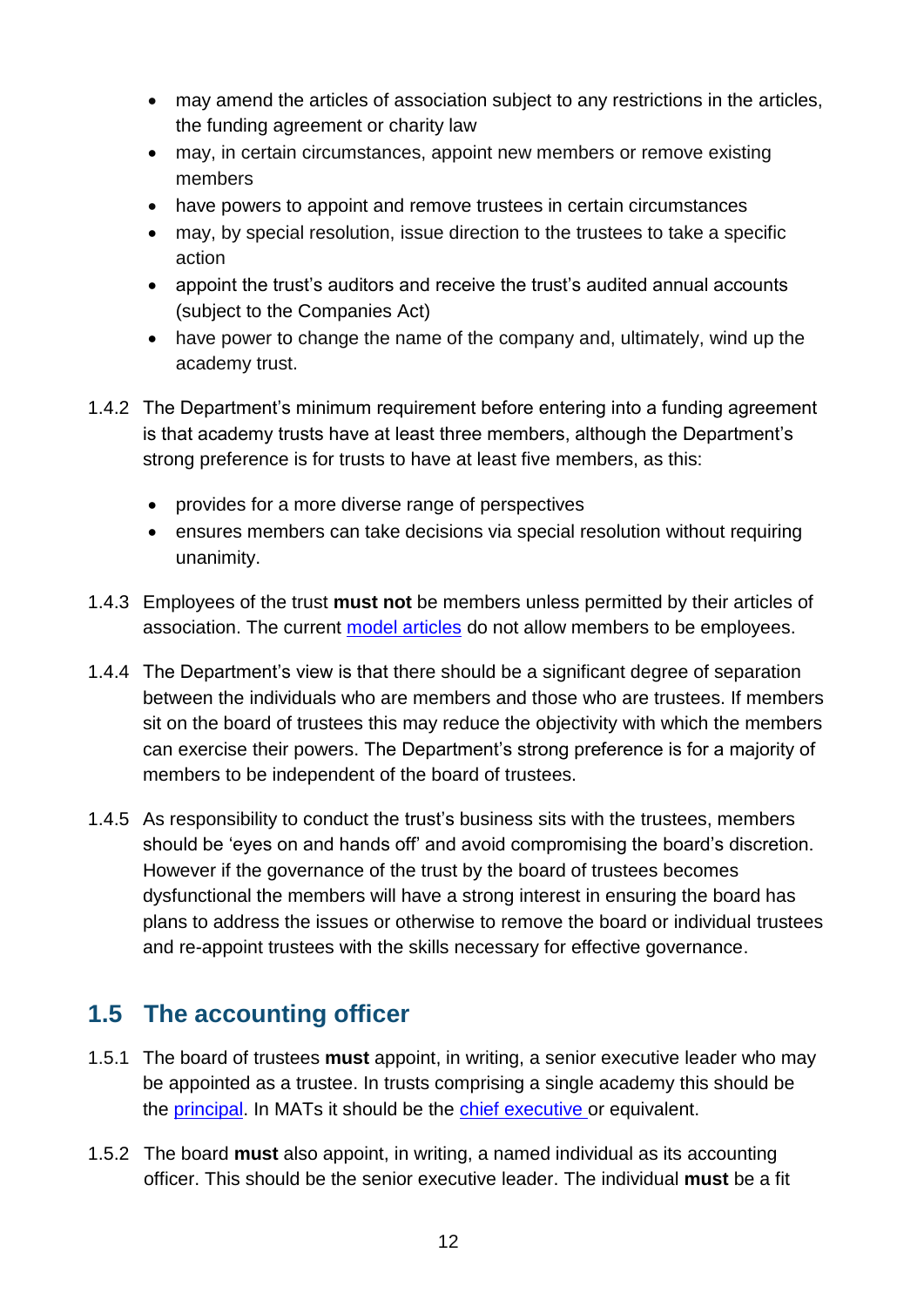and suitable person for the role. The roles of senior executive leader and accounting officer **must not** rotate.

- 1.5.3 The appointment of an accounting officer does **not** remove the responsibility of trustees for the proper conduct and financial operation of the trust.
- <span id="page-12-0"></span>1.5.4 The role of accounting officer includes specific responsibilities for financial matters. It includes a personal responsibility to Parliament, and to ESFA's accounting officer, for the financial resources under the trust's control. Accounting officers **must** be able to assure Parliament, and the public, of high standards of probity in the management of public funds, particularly [regularity,](#page-42-1) [propriety](#page-41-6) and [value for](#page-42-0)  [money.](#page-42-0) Definitions are at [annex A.](#page-40-4) Accounting officers **must** also adhere to the ['seven principles of public life'.](https://www.gov.uk/government/publications/the-7-principles-of-public-life)
- 1.5.5 The accounting officer **must** have appropriate oversight of financial transactions, by:
	- ensuring that the academy trust's property and assets are under the control of the trustees, and measures exist to prevent losses or misuse
	- ensuring that bank accounts, financial systems and financial records are operated by more than one person
	- keeping full and accurate accounting records to support their annual accounts
- <span id="page-12-1"></span>1.5.6 The accounting officer **must** complete and sign a [statement on regularity,](#page-40-5)  [propriety and compliance](#page-40-5) each year and submit this to ESFA with the audited accounts. The accounting officer **must** also demonstrate how the trust has secured value for money via the governance statement in the audited accounts.
- 1.5.7 The accounting officer **must** take personal responsibility (which **must not** be delegated) for assuring the board that there is compliance with the funding agreement and handbook. The accounting officer **must** advise the board in writing if any action it is considering is incompatible with the [articles,](#page-40-6) [funding agreement](#page-41-0) or handbook. Similarly, the accounting officer **must** advise the board in writing if the board fails to act where required by the funding agreement or handbook. Where the board is minded to proceed, despite the accounting officer's advice, the accounting officer **must** consider the board's reasons and if the accounting officer still considers the action proposed by the board is in breach of the articles, the funding agreement or handbook, the accounting officer **must** notify ESFA's accounting officer immediately in writing.
- 1.5.8 More detailed guidance on the role of an accounting officer is in [chapter 3 of](https://www.gov.uk/government/publications/managing-public-money)  [Managing Public Money.](https://www.gov.uk/government/publications/managing-public-money)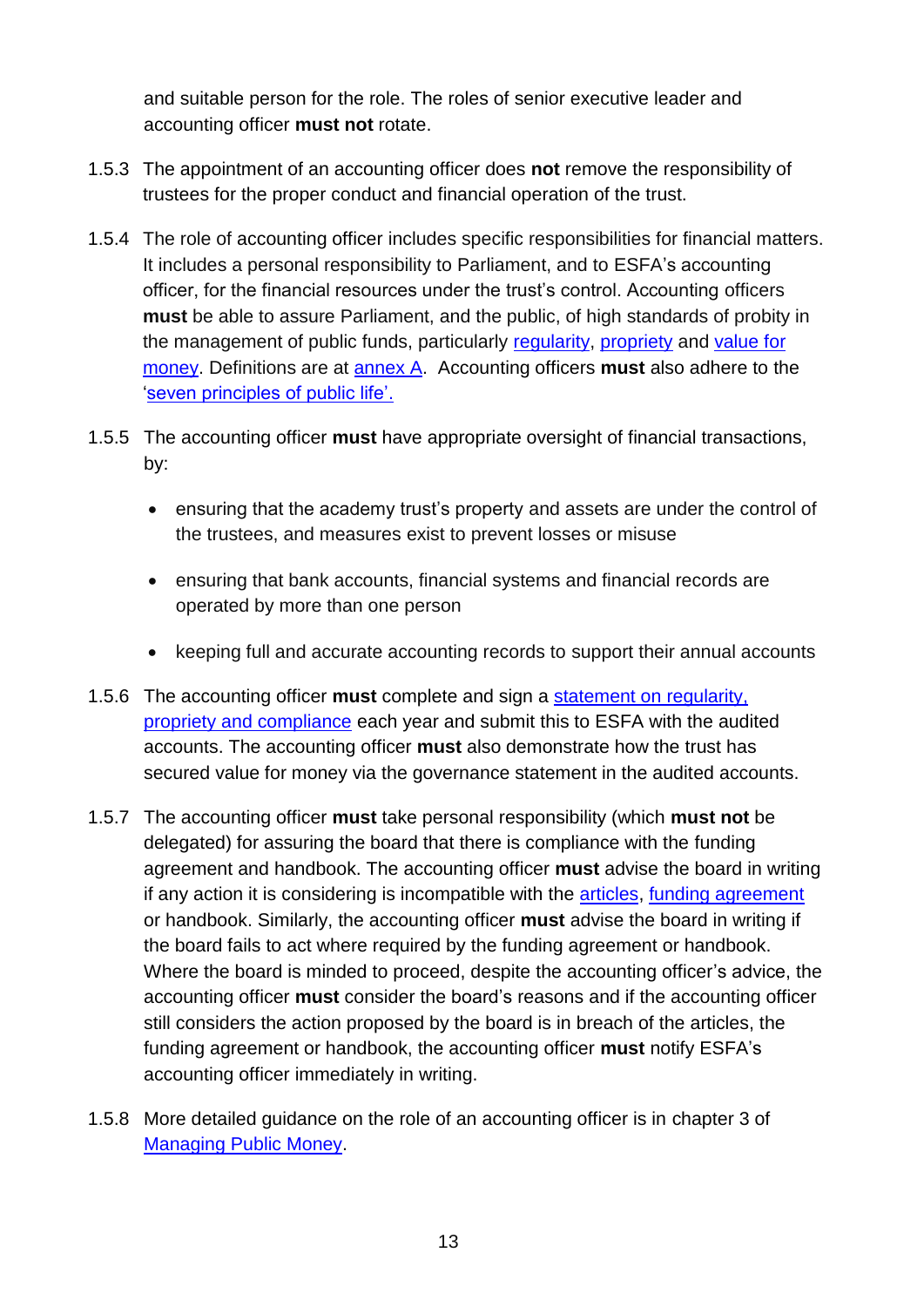### <span id="page-13-0"></span>**1.6 The chief financial officer**

- <span id="page-13-1"></span>1.6.1 The trust **must** have a [chief financial officer](#page-40-2) (CFO), appointed by the trust's board, who is the trust's finance director, business manager or equivalent, and to whom responsibility for the trust's detailed financial procedures is delegated. The CFO should play both a technical and leadership role.
- <span id="page-13-2"></span>1.6.2 The trust's finance staff **must** be appropriately qualified and/or experienced. Trusts should assess whether the CFO, and others holding key financial posts, should have a business or accountancy qualification and hold membership of a relevant professional body, dependent on the risk, scale and complexity of financial operations. While a formal accountancy qualification may serve as a proxy for the necessary skills and experience required for this role, there is no presumption that there will always be a perfect match. Many CFOs combine financial responsibilities with other support and leadership duties where a formal accountancy qualification may be less relevant. The Institute of School Business Leadership's [Professional Standards](https://isbl.org.uk/Standards/index.aspx) indicate the main disciplines that the CFO role may cover.
- 1.6.3 The CFO need not discharge all of their duties personally. The trust may decide that its needs are adequately served by employing staff or contractors with the relevant skills and knowledge at the appropriate time.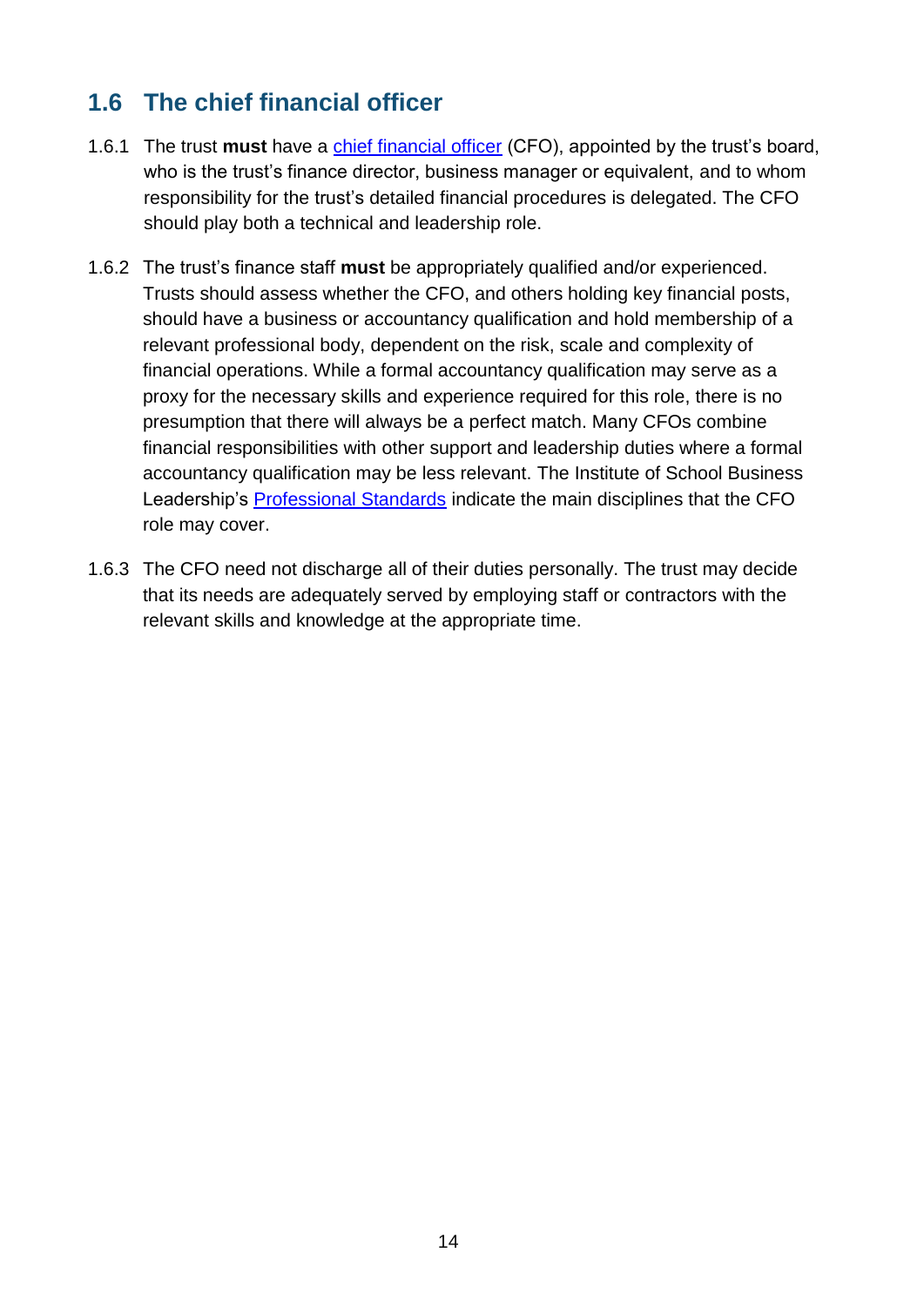# <span id="page-14-0"></span>**Part 2: Main financial and governance requirements**

**This part of the handbook sets out the financial and governance requirements for academy trusts.**

### <span id="page-14-1"></span>**2.1 Financial oversight**

### <span id="page-14-7"></span>**Trustees and managers must maintain robust oversight of the academy trust.**

- <span id="page-14-8"></span>2.1.1 The academy trust **must** take full responsibility for its financial affairs and use resources efficiently to maximise outcomes for pupils.
- <span id="page-14-5"></span><span id="page-14-3"></span>2.1.2 The board and its committees **must** meet regularly enough to discharge their responsibilities and ensure robust governance and effective financial management arrangements. Board meetings **must** take place at least three times a year (and business conducted only when quorate). Larger trusts should consider meeting more frequently. If the board meets less than six times a year it **must** describe in its governance statement, accompanying its annual accounts, how it maintained effective oversight of funds with fewer meetings.
- <span id="page-14-9"></span><span id="page-14-6"></span>2.1.3 While the board cannot delegate overall responsibility for the academy trust's funds, it **must** approve a written scheme of delegation of financial powers that maintains robust internal controls.
- 2.1.4 The academy trust should have a finance committee to which the board delegates financial scrutiny and oversight.
- 2.1.5 The academy trust should appoint a clerk to the board of trustees who is someone other than a trustee, principal or chief executive of the trust.

### <span id="page-14-2"></span>**2.2 Internal control principles**

### <span id="page-14-10"></span>**The academy trust must have sound internal control, risk management and assurance processes.**

- <span id="page-14-4"></span>2.2.1 The academy trust **must** establish a robust control framework that includes:
	- ensuring delegated financial authorities are complied with
	- maintaining appropriate segregation of duties
	- co-ordinating the planning and budgeting process
	- applying discipline in financial management, including managing debtors, creditors, cash flow and monthly bank reconciliations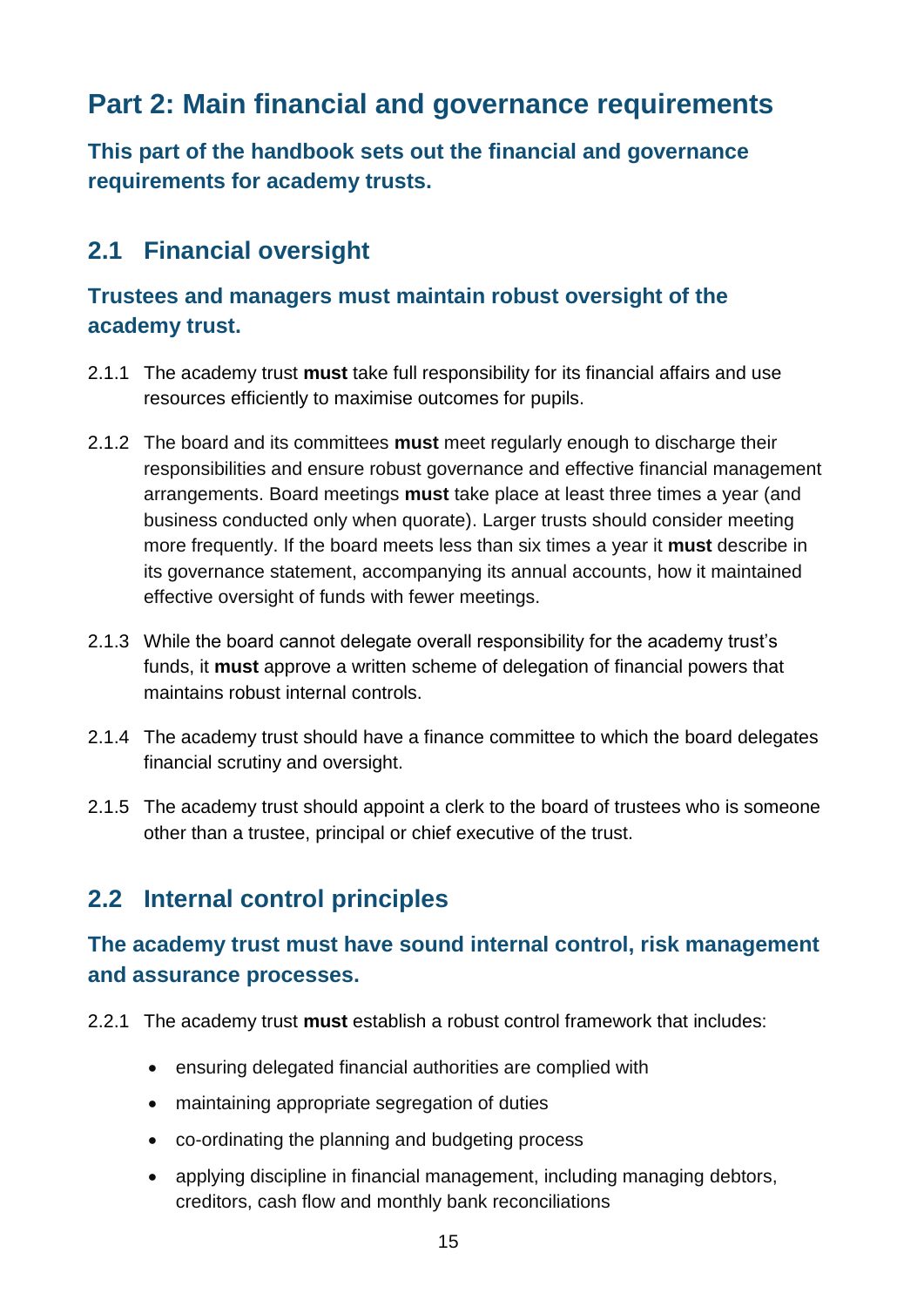- planning and oversight of any capital projects
- management and oversight of assets
- <span id="page-15-5"></span>• [regularity,](#page-42-1) [propriety](#page-41-6) and [value for money](#page-42-0) in the organisation's activities
- reducing the risk of [fraud and theft](#page-38-3)
- independent checking of financial controls, systems, transactions and risks

### <span id="page-15-0"></span>**2.3 Financial planning and monitoring**

### <span id="page-15-6"></span>**The academy trust must prepare and monitor financial plans to ensure ongoing financial health.**

#### **Budgeting**

- <span id="page-15-3"></span>2.3.1 The board of trustees **must** approve a [balanced budget,](#page-40-7) and any significant changes to that budget, for the financial year to 31 August, which can draw on unspent funds brought forward from previous years. The board **must** minute its approval.
- <span id="page-15-7"></span><span id="page-15-2"></span>2.3.2 The academy trust **must** submit to ESFA, in a form specified by ESFA:
	- a [budget forecast return outturn](https://www.gov.uk/guidance/academies-budget-forecast-return) by 21 May
	- a 3-year [budget forecast return](https://www.gov.uk/guidance/academies-budget-forecast-return) by 30 July

These **must** be approved by the trustees before submission. ESFA has produced [guidance](https://www.gov.uk/guidance/academies-budget-forecast-return) on both returns.

- <span id="page-15-4"></span><span id="page-15-1"></span>2.3.3 The board of trustees, and any separate committee responsible for finance, **must** ensure rigour and scrutiny in budget management.
	- **Budget setting** The board **must** ensure that budget forecasts, for the current year and beyond, are compiled accurately, based on realistic assumptions including any provision being made to sustain capital assets, and are reflective of lessons learned from previous years. It should challenge pupil number estimates as these will underpin revenue projections. Boards are encouraged to take [an integrated approach to curriculum and financial](https://www.gov.uk/guidance/improving-financial-efficiency-with-curriculum-planning)  [planning.](https://www.gov.uk/guidance/improving-financial-efficiency-with-curriculum-planning) Boards should also refer to DfE's material on [improving school](https://www.gov.uk/government/collections/schools-financial-health-and-efficiency)  [resource management](https://www.gov.uk/government/collections/schools-financial-health-and-efficiency) including the [top ten planning checks for governors.](https://www.gov.uk/guidance/schools-financial-efficiency-top-10-planning-checks-for-governors)
	- **Budget monitoring** The trust **must** prepare management accounts every month setting out its financial performance and position, comprising budget variance reports and cash flow forecasts with sufficient information to manage cash, debtors and creditors. Managers **must** take appropriate action to ensure ongoing viability.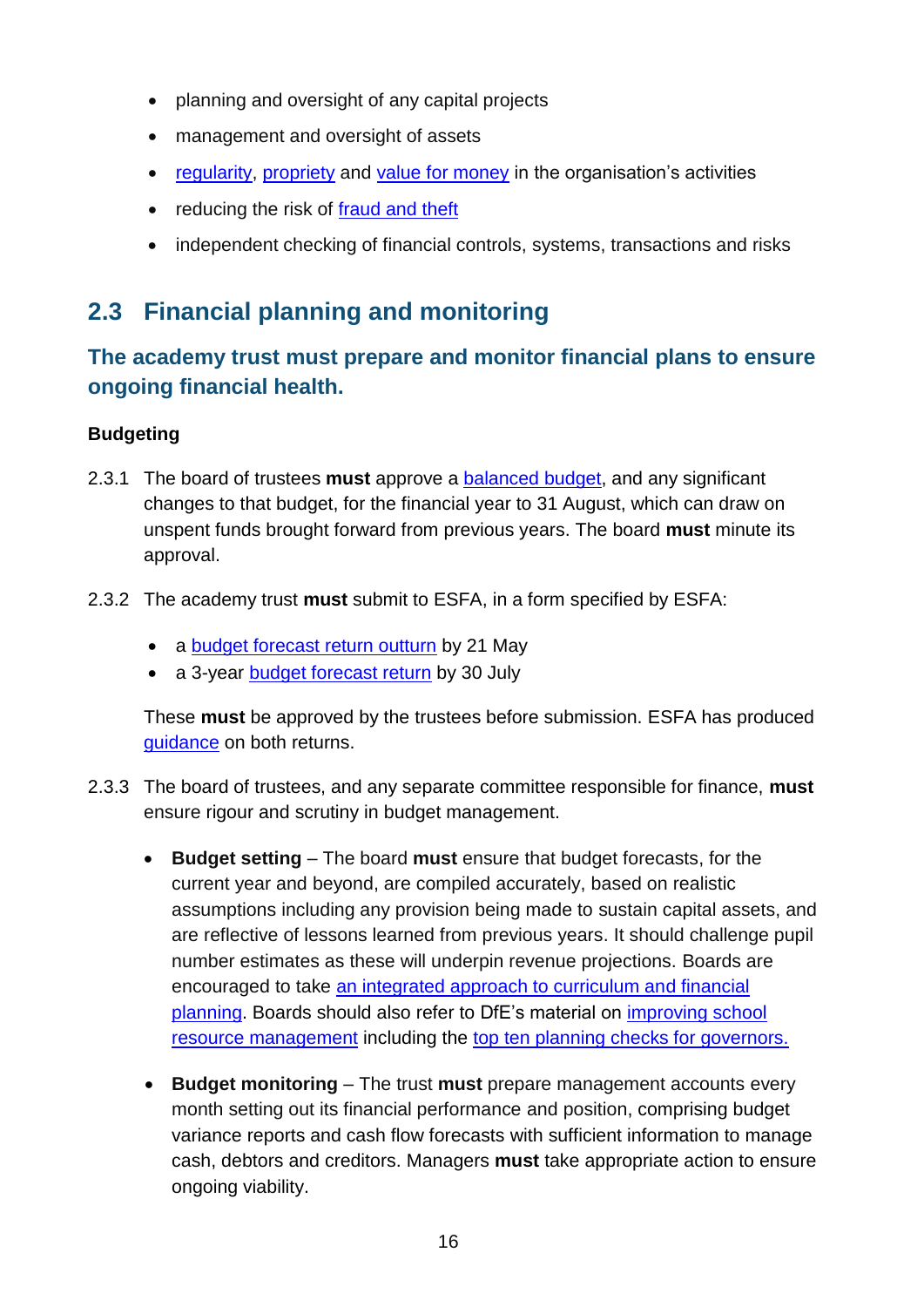Management accounts **must** also be shared with the chair of trustees every month irrespective of the size of the trust, and with the other trustees six time a year. The board **must** consider these when it meets. The board **must** ensure appropriate action is being taken to maintain financial viability including addressing variances between the budget and actual income and expenditure.

The format of management accounts should be adjusted to be suitable for different users including summaries and supporting narrative as appropriate.

The trust **must** select key financial performance indicators and measure its performance against them regularly, including analysis in its annual trustees' report as explained in the [Accounts Direction.](https://www.gov.uk/government/publications/academies-accounts-direction)

Where the board has concerns about financial performance, it should consider whether additional financial reporting is appropriate. ESFA may require additional financial reporting as a condition of an FNtI.

<span id="page-16-1"></span>2.3.4 The board of trustees **must** notify [ESFA](http://www.education.gov.uk/kc-enquiry-form) within 14 days of its meeting if it is proposing to set a deficit revenue budget for the current financial year, which it cannot address after unspent funds from previous years are taken into account.

#### **Cash management**

<span id="page-16-0"></span>2.3.5 The trust **must** manage its cash position robustly. It **must** avoid becoming overdrawn. It may be required to report on its cash position to ESFA where there are concerns about financial management.

#### <span id="page-16-2"></span>**Investments**

- 2.3.6 The board of trustees may invest to further the trust's charitable aims, but **must** ensure that investment risk is properly managed. When considering an investment the board **must**:
	- act within its powers to invest as set out in its [articles](#page-40-6)
	- have an investment policy to manage and track its financial exposure, and ensure [value for money](#page-42-0)
	- exercise care and skill in investment decisions, taking advice as appropriate from a professional adviser
	- ensure that exposure to investment products is tightly controlled so that security of funds takes precedence over revenue maximisation
	- ensure that investment decisions are in the best interests of the trust
	- review the trust's investments and investment policy regularly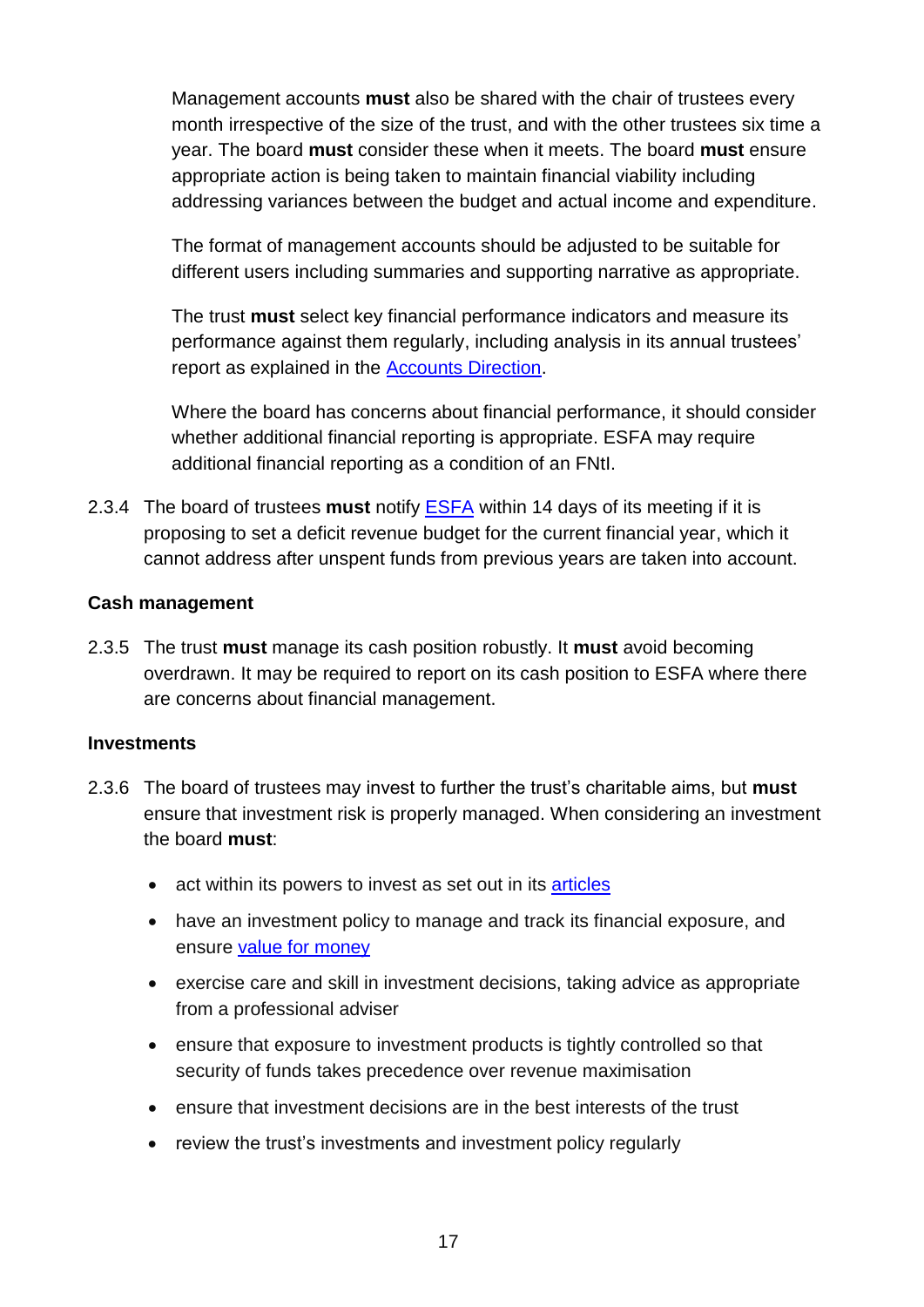2.3.7 The board should follow the Charity Commission's quidance: CC14 Charities and [investment matters: A guide for trustees.](https://www.gov.uk/government/publications/charities-and-investment-matters-a-guide-for-trustees-cc14) [ESFA's](http://www.education.gov.uk/kc-enquiry-form) approval **must** be obtained for investment transactions that are [novel, contentious and/or repercussive.](#page-22-2)

# <span id="page-17-0"></span>**2.4 Spending**

### <span id="page-17-5"></span>**The academy trust must be able to show that public funds have been used as intended by Parliament.**

#### **Procurement controls**

2.4.1 The academy trust **must** ensure that:

- <span id="page-17-4"></span> spending has been for the purpose intended and there is probity in the use of public funds
- spending decisions represent [value for money](#page-42-0)
- internal delegation levels exist and are applied within the trust
- a competitive tendering policy is in place and applied, and Official Journal of the European Union [\(OJEU\)](http://www.ojec.com/Threshholds.aspx) procurement thresholds are observed
- <span id="page-17-1"></span>• relevant professional advice is obtained where appropriate
- 2.4.2 The Department strongly recommends the [deals for schools](https://www.gov.uk/guidance/buying-for-schools/deals-for-schools) that make buying simpler and quicker, and can provide better value for money in a range of categories. There is also guidance on [how to plan and run an efficient](https://www.gov.uk/guidance/buying-for-schools)  [procurement process.](https://www.gov.uk/guidance/buying-for-schools) Additional guidance is in annex 4.6 of [Managing Public](https://www.gov.uk/government/publications/managing-public-money)  [Money.](https://www.gov.uk/government/publications/managing-public-money) Advice on relevant procurement thresholds is provided in the [OJEU.](http://www.ojec.com/Threshholds.aspx)

#### **Executive pay**

- <span id="page-17-3"></span>2.4.3 The board of trustees **must** ensure its decisions about levels of executive pay follow a robust evidence-based process and are reflective of the individual's role and responsibilities. No individual can be involved in deciding his or her remuneration.
- <span id="page-17-2"></span>2.4.4 The board **must** discharge its responsibilities effectively, ensuring its approach to pay is transparent, proportionate and justifiable, including:
	- process that the procedure for determining executive pay is agreed by the board in advance and documented
	- independence decisions about executive pay reflect independent and objective scrutiny by the board and that conflicts of interest are avoided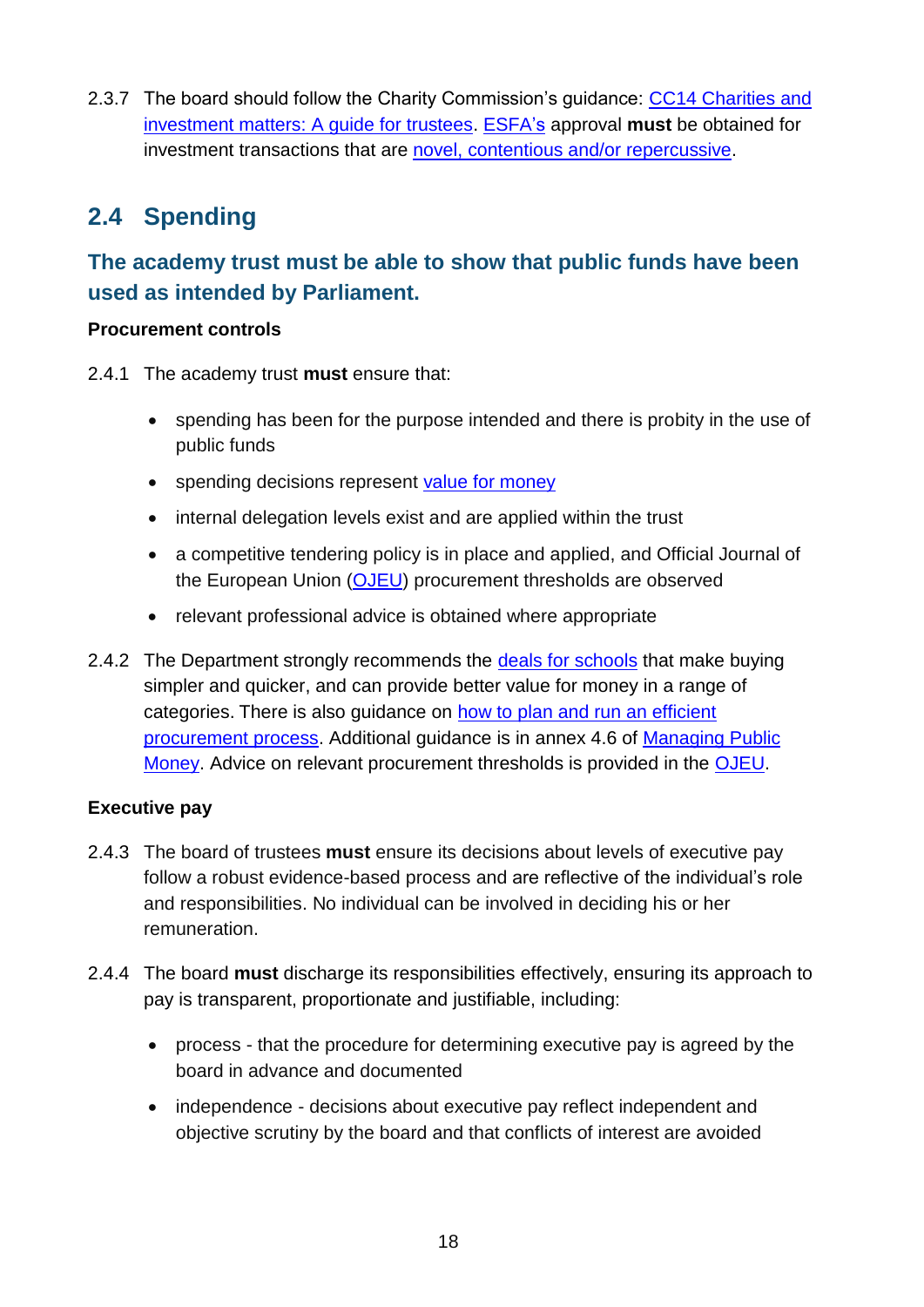- decision-making factors in determining pay are clear, including whether performance considerations, and the degree of challenge in the role, have been taken into account
- proportionality  $-$  pay is defensible relative to the public sector market
- documentation the rationale behind the decision-making process, including whether the level of pay reflects value for money, is recorded and retained
- a basic presumption that non-teaching pay should not increase at a faster rate than that of teachers, in individual years and over the longer term
- understanding that inappropriate pay can be challenged by ESFA, particularly in any instance of poor financial management of the trust.
- 2.4.5 The trust is reminded of the requirements under the Equality Act 2010 (Specific [Duties and Public Authorities\) Regulations 2017](http://www.legislation.gov.uk/uksi/2017/353/contents/made) to publish information on its website about the gender pay gap in their organisation.

#### **Tax arrangements for senior employees**

<span id="page-18-3"></span>2.4.6 The academy trust **must** ensure that its senior employees' payroll arrangements fully meet their tax obligations and comply with HM Treasury's guidance about the employment and contract arrangements of individuals on the avoidance of tax. This is set out in HM Treasury's [Review of the Tax Arrangements of Public Sector](https://www.gov.uk/government/publications/review-of-the-tax-arrangements-of-public-sector-appointees)  [Appointees.](https://www.gov.uk/government/publications/review-of-the-tax-arrangements-of-public-sector-appointees) Failure to comply with these requirements can result in a fine by HM Treasury.

### <span id="page-18-0"></span>**2.5 Income generation**

<span id="page-18-4"></span>2.5.1 The academy trust should set fees for its chargeable services at full cost, but can apply an additional rate of return when in a commercial environment. For the provision of mainstream boarding places, trusts **must** charge on a full cost recovery basis applying a rate of return of 8% on boarding charges. Fees and charges should be determined in accordance with ESFA's guidance on [Managing](https://www.gov.uk/government/publications/state-funded-boarding-school-provision-management-and-charges)  [boarding provision](https://www.gov.uk/government/publications/state-funded-boarding-school-provision-management-and-charges) and annex 6.1 of [Managing Public Money.](https://www.gov.uk/government/publications/managing-public-money)

### <span id="page-18-1"></span>**2.6 Risk management**

- <span id="page-18-5"></span>2.6.1 The trust **must** manage risks to ensure its effective operation. The trust should maintain a risk register. The trust's management of risks **must** include contingency and business continuity planning.
- <span id="page-18-6"></span><span id="page-18-2"></span>2.6.2 The academy trust **must** have adequate insurance cover in compliance with its legal obligations or be a member of the academies [risk protection arrangement](https://www.gov.uk/academies-risk-protection-arrangement-rpa) (RPA). Not all risks are covered in the RPA.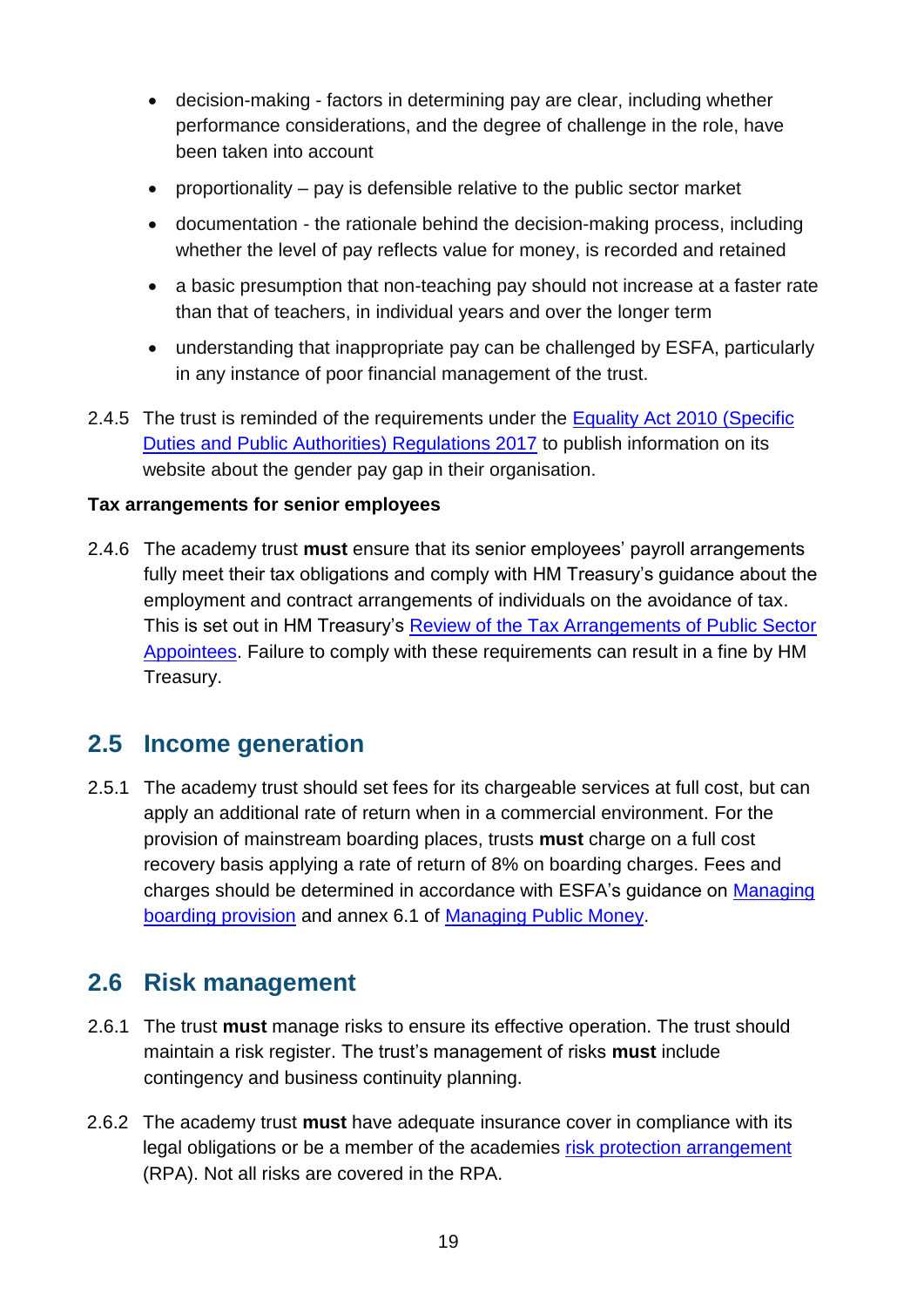- 2.6.3 The trust should consider the RPA unless commercial insurance provides better value for money. If the trust is not a member of the RPA, it should determine its own level of commercial insurance cover to include buildings and contents, business continuity, employers' and public liability insurance and any other cover required.
- <span id="page-19-5"></span>2.6.4 The trust **must** cooperate with risk management auditors and risk managers, and implement reasonable [risk management audit recommendations](https://dfeclaimforms.co.uk/faq) made to them.

### <span id="page-19-0"></span>**2.7 Whistleblowing**

<span id="page-19-3"></span>2.7.1 The academy trust **must** have appropriate procedures in place for [whistleblowing,](#page-42-3) making sure all staff are aware of the process and how concerns will be managed. The trust **must** ensure that all concerns raised with them by whistleblowers are responded to properly and fairly. ESFA has published [procedures for dealing with](https://www.gov.uk/government/publications/complain-about-an-academy)  [complaints about academies.](https://www.gov.uk/government/publications/complain-about-an-academy)

### <span id="page-19-6"></span><span id="page-19-1"></span>**2.8 Annual accounts**

- 2.8.1 The academy trust **must** maintain adequate accounting records and prepare an annual report and accounts in line with the Charity Commission's Statement of [Recommended Practice](http://charitysorp.org/) (SORP) and ESFA's [Accounts Direction.](https://www.gov.uk/government/publications/academies-accounts-direction) The accounts **must** be audited.
- 2.8.2 ESFA will issue the Accounts Direction by the end of May prior to the end of the financial year to which it relates. It supplements the handbook and derives from requirements in trusts' [funding agreements.](#page-41-0)
- 2.8.3 The accounting period of an academy trust will usually end on 31 August as set out in its [funding agreement.](#page-41-0)
- <span id="page-19-4"></span>2.8.4 The audited accounts **must** be:
	- submitted to ESFA by 31 December each year
	- published on the trust's website by 31 January
	- filed with [Companies House](http://www.companieshouse.gov.uk/) in accordance with company law requirements, usually by 31 May
	- provided to anyone who requests a copy

### <span id="page-19-2"></span>**2.9 Internal scrutiny**

<span id="page-19-7"></span>**The trust must have a process for checking its financial systems, controls, transactions and risks.**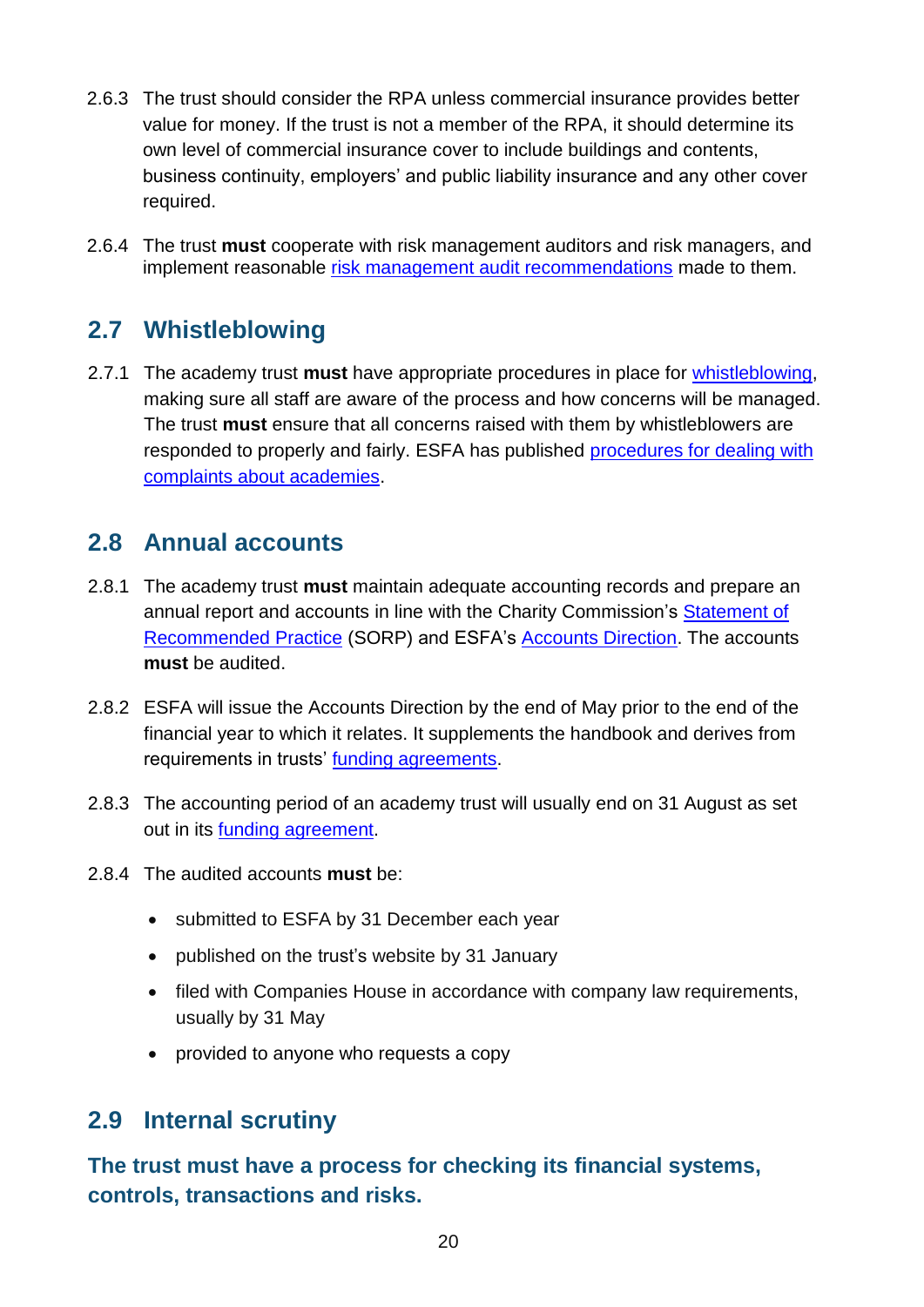#### <span id="page-20-1"></span>**Audit committees**

- 2.9.1 The academy trust **must** establish a committee, appointed by the board of trustees, to provide assurance to the board over the suitability of, and compliance with, its financial systems and operational controls, and to ensure that risks are being adequately identified and managed.
- 2.9.2 Trusts with an annual income over £50 million **must** have a dedicated audit committee. Other trusts can either establish a dedicated audit committee or include the functions of an audit committee within another committee.
- 2.9.3 Employees should not be members of an audit committee but the accounting officer and other relevant staff should routinely attend to provide information and participate in discussions. Where the trust operates a combined finance and audit committee, employees may be members but should not participate as members when audit matters are discussed; they may remain in attendance to provide information and participate in discussions.
- <span id="page-20-2"></span>2.9.4 The committee **must** agree a programme of work to provide its assurance on financial controls and risks. In MATs, the audit committee's oversight **must** extend to the financial controls and risks at constituent academies.
- <span id="page-20-3"></span>2.9.5 Oversight **must** ensure that information submitted to DfE and ESFA that affects funding, including pupil number returns and funding claims completed by the trust and (in the case of MATs) by constituent academies, is accurate and in compliance with funding criteria.

#### **Delivering assurance through independent challenge (internal audit)**

- 2.9.6 The trust should manage this programme of risk review and checking of controls in the way most appropriate to their circumstances. Options include:
	- the appointment of an internal audit service (either in-house, bought-in or provided by a sponsor)
	- a supplementary programme of work by the external auditor
	- the appointment of a non-employed trustee with an appropriate level of qualifications and/or experience to check the trust's internal controls, who neither charges nor is paid by the trust for their work
	- a peer review, with the work being performed by the [chief financial officer](#page-40-2), or a suitably qualified or experienced member of the finance team, from another academy trust
- <span id="page-20-4"></span><span id="page-20-0"></span>2.9.7 The trust may combine the above options. The trust **must** confirm in its governance statement, accompanying its annual accounts, which of the options it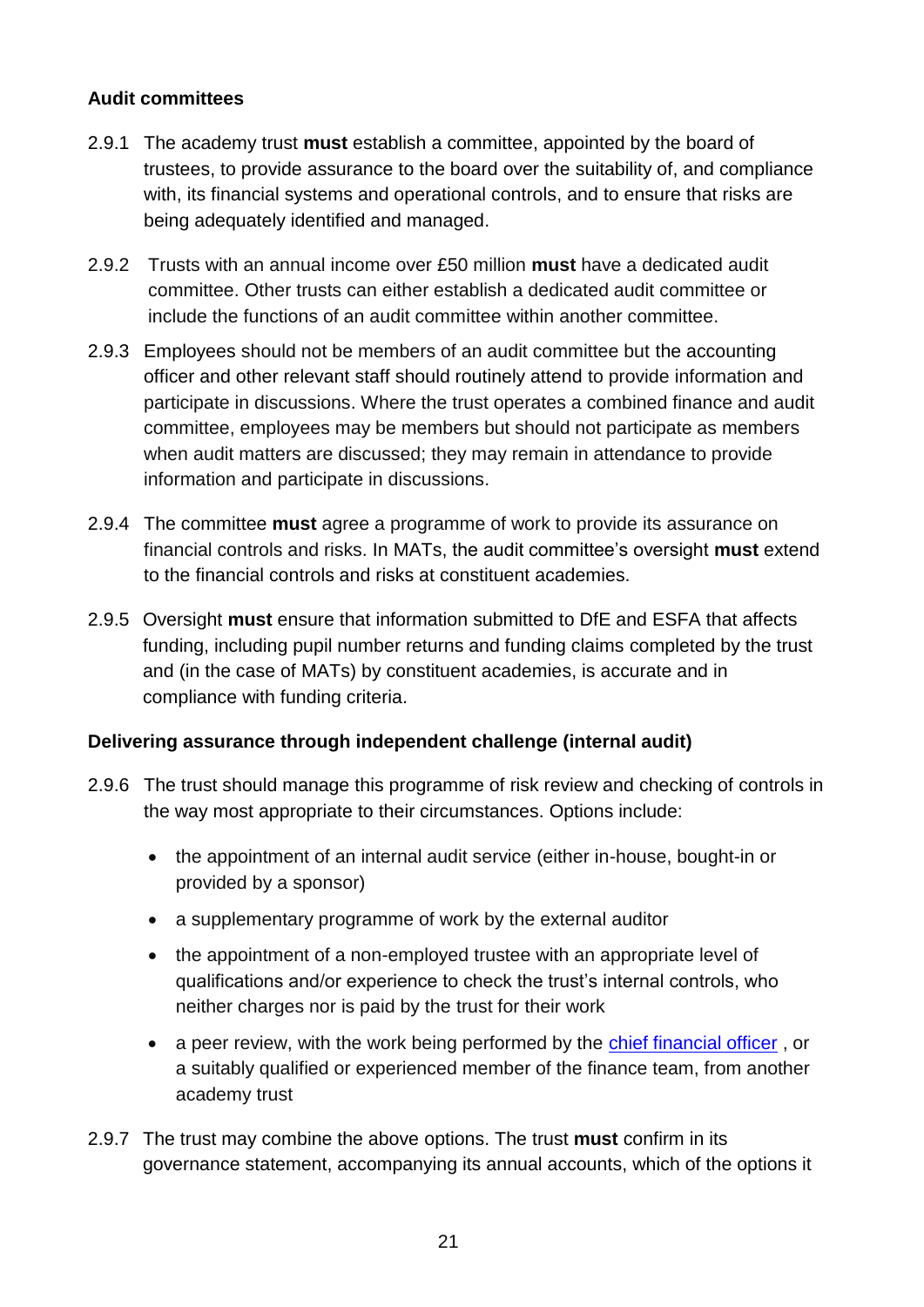has applied and why. The outcome of the work should also inform the accounting officer's statement of regularity in the annual accounts.

- <span id="page-21-1"></span>2.9.8 The findings from the above programme of work **must** be made available to all trustees promptly. The trust **must** also provide ESFA, on request, with the findings.
- 2.9.9 The requirements in section 2.9 apply to all trusts.

# <span id="page-21-0"></span>**2.10 Transparency**

#### <span id="page-21-2"></span>**The trust must be transparent with its governance arrangements.**

- <span id="page-21-4"></span><span id="page-21-3"></span>2.10.1 The trust **must** provide details of its governance arrangements in the governance statement published with its annual accounts, including what the board has delegated to its committees and, in MATs, to local governing bodies. The trust **must** also publish on its website up-to-date details of its governance arrangements in a readily accessible format, including:
	- the structure and remit of the members, board of trustees, its committees and local governing bodies (the trust's scheme of delegation for governance functions), and the full names of the chair of each
	- for each member who has served at any point over the past 12 months, their full names, date of appointment, date they stepped down (where applicable), and relevant business and pecuniary interests including governance roles in other educational institutions
	- for each trustee and local governor who has served at any point over the past 12 months, their full names, date of appointment, term of office, date they stepped down (where applicable), who appointed them, and relevant business and pecuniary interests including governance roles in other educational institutions. If the accounting officer is not a trustee their business and pecuniary interests **must** still be published.
	- for each trustee their attendance records at board and committee meetings over the last academic year
	- for each local governor their attendance records at local governing body meetings over the last academic year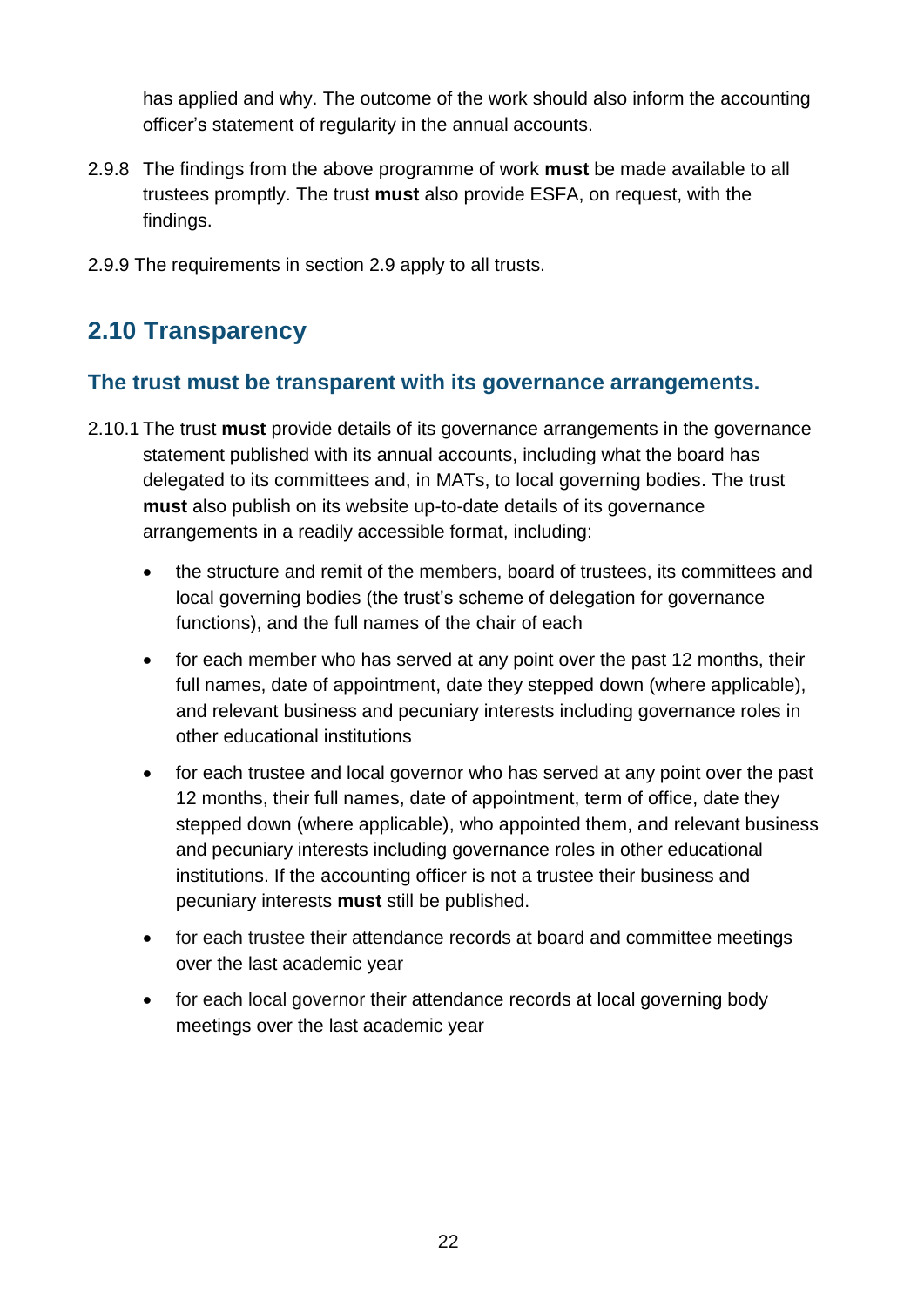# <span id="page-22-0"></span>**Part 3: Delegated authorities**

**This part of the handbook sets out financial freedoms and limits that apply to academy trusts.**

### <span id="page-22-1"></span>**3.1 Autonomy and approval**

<span id="page-22-3"></span>3.1.1 The academy trust has autonomy over financial transactions arising in the normal course of business. However, some transactions have delegated authority limits beyond which trusts **must** obtain approval from [ESFA.](http://www.education.gov.uk/kc-enquiry-form) A schedule of delegated authorities is at [annex B.](#page-43-0)

#### **Disclosure**

- <span id="page-22-4"></span>3.1.2 Irrespective of whether ESFA approval is required, the academy trust **must** disclose aggregate figures for transactions of any amount, and separate disclosure for individual transactions above £5,000, in its audited accounts for the following transactions:
	- special payments compensation  $[3.3.8]$
	- special payments ex gratia  $[3.3.11]$
	- $\bullet$  writing off debts and losses  $[3.4]$
	- quarantees, letters of comfort and indemnities [\[3.4\]](#page-25-2)
	- acquisition or disposal of a freehold of land and buildings [\[3.5\]](#page-26-2)
	- $\bullet$  disposal of heritage assets  $[3.5]$
	- taking up or granting a leasehold on land and buildings  $[3.6]$
	- $\bullet$  gifts by the trust  $[3.9]$
- 3.1.3 The following transactions **must** be disclosed in total, and individually:
	- special payments staff severance, of any value  $[3.3.2]$
- 3.1.4 Other than what is required under financial reporting standards, the [Charities](http://www.charitysorp.org/)  [SORP](http://www.charitysorp.org/) and the [Accounts Direction,](https://www.gov.uk/academies-accounts-direction) disclosure can be anonymised.

### <span id="page-22-2"></span>**3.2 Novel, contentious and repercussive transactions**

<span id="page-22-5"></span>3.2.1 Novel, contentious and/or repercussive transactions **must** always be referred to [ESFA](http://www.education.gov.uk/kc-enquiry-form) for approval. ESFA may need to refer such transactions to HM Treasury for approval, so trusts should allow sufficient time for proposals to be considered.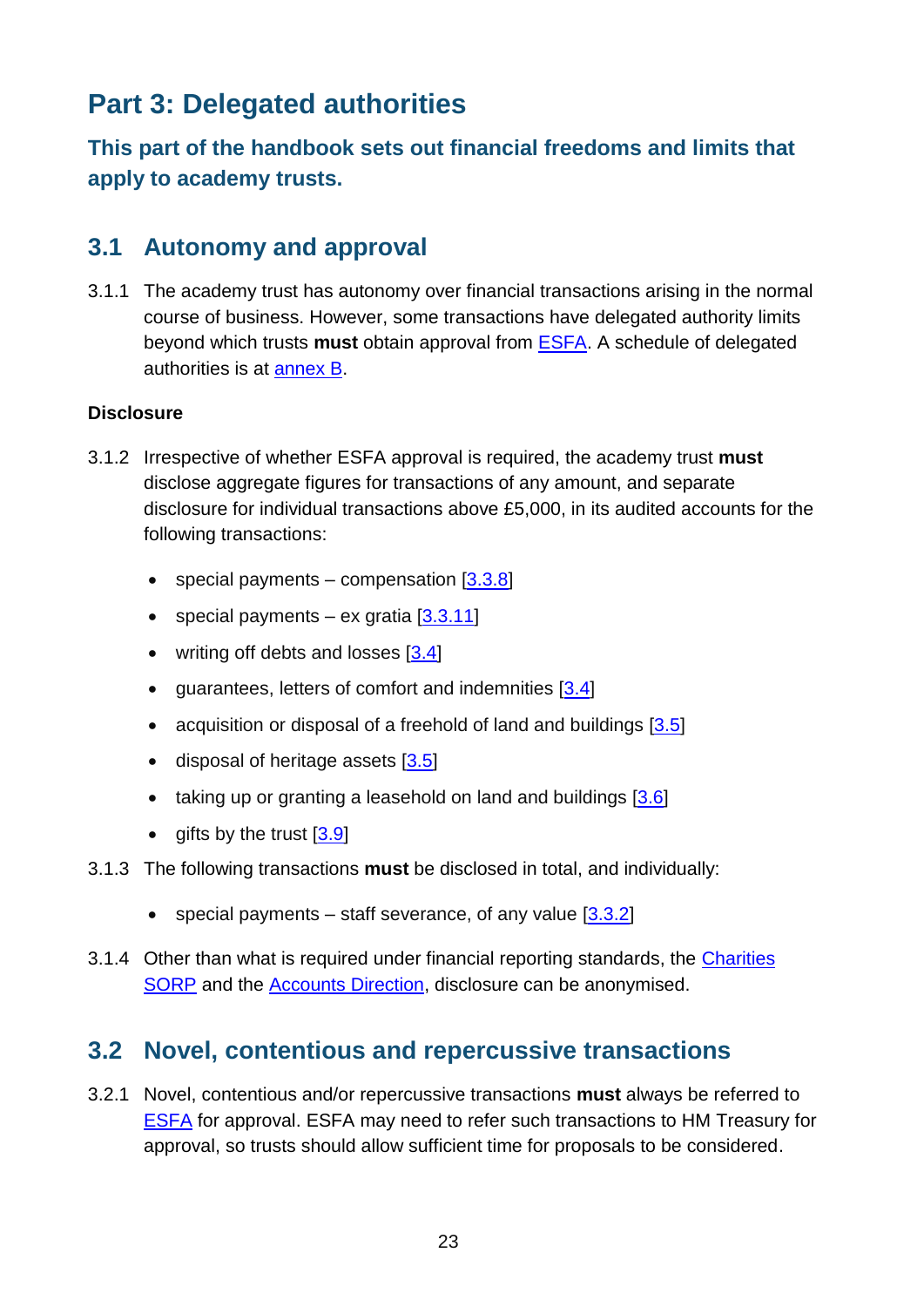- Novel transactions are those of which the academy trust has no experience, or are outside its range of normal business.
- Contentious transactions are those that might cause criticism of the trust by Parliament, the public or the media.
- Repercussive transactions are those likely to cause pressure on other trusts to take a similar approach and hence have wider financial implications.

### <span id="page-23-1"></span><span id="page-23-0"></span>**3.3 Special payments**

- 3.3.1 Certain transactions by public bodies may fall outside their usual planned range of activity, and may exceed statutory and contractual obligations. HM Treasury refers to these as special payments, (see annex 4.13 of [Managing Public Money\)](https://www.gov.uk/government/publications/managing-public-money), and are subject to greater control than other payments. They include:
	- staff severance payments
	- compensation payments
	- ex gratia payments

#### **Special staff severance payments**

- <span id="page-23-2"></span>3.3.2 Special staff severance payments are paid to employees outside of normal statutory or contractual requirements when leaving employment in public service. They are different to ex gratia payments.
- <span id="page-23-3"></span>3.3.3 If an academy trust is considering making a staff severance payment above statutory or contractual entitlements, it **must** consider the following issues before making a binding commitment:
	- that the proposed payment is in the interests of the trust
	- whether such a payment is justified, based on a legal assessment of the chances of the trust successfully defending the case at [employment tribunal.](https://www.gov.uk/being-taken-to-employment-tribunal-by-employee) If there is a significant prospect of losing the case a settlement may be justified, especially if the costs incurred in maintaining a defence are likely to be high. Where a legal assessment suggests that the trust is likely to be successful, a settlement should not be offered
	- if the settlement is justified, the trust would need to consider the level of settlement. This **must** be less than the legal assessment of what the relevant body (e.g. an employment tribunal) is likely to award
- 3.3.4 Staff severance payments should not be made where they could be seen as a reward for failure, such as gross misconduct or poor performance. The only acceptable rationale in the case of gross misconduct would be where legal advice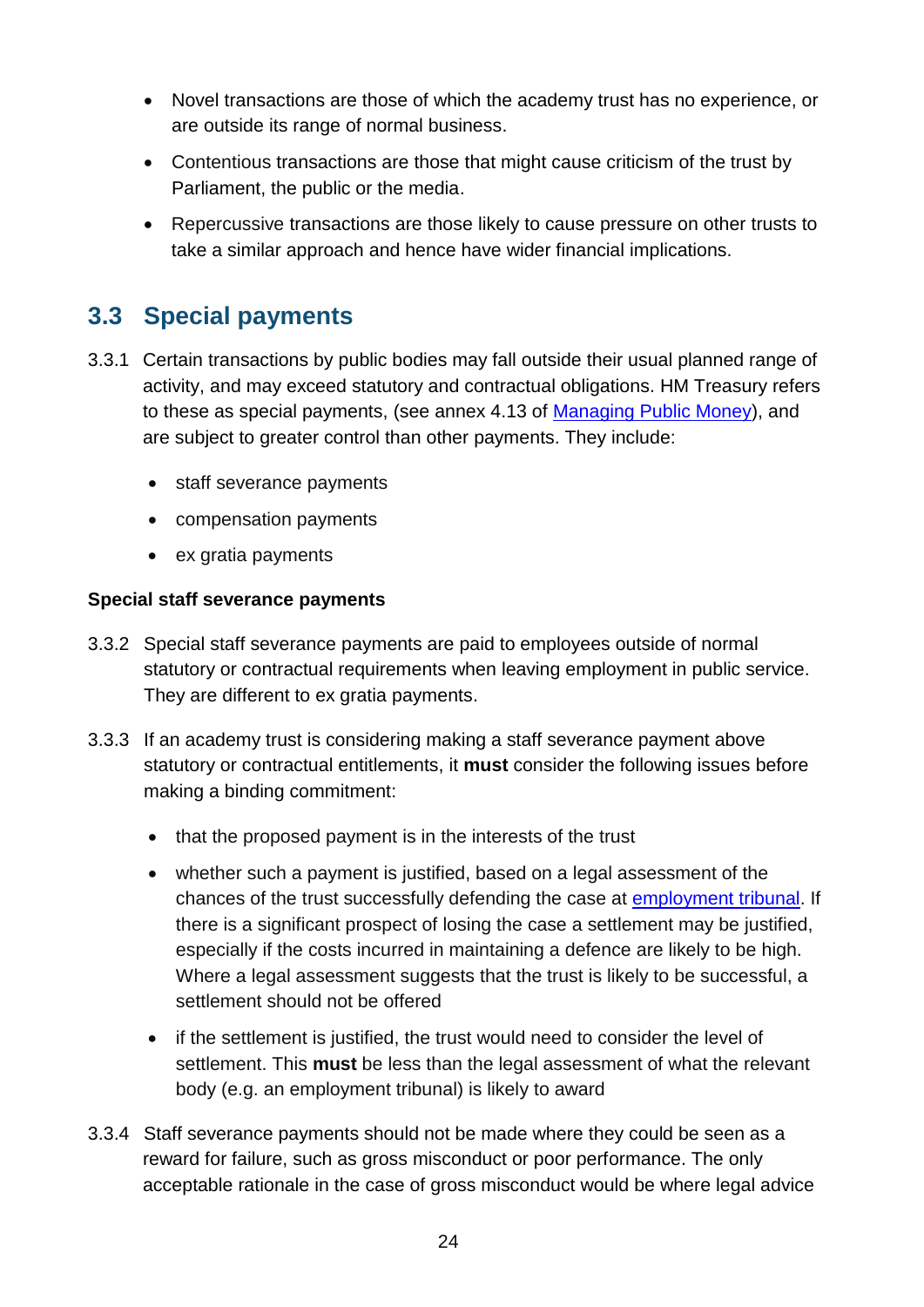is that the claimant is likely to be successful in an employment tribunal because of employment law procedural errors. In the case of poor performance, an acceptable comparison would be the time and cost of taking someone through performance management and capability procedures.

<span id="page-24-1"></span>3.3.5 The academy trust has delegated authority to approve individual staff severance payments provided any non-statutory/non-contractual element is under £50,000 gross (i.e. before income tax or other deductions). Where the trust is considering a non-statutory/non-contractual payment of £50,000 or more, (gross, before deductions), [ESFA's](http://www.education.gov.uk/kc-enquiry-form) approval **must** be obtained before the trust makes any binding offer to staff. ESFA will also need to refer such transactions to HM Treasury and so trusts should allow sufficient time for proposals to be considered. Examples of approval requirements are as follows:

| Statutory/contractual<br>payment | Non-statutory/non-<br>contractual payment | <b>ESFA/HM Treasury</b><br>approval required? |
|----------------------------------|-------------------------------------------|-----------------------------------------------|
| £30,000                          | £30,000                                   | <b>No</b>                                     |
| £60,000                          | £30,000                                   | <b>No</b>                                     |
| £30,000                          | £50,000                                   | Yes $-$ for £50,000                           |

<span id="page-24-3"></span>3.3.6 Academy trusts should demonstrate [value for money](#page-42-0) by applying the same level of scrutiny to a payment under £50,000 as if it were over the £50,000 delegation and have a business case justifying the settlement. Settlements **must** not be accepted unless they satisfy the conditions in this handbook and in ESFA's [guidance and](https://www.gov.uk/academies-severance-payments)  [submission template.](https://www.gov.uk/academies-severance-payments)

#### **Use of confidentiality clauses**

<span id="page-24-4"></span>3.3.7 Academy trusts **must** ensure that the use of confidentiality clauses associated with staff severance payments do not prevent an individual's right to make disclosures in the public interest [\(whistleblowing\)](#page-42-3) under the [Public Interest](http://www.legislation.gov.uk/ukpga/1998/23/contents)  [Disclosure Act 1998.](http://www.legislation.gov.uk/ukpga/1998/23/contents)

#### **Compensation payments**

- <span id="page-24-0"></span>3.3.8 Compensation payments provide redress for loss or injury, for example personal injuries, traffic accidents or damage to property. If an academy trust is considering making a compensation payment, it **must** base its decision on a careful appraisal of the facts, including legal advice where relevant, and ensure that [value for](#page-42-0)  [money](#page-42-0) will be achieved.
- <span id="page-24-2"></span>3.3.9 Academy trusts have delegated authority to approve individual compensation payments provided any non-statutory/non-contractual element is under £50,000. Where the trust is considering a non-statutory/non-contractual payment of £50,000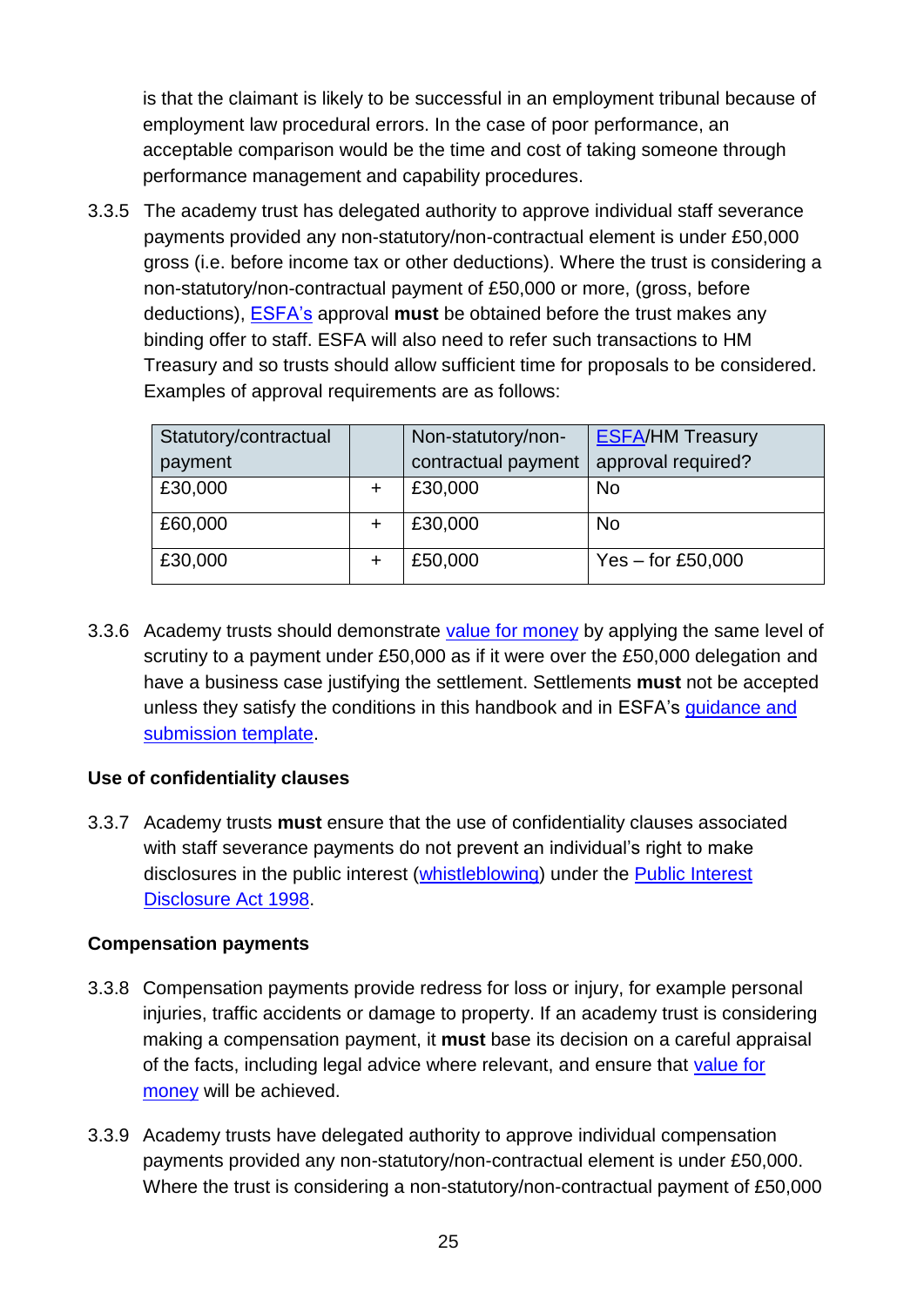or more [ESFA's](http://www.education.gov.uk/kc-enquiry-form) approval **must** be obtained. ESFA will also need to refer such transactions to HM Treasury.

3.3.10 Trusts should consider whether cases reveal concerns about the effectiveness of internal control systems, and take steps to put failings right.

#### **Ex gratia payments**

- <span id="page-25-1"></span>3.3.11 Ex gratia payments are another type of transaction that go beyond statutory or contractual cover, or administrative rules. Annex 4.13 of [Managing Public Money](https://www.gov.uk/government/publications/managing-public-money) provides examples, including payments to meet hardship caused by official failure or delay, and to avoid legal action due to official inadequacy.
- <span id="page-25-3"></span>3.3.12 Ex gratia transactions **must** always be referred to [ESFA](http://www.education.gov.uk/kc-enquiry-form) for approval. HM Treasury approval may also be needed. If trusts are in any doubt about a proposed transaction, they should seek [ESFA](http://www.education.gov.uk/kc-enquiry-form) advice.

### <span id="page-25-0"></span>**3.4 Write-offs and entering into liabilities**

- <span id="page-25-2"></span>3.4.1 The academy trust **must** obtain [ESFA's](http://www.education.gov.uk/kc-enquiry-form) approval for the following transactions beyond the delegated limits set out below:
	- writing-off debts and losses
	- entering into guarantees, letters of comfort or indemnities
- 3.4.2 The delegated limits, subject to a maximum of £250,000, are:
	- 1% of total annual income or £45,000 (whichever is smaller) per single transaction
	- cumulatively, 2.5% of total annual income in any financial year per category of transaction for any trusts that have not submitted timely, unqualified audited accounts for the previous two financial years. This category includes new trusts that have not had the opportunity to produce two years of audited accounts
	- cumulatively, 5% of total annual income in any financial year per category of transaction for any trusts that have submitted timely, unqualified audited accounts for the previous two financial years
- 3.4.3 In relation to these limits:
	- the trust should always pursue recovery of amounts owed to it, including overpayments, or payments in error. In practice, however, there will be practical and legal limits to how cases should be handled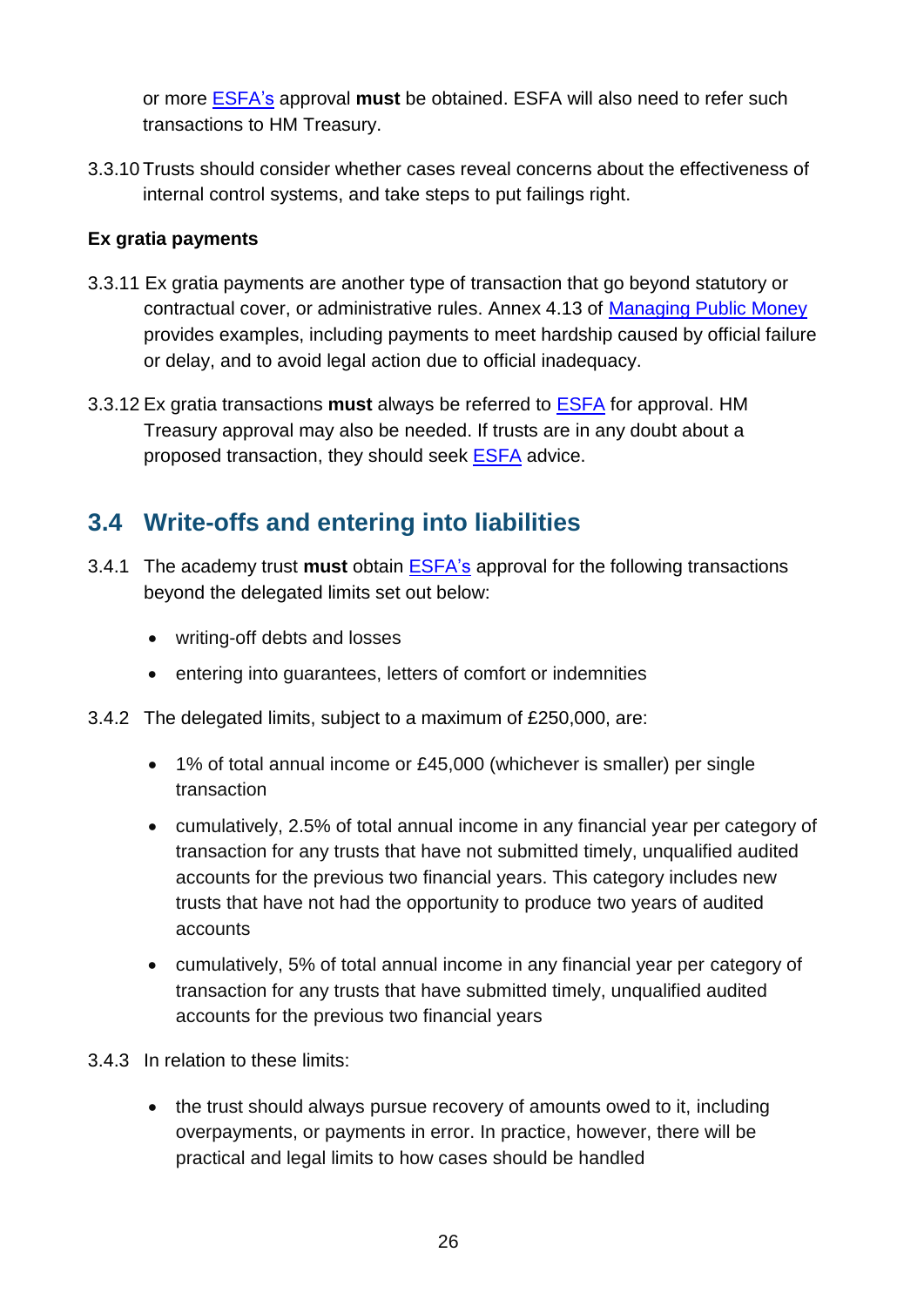- the trust should only consider writing-off losses after careful appraisal of the facts, including whether all reasonable action has been taken to effect recovery from the debtor, the trust's insurers, or the risk protection arrangement, and should be satisfied there is no feasible alternative
- the amounts for write-offs are before any successful claims from an insurer or the risk protection arrangement
- total annual income is defined as grant income as disclosed in the trust's last audited accounts. [ESFA](http://www.education.gov.uk/kc-enquiry-form) should be contacted if the trust has not yet published their first audited accounts
- 3.4.4 Before accepting any liabilities by issuing guarantees, a letter of comfort or indemnity, the trust should secure [value for money](#page-42-0) by appraising the proposal through an assessment of the costs and benefits of relevant options.

### <span id="page-26-0"></span>**3.5 Acquisition and disposal of fixed assets**

- <span id="page-26-2"></span>3.5.1 Academy trusts **must** obtain approval from [ESFA](http://www.education.gov.uk/kc-enquiry-form) for the following transactions:
	- acquiring a freehold of land or buildings
	- disposing of a freehold of land or buildings
	- disposing of heritage assets, as defined in financial reporting standards, beyond any limits in the funding agreement for the disposal of assets generally
- <span id="page-26-4"></span>3.5.2 Other than land, buildings and heritage assets, trusts can dispose of any other fixed asset without [ESFA's](http://www.education.gov.uk/kc-enquiry-form) approval. Trusts **must** ensure that disposal achieves the best price that can reasonably be obtained, and maintains the principles of [regularity,](#page-42-1) [propriety](#page-41-6) and [value for money.](#page-42-0)
- 3.5.3 Additional quidance is available to help trusts seeking consent for land and buildings transactions.

### <span id="page-26-1"></span>**3.6 Leasing**

- <span id="page-26-3"></span>3.6.1 There are two types of lease:
	- finance leases: these are a form of borrowing
	- operating leases: these are not borrowing
- <span id="page-26-5"></span>3.6.2 Trusts **must** obtain [ESFA's](http://www.education.gov.uk/kc-enquiry-form) approval for the following leasing transactions:
	- taking up a finance lease on any class of asset for any duration from another party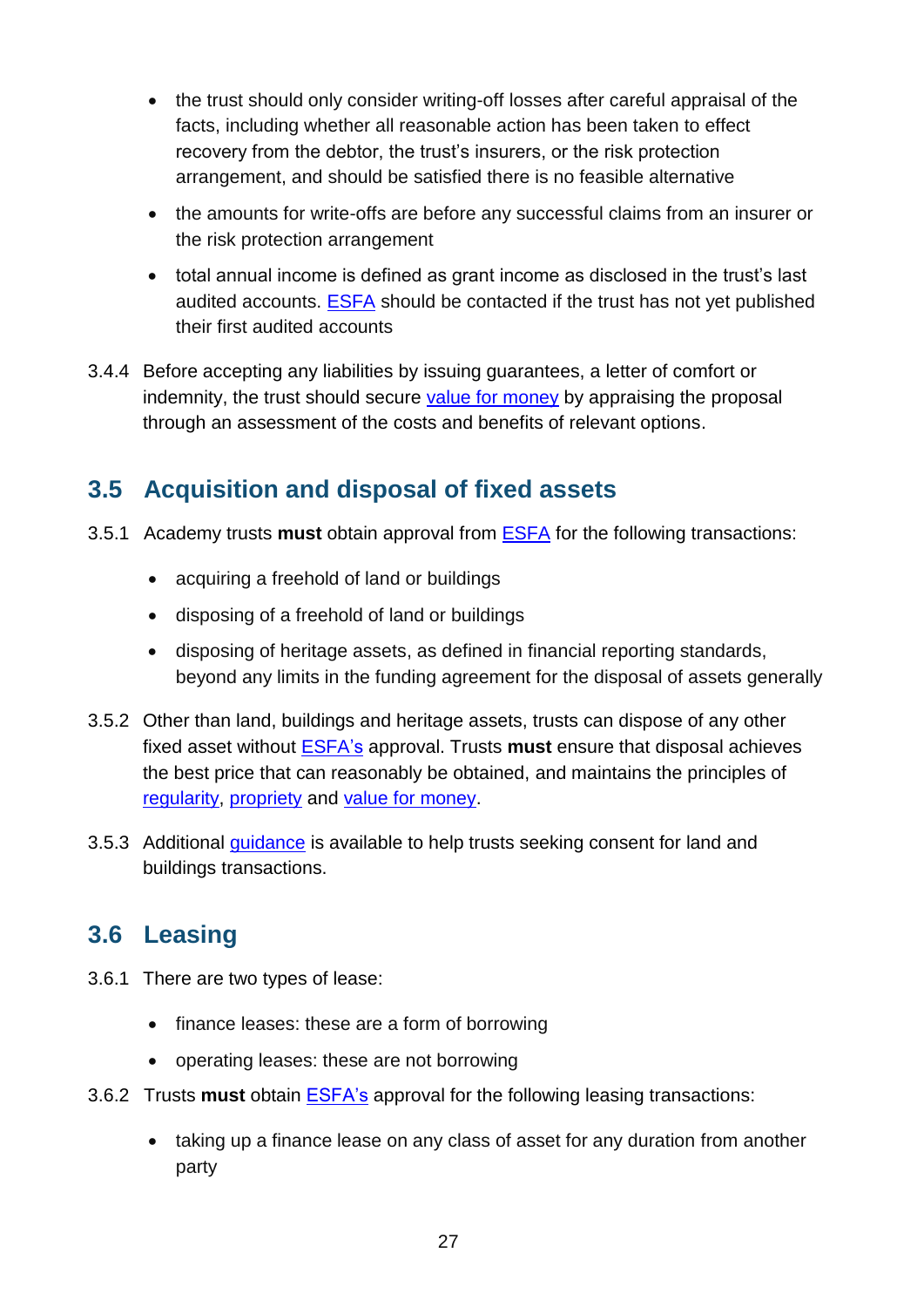- taking up a leasehold or tenancy agreement on land or buildings from another party for a term of seven or more years
- granting a leasehold interest, including a tenancy agreement, of any duration, on land and buildings to another party
- <span id="page-27-4"></span>3.6.3 Other than the above, trusts do not require ESFA's approval for operating leases.
- 3.6.4 Trusts **must** ensure that any lease maintains the principles of [value for money,](#page-42-0) [regularity](#page-42-1) and [propriety](#page-41-6) whether or not ESFA's approval is required. Trusts should seek advice from their professional adviser and/or external auditor if they are in doubt over whether a lease involves borrowing.

### <span id="page-27-0"></span>**3.7 Managing General Annual Grant (GAG)**

#### **Managing surplus GAG**

<span id="page-27-2"></span>3.7.1 ESFA previously set limits on the amount of [GAG](#page-41-7) that could be carried forward by trusts from year-to-year. These limits have now been removed for eligible academy trusts (see section [3.11\)](#page-33-1). ESFA will report to DfE any trusts where it has serious concerns about a long-term substantial surplus with no clear plans for its use.

#### **Pooling of GAG by MATs**

- <span id="page-27-3"></span>3.7.2 A MAT has freedom to amalgamate a proportion of GAG for its academies to form one central fund. This fund can then be used to meet the normal running costs at any of its constituent academies within the trust. In accordance with its funding agreement a MAT **must not** pool [PFI funding.](#page-41-8)
- <span id="page-27-6"></span>3.7.3 The MAT **must** consider the funding needs and allocations of each constituent academy, and **must** have an appeals mechanism. If a constituent academy's principal feels that the academy has been unfairly treated, they should appeal to the trust. If the principal's grievance is not resolved, they can appeal to the Secretary of State, via ESFA, whose decision will be final and who can dis-apply the provisions for pooling.

### <span id="page-27-5"></span><span id="page-27-1"></span>**3.8 Borrowing**

<span id="page-27-7"></span>3.8.1 Academy trusts **must** obtain [ESFA's](http://www.education.gov.uk/kc-enquiry-form) approval for borrowing (including finance leases and overdraft facilities) from any source, where such borrowing is to be repaid from grant monies or secured on assets funded by grant monies, and regardless of the interest rate chargeable. Credit cards **must** only be used for business expenditure, and balances cleared before interest accrues.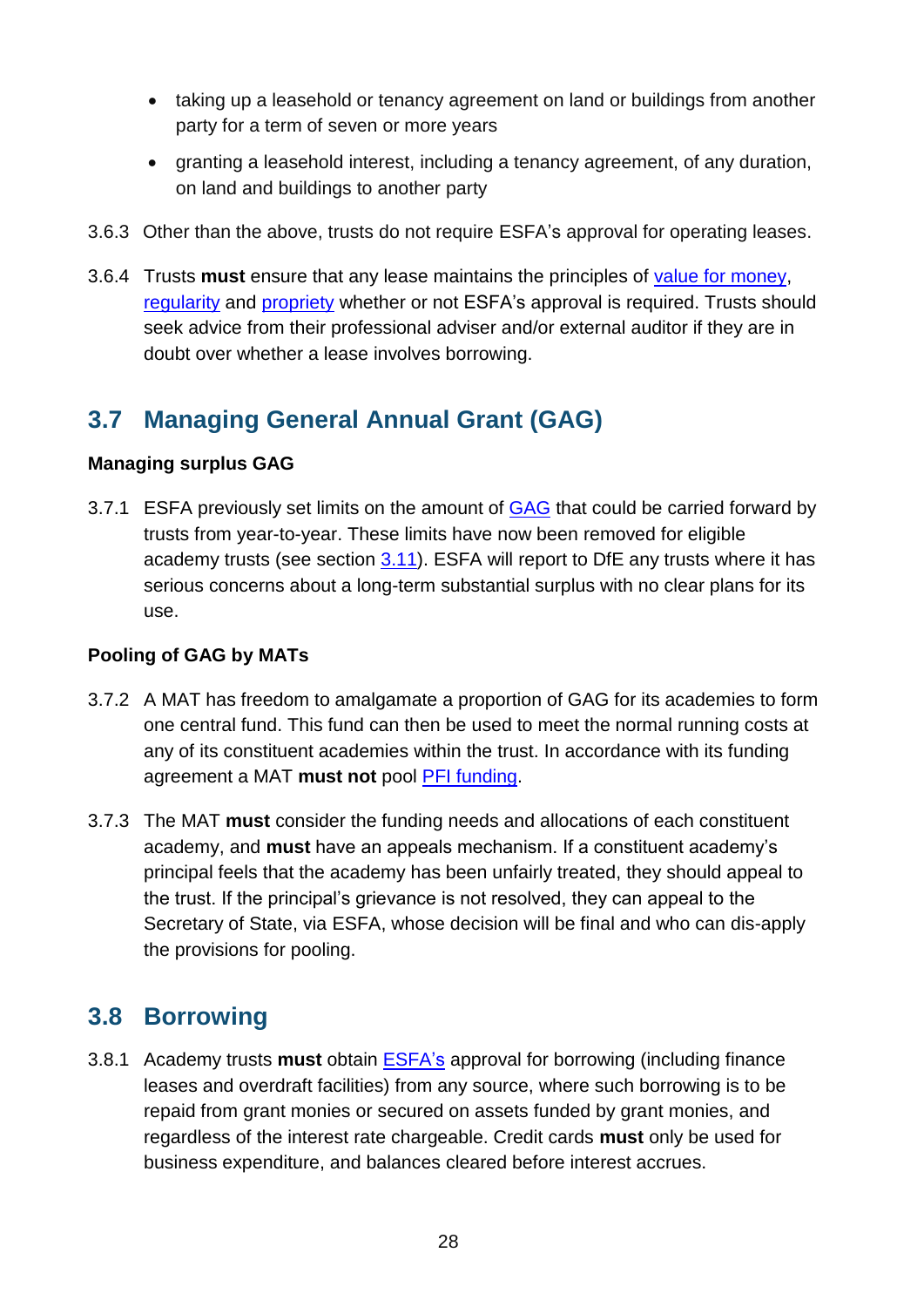3.8.2 The Secretary of State's general position is that academy trusts will only be granted permission for borrowing in exceptional circumstances. From time to time, however, the Secretary of State may introduce limited schemes to meet broader policy objectives. For example, the Department's [Condition Improvement Fund](https://www.gov.uk/condition-improvement-fund) for capital projects, and the [Salix](http://salixfinance.co.uk/loans/) scheme designed to support energy saving, are available to trusts.

### <span id="page-28-0"></span>**3.9 Gifts**

<span id="page-28-2"></span>3.9.1 The academy trust should have a policy and register on the acceptance of gifts, hospitality, awards, prizes or any other benefit that might be seen to compromise their judgment or integrity, and should ensure all staff are aware of it. When making gifts, the trust **must** ensure the value is reasonable, is within its scheme of delegation of financial powers, the decision is documented, and has due regard to [propriety](#page-41-6) and [regularity](#page-42-1) in the use of public funds.

### <span id="page-28-1"></span>**3.10 Transactions with related parties**

### **This part of the handbook deals with goods or services provided by or to individuals or organisations related to the academy trust**

#### **Principles applying to related party relationships**

- <span id="page-28-3"></span>3.10.1 Academy trusts **must** be even-handed in their relationships with related parties by ensuring that:
	- trustees comply with their statutory duties as company directors to avoid conflicts of interest, not to accept benefits from third parties, and to declare interest in proposed transactions or arrangements
	- all members, trustees, local governors of academies within a MAT and senior employees have completed the register of interests, in accordance with sections [3.10.8 to 3.10.11](#page-30-0) of this handbook
	- no member, trustee, local governor, employee or related individual or organisation uses their connection to the trust for personal gain, including payment under terms that are preferential to those that would be offered to an individual or organisation with no connection to the trust
	- there are no payments to any trustee by the trust unless permitted by the [articles,](#page-40-6) or by authority from the [Charity Commission,](https://www.gov.uk/government/organisations/charity-commission) and comply with any relevant agreement with the Secretary of State. Trusts will need to consider these obligations where payments are made to other business entities who employ the trustee, are owned by the trustee, or in which the trustee holds a controlling interest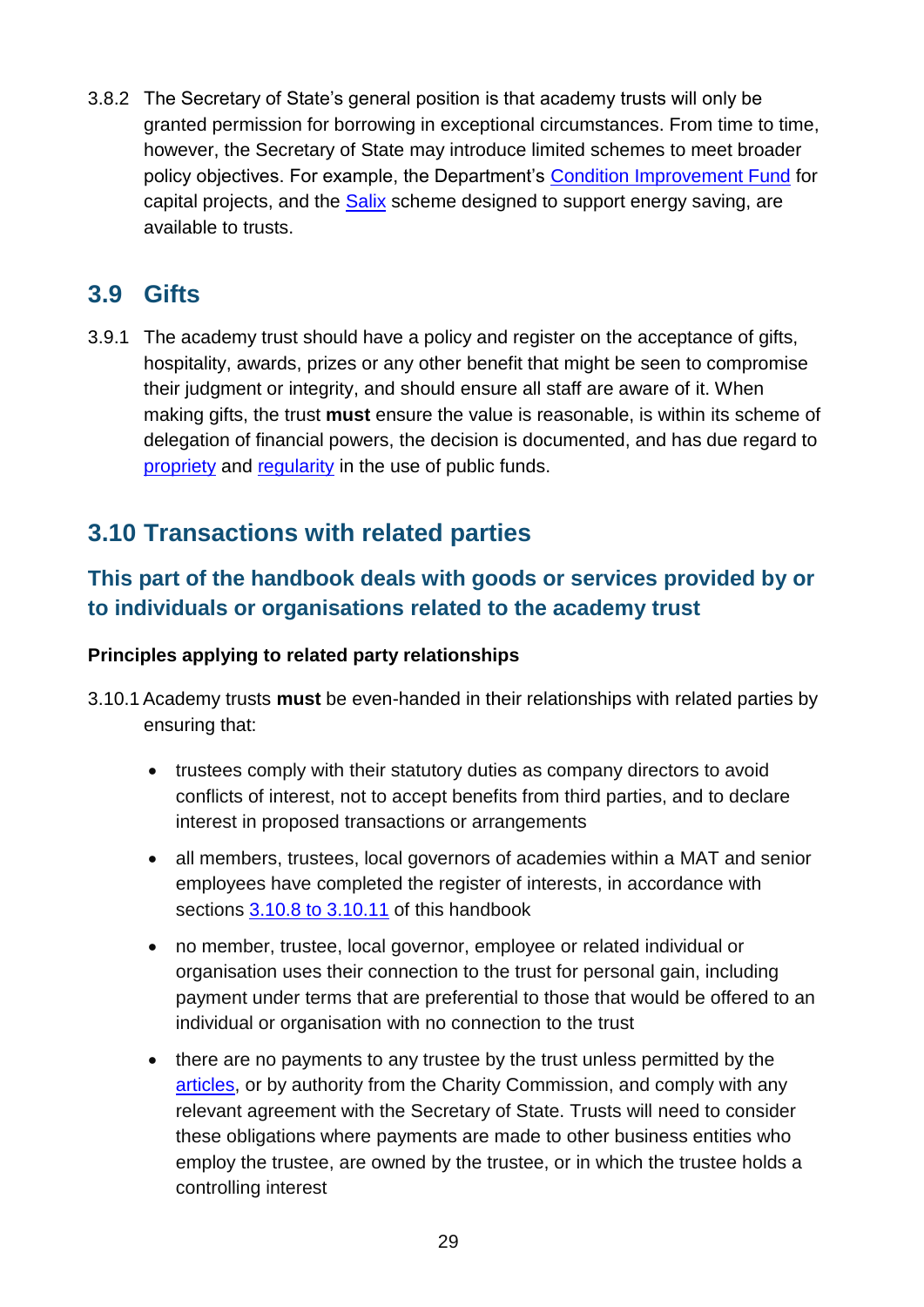- the [Charity Commission's](https://www.gov.uk/government/organisations/charity-commission) approval is obtained where the trust believes a significant advantage exists in paying a trustee for acting as a trustee
- any payment provided to the persons referred to in section [3.10.12](#page-31-0) satisfies the 'at cost' requirements in this handbook

The trust should be aware of the Charity Commission's guidance for trustees [CC11: Trustee expenses and payments.](https://www.gov.uk/government/publications/trustee-expenses-and-payments-cc11)

- <span id="page-29-1"></span>3.10.2 The board of trustees **must** ensure requirements for managing related party transactions are applied across the trust. The chair of the board and the accounting officer **must** ensure their capacity to control and influence does not conflict with these requirements. They **must** manage personal relationships with related parties to avoid both real and perceived conflicts of interest, promoting integrity and openness in accordance with the [seven principles of public life.](https://www.gov.uk/government/publications/the-7-principles-of-public-life)
- <span id="page-29-2"></span>3.10.3 Trusts **must** recognise that some relationships with related parties may attract greater public scrutiny, such as:
	- transactions with individuals in a position of control and influence, including the chair of the board and the accounting officer
	- payments to organisations with a profit motive, as opposed to those in the public or voluntary sectors
	- relationships with external auditors beyond their duty to deliver a statutory audit

The trust **must** keep sufficient records, and make sufficient disclosures in their annual accounts, to show that transactions with these parties, and all other related parties, have been conducted in accordance with the high standards of accountability and transparency required within the public sector.

#### **Reporting of related party transactions to ESFA**

<span id="page-29-0"></span>3.10.4 Trusts **must** report all transactions with related parties to ESFA in advance of the transaction taking place, using ESFA's on-line form. This requirement applies to transactions made on or after 1 April 2019.

#### **Approval of related party transactions by ESFA**

<span id="page-29-3"></span>3.10.5 Trusts **must** obtain ESFA's approval for transactions with related parties that are [novel, contentious and/or repercussive.](#page-22-2) Trusts should carefully consider the impact of this requirement and its relevance to transactions involving the chair of the board and the accounting officer.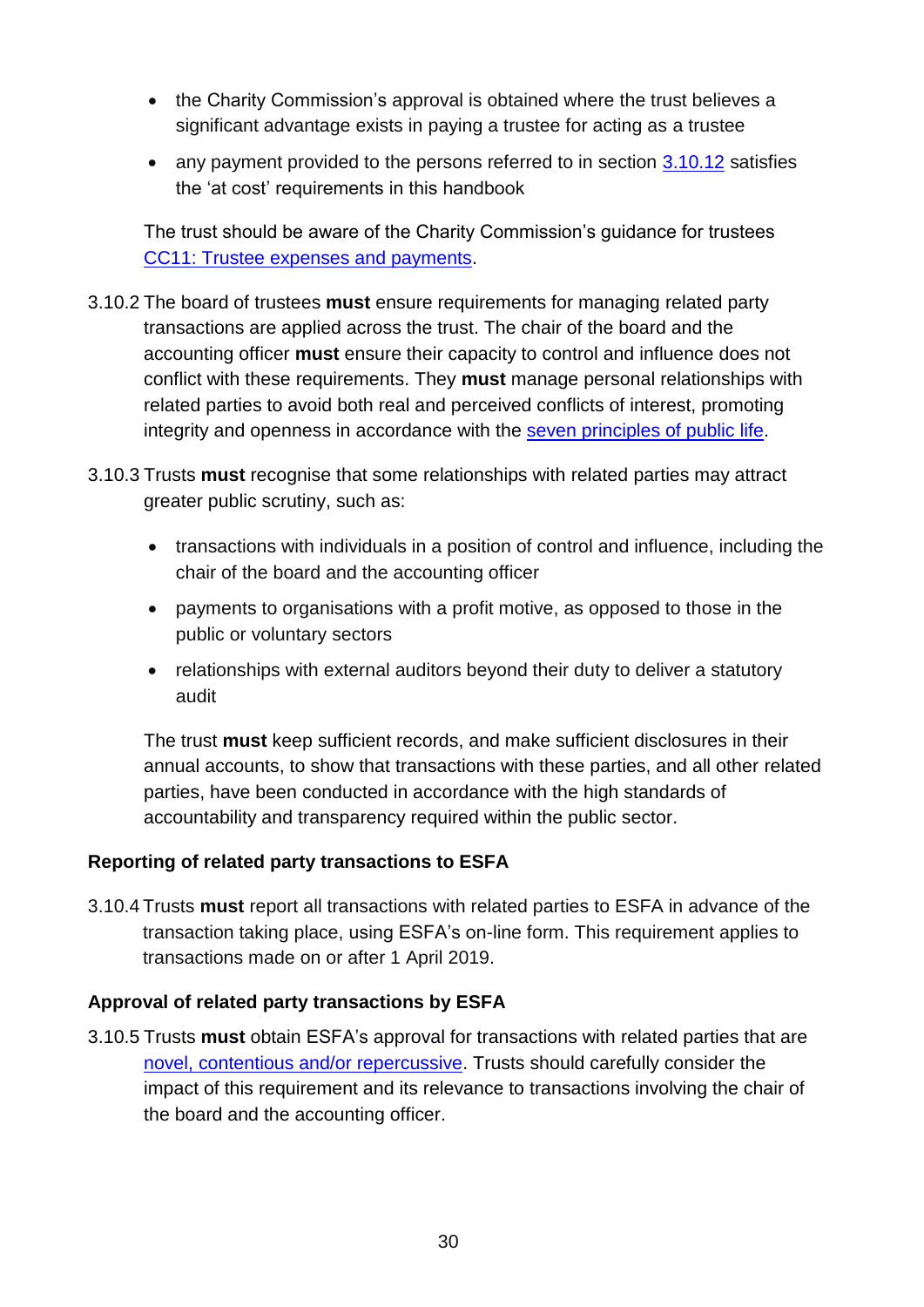- <span id="page-30-1"></span>3.10.6 Trusts **must** obtain ESFA's prior approval, using ESFA's on-line form, for contracts for the supply of goods or services to the trust by a related party agreed on or after 1 April 2019 where any of the following limits arise:
	- a contract exceeding £20,000
	- a contract of any value that would take the total value of contracts with the related party beyond £20,000 in the same financial year ending 31 August
	- a contract of any value if there have been contracts exceeding £20,000 individually or cumulatively with the related party in the same financial year ending 31 August.
- 3.10.7 For the purposes of reporting to, and approval by, ESFA, transactions with related parties do not include salaries and other payments made by the trust to a person under a contract of employment through the trust's payroll.

#### **Register of interests**

- <span id="page-30-0"></span>3.10.8 The academy trust's register of interests **must** capture relevant business and pecuniary interests of members, trustees, local governors of academies within a MAT and senior employees, including:
	- directorships, partnerships and employments with businesses
	- trusteeships and governorships at other educational institutions and charities
	- for each interest: the name of the business; the nature of the business; the nature of the interest; and the date the interest began
- <span id="page-30-2"></span>3.10.9 The register **must** identify any relevant material interests from close family relationships between the academy trust's members, trustees or local governors. It **must** also identify relevant material interests arising from close family relationships between those individuals and employees. 'Close family relationships' is defined in section [3.10.12](#page-31-0) (third bullet).
- 3.10.10 Trusts should consider whether any other interests should be registered. Boards of trustees should keep their register of interests up-to-date.
- <span id="page-30-3"></span>3.10.11 Trusts **must** publish on their websites relevant business and pecuniary interests of members, trustees, local governors and accounting officers. Trusts have discretion over the publication of interests of any other individual named on the register. The Charity Commission offers guidance in [Manage a conflict of interest](https://www.gov.uk/guidance/manage-a-conflict-of-interest-in-your-charity)  [in your charity](https://www.gov.uk/guidance/manage-a-conflict-of-interest-in-your-charity) and [CC29: Conflicts of interest: a guide for charity trustees.](https://www.gov.uk/government/publications/conflicts-of-interest-a-guide-for-charity-trustees-cc29)

#### **At cost requirements**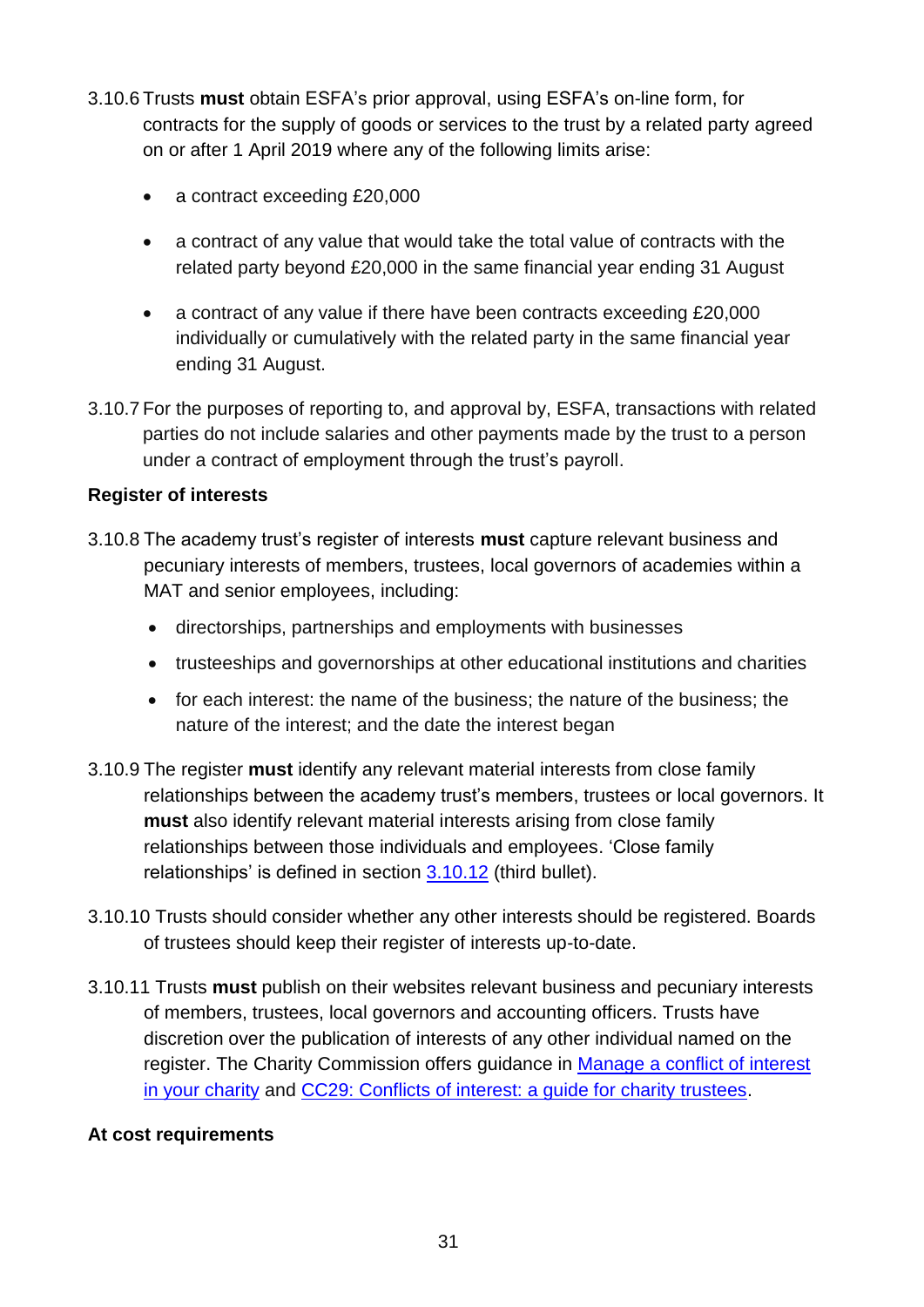- <span id="page-31-0"></span>3.10.12 Subject to sections 3.10.17 to [3.10.20](#page-32-0) a trust **must** pay no more than 'cost' for goods or services provided to it by the following persons ('services' do not include contracts of employment):
	- any member or trustee of the academy trust
	- any individual or organisation related to a member or trustee of the academy trust. For these purposes the following persons are related to a member, or trustee:
		- a relative of the member or trustee. A relative is defined as a close member of the family, or member of the same household, who may be expected to influence, or be influenced by, the person. This includes, but is not limited to, a child, parent, spouse or civil partner
		- an individual or organisation carrying on business in partnership with the member, trustee or a relative of the member or trustee
		- a company in which a member or the relative of a member (taken separately or together), and/or a trustee or the relative of a trustee (taken separately or together), holds more than 20% of the share capital or is entitled to exercise more than 20% of the voting power at any general meeting of that company
		- an organisation which is controlled by a member or the relative of a member (acting separately or together), and/or a trustee or the relative of a trustee (acting separately or together). For these purposes an organisation is controlled by an individual or organisation if that individual or organisation is able to secure that the affairs of the body are conducted in accordance with the individual's or organisation's wishes
	- any individual or organisation given the right under the trust's articles of [association](#page-40-6) to appoint a member or trustee of the academy trust; or any body connected to such individual or organisation
	- any individual or organisation recognised by the Secretary of State as a sponsor of the academy trust; or any body connected to such individual or organisation
- 3.10.13 A body is connected to another individual or organisation if it is controlled by the individual or organisation, or controls the organisation, or is under common control with the individual or organisation. For these purposes, control means:
	- holding more than 20% of the share capital (or equivalent interest), or
	- having the equivalent right to control management decisions of the body, or
	- having the right to appoint or remove a majority of the board or governing body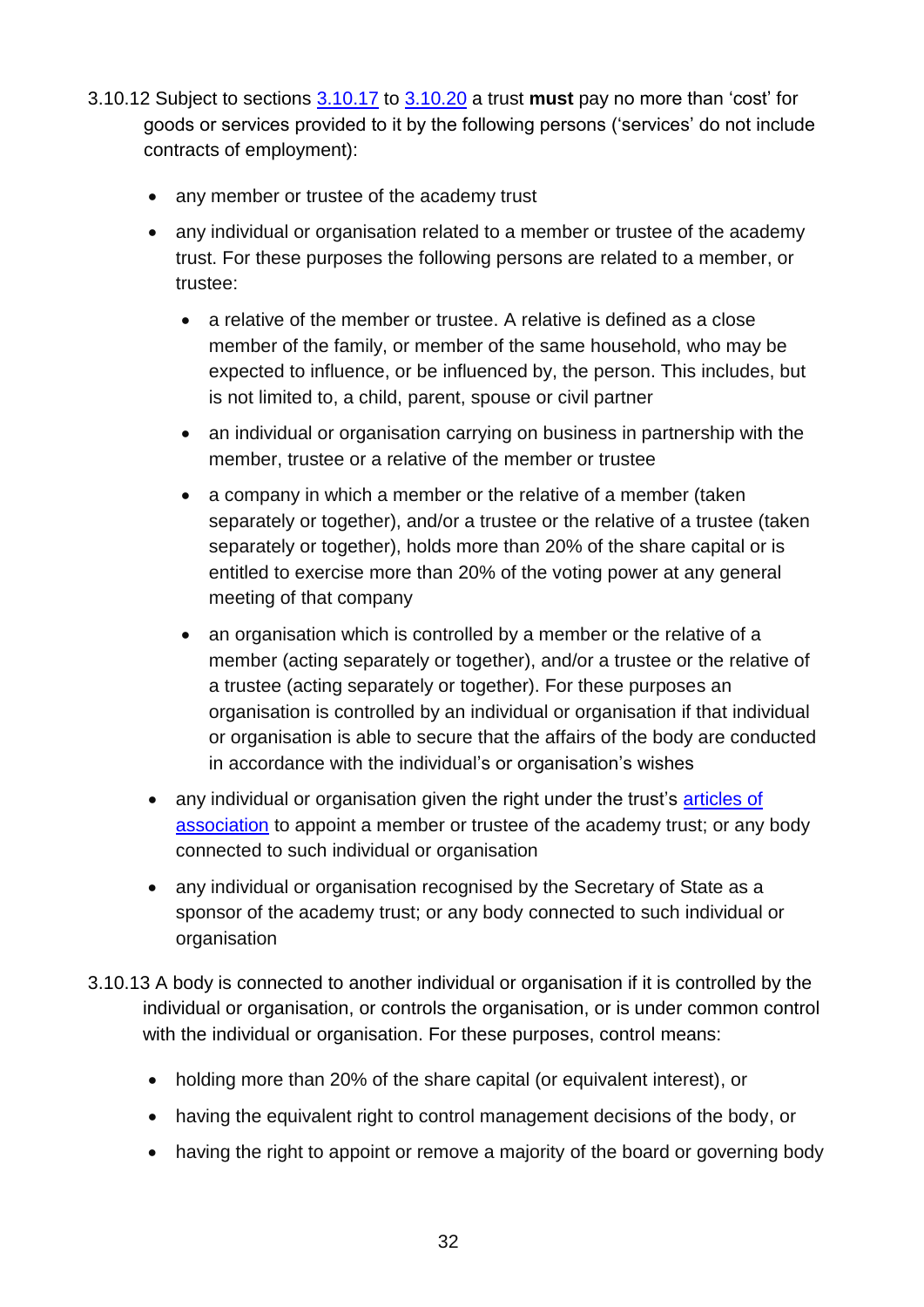- 3.10.14 The 'at cost' requirement does not apply to the trust's employees unless they are also one of the parties described in section [3.10.12.](#page-31-0)
- 3.10.15 While these provisions do not apply to contracts of employment, the same principles of securing [value for money](#page-42-0) and using public money properly, including managing conflicts of interest, still apply. Salaries should be appropriate to the individual's skills and experience and to rates in the wider market.
- 3.10.16 Should any staff/personnel of an individual or organisation in section [3.10.12](#page-31-0) be based in, or work from the premises of, the academy trust, that individual/ organisation and the trust **must** agree an appropriate sum to be paid to the trust for such use/occupation of the premises, save to the extent that they are carrying out work for the trust.
- 3.10.17 The 'at cost' requirement applies to contracts for goods and services from a related party agreed on or after 7 November 2013.
- 3.10.18 The 'at cost' requirement applies to contracts for goods and services from a related party exceeding £2,500, cumulatively, in any one financial year. For these purposes, where a contract takes the trust's cumulative annual total with the related party beyond £2,500, the element above £2,500 must be at no more than cost.
- 3.10.19 In relation to organisations supplying legal advice or audit services to the academy trust, the 'at cost' requirement applies where the organisation's partner directly managing the service is a member or trustee of the trust but not in other cases for those organisations. The published [ethical standards](https://www.frc.org.uk/auditors/audit-assurance/standards-and-guidance) for auditors also prevent partners or employees of the audit firm from acting as a trustee of their client trust, but not of other trusts.
- <span id="page-32-0"></span>3.10.20 In relation to dioceses, the contributions made by an academy trust to its diocese for services it receives associated with securing the academy trust's religious character and ethos, which only the diocese can provide, are regarded as meeting the 'at cost' requirement.
- 3.10.21 Academy trusts **must** ensure that any agreement with an individual or organisation referred to in section [3.10.12](#page-31-0) to supply goods or services to the trust is properly procured through an open and fair process and is:
	- supported by a statement of assurance from that individual or organisation to the trust confirming their charges do not exceed the cost of the goods or services, and
	- on the basis of an open book agreement including a requirement for the supplier to demonstrate clearly, if requested, that their charges do not exceed the cost of supply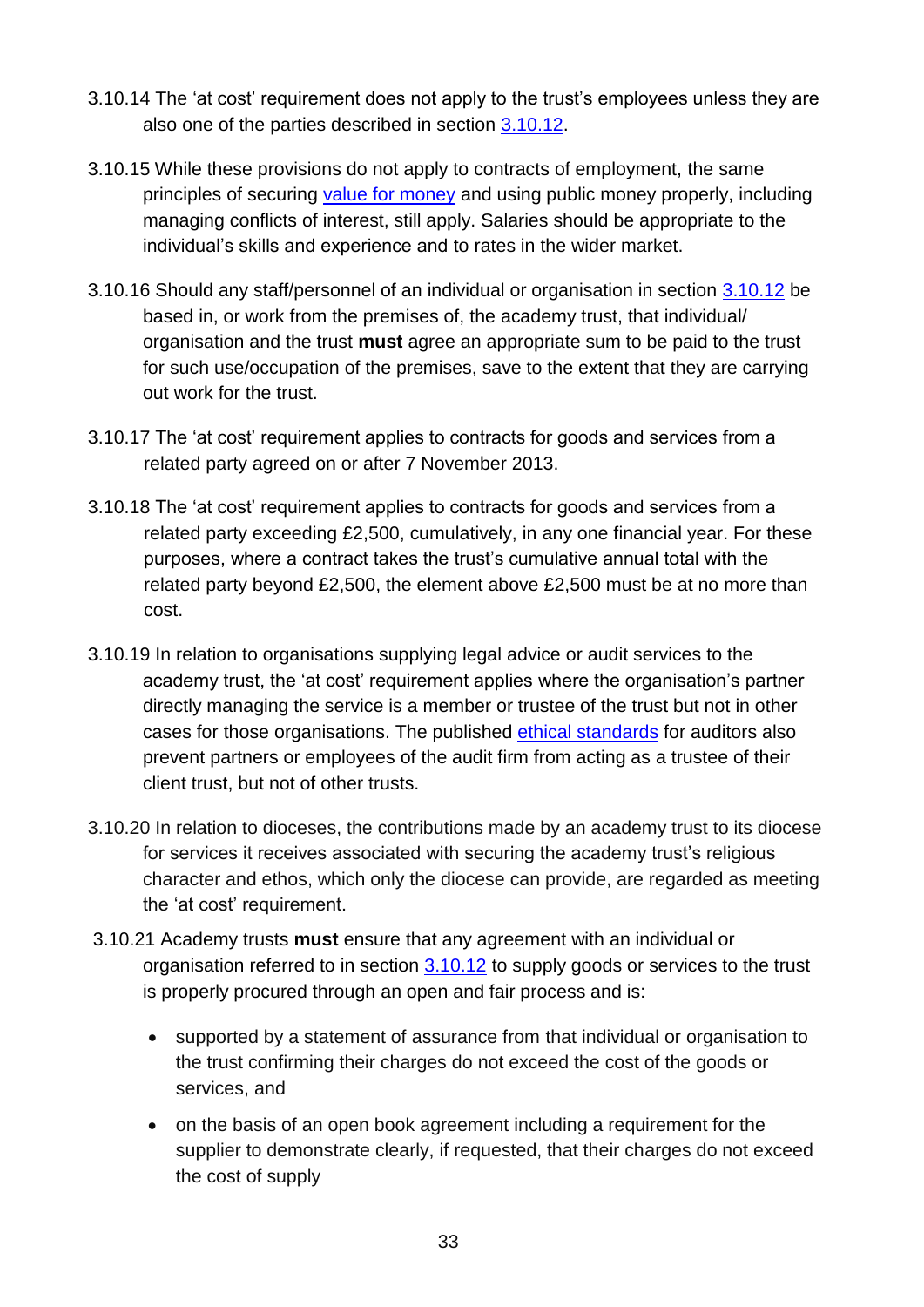- 3.10.22 For these purposes the cost will be the **'**full cost' of all the resources used in supplying the goods or services, and **must not** include any profit. Full cost includes:
	- all direct costs (the costs of any materials and labour used directly in producing the goods or services)
	- indirect costs (a proportionate and reasonable share of fixed and variable overheads)

### <span id="page-33-1"></span><span id="page-33-0"></span>**3.11 Applicability of delegations and freedoms**

- 3.11.1 Some of the delegations and freedoms in part 3 of this handbook that go beyond the terms of an academy trust's [funding agreement](#page-41-0) do not apply to those trusts. They do not apply to trusts that are party to one or more funding agreements that:
	- allow one or more of its academies to receive [GAG](#page-41-7) based on estimated pupil numbers regardless of whether they are being funded on that basis, and
	- allow the Secretary of State to recover GAG from those academies if estimated pupil numbers exceed census-based pupil numbers beyond a specified percentage, and
	- do not require a move to pupil census-based funding permanently
- 3.11.2 A move permanently means:
	- the academy is subject to a funding agreement that moves it to pupil censusbased funding within a specified number of years, after which the agreement provides for it to be funded only in that way, or
	- in the case of a free school it is subject to a funding agreement that moves it to pupil census-based funding when all cohorts relevant to the age range have some pupils present; and allows the Secretary of State to recover all additional [GAG](#page-41-7) from the free school if estimated pupil numbers exceed census-based pupil numbers
- 3.11.3 The delegations and freedoms in the handbook that do not apply to trusts on estimates-based GAG funding are those relating to:
	- acquisition and disposal of fixed assets  $(3.5)$
	- $\bullet$  leaseholds and tenancy agreements of land and buildings  $(3.6)$
	- carry forward of unspent GAG from one year to the next  $(3.7.1)$
	- pooling of GAG by MATs [\(3.7.2\)](#page-27-3)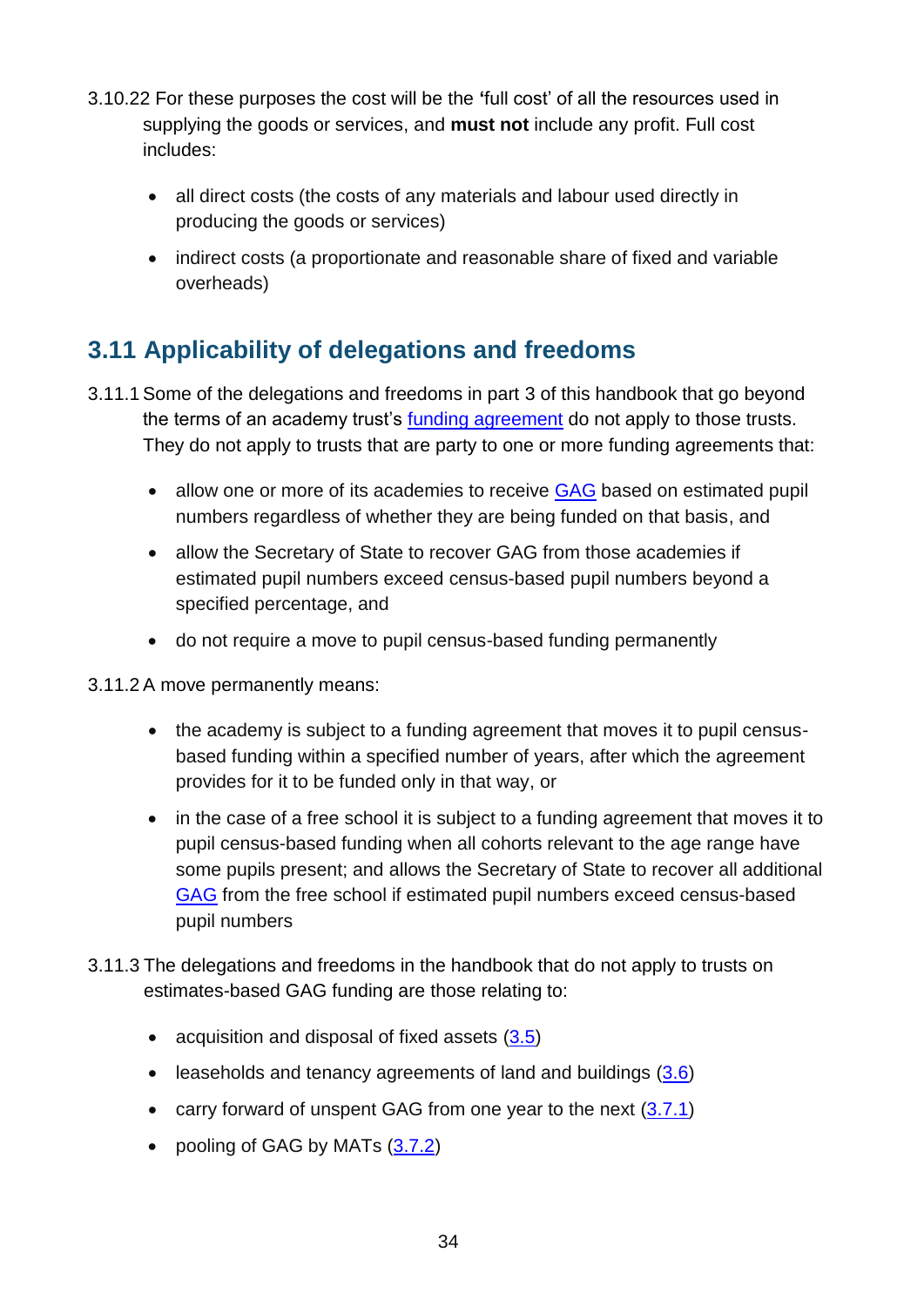- 3.11.4 The freedoms do not apply until the trust's funding agreements are updated to move all academies within the trust to pupil census-based funding permanently, as defined above.
- 3.11.5 In the case of a MAT, if one or more of its constituent academies does not meet the criteria above for access to the delegations and freedoms, all academies within the trust will be unable to access the delegations and freedoms.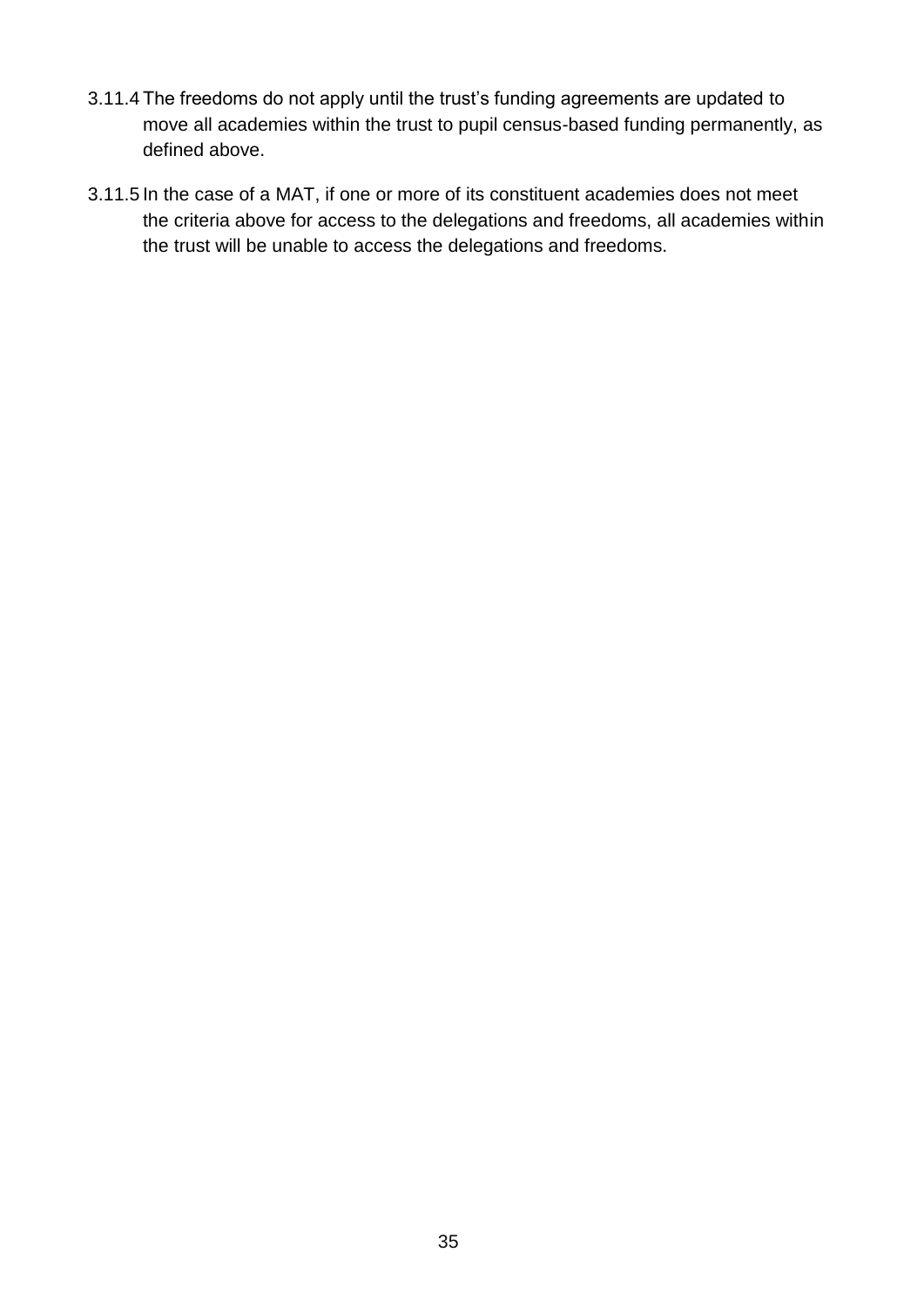# <span id="page-35-0"></span>**Part 4: Audit requirements**

**This part of the handbook explains how academy trusts are scrutinised to give assurance to Parliament, and the public, that funds are used for the purposes intended.**

### <span id="page-35-1"></span>**4.1 Statutory audit**

#### <span id="page-35-2"></span>**Appointment of external auditors**

- 4.1.1 Under the [Companies Act 2006,](http://www.legislation.gov.uk/ukpga/2006/46/part/16) academy trusts **must** appoint an auditor to certify whether their annual accounts present a true and fair view of the trust's financial performance and position (appointment being by the members, other than where the Companies Act permits the trustees to appoint - for example for the trust's first period of account)
- <span id="page-35-3"></span>4.1.2 The audit contract **must** be in writing. This letter of engagement **must** only cover the external audit. If additional services are purchased, a separate letter of engagement **must** be obtained specifying the requirements of the work and the fee.

#### **Removal of external auditors**

- <span id="page-35-4"></span>4.1.3 The letter of engagement **must** provide for the removal of auditors, before the expiry of the term of office, in exceptional circumstances. Proposals to remove auditors **must** require a majority vote of the members who **must** provide reasons for their decision to the board. There **must** be a requirement in the letter of engagement for the auditors to provide the trust with an explanation if the auditors resign, within 14 days of their resignation.
- <span id="page-35-5"></span>4.1.4 The board of trustees **must** notify [ESFA](http://www.education.gov.uk/kc-enquiry-form) immediately of the removal or resignation of the auditors. For removal, the trust **must** notify [ESFA](http://www.education.gov.uk/kc-enquiry-form) of the reasons for the removal. For resignation, the trust **must** copy to [ESFA](http://www.education.gov.uk/kc-enquiry-form) a statement of explanation from the auditors. A change in auditor at the expiry of their agreed term of office does not require notification to ESFA.

#### **Group auditors and sector account**

<span id="page-35-6"></span>4.1.5 DfE will consolidate the annual accounts of each academy trust into a sector annual report and accounts (SARA). DfE will use audited [accounts returns](#page-40-8) and other information to generate the SARA, which will be audited by the [National](http://www.nao.org.uk/)  [Audit Office](http://www.nao.org.uk/) (NAO). The NAO will audit the SARA in accordance with HM Treasury's [Financial Reporting Manual,](https://www.gov.uk/government/collections/government-financial-reporting-manual-frem) which largely follows [International](http://www.iasplus.com/en/resources/global-organisations/iaasb)  [Standards on Auditing,](http://www.iasplus.com/en/resources/global-organisations/iaasb) and will undertake procedures in accordance with that framework to satisfy NAO that these accounts are true and fair. As each trust is a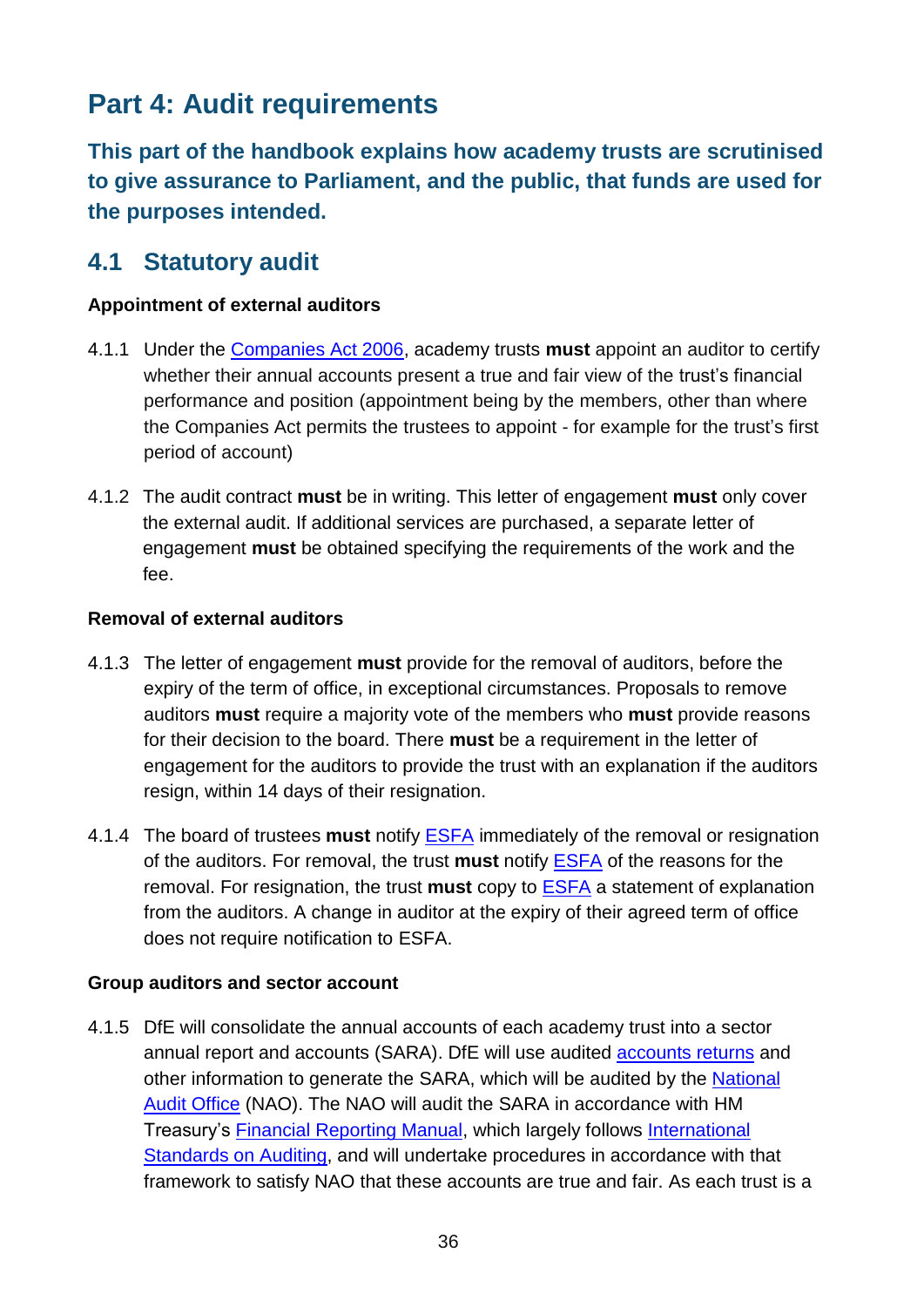component of the SARA, the trust **must** prepare the financial information requested by DfE for this purpose.

- 4.1.6 Academy trusts' auditors will be required by DfE to audit certain information, and this requirement should be incorporated within the terms of engagement.
- 4.1.7 The NAO must reach an opinion on regularity for ESFA's own accounts, and for this will draw on the regularity opinions expressed by trusts' auditors.

### <span id="page-36-0"></span>**4.2 Regularity audit**

#### **Accounting officer's statement**

- <span id="page-36-3"></span>4.2.1 An accounting officer's [statement on regularity, propriety and compliance](#page-40-5) **must** be included in the academy trust's annual accounts. This is a declaration by the [accounting officer](#page-40-1) that they have met their responsibilities to Parliament for the resources under their control during the year. It includes a responsibility to ensure that:
	- there is efficient and effective use of resources in their charge (value for [money\)](#page-42-0)
	- public money is spent for the purposes intended by Parliament [\(regularity\)](#page-42-1)
	- appropriate standards of conduct, behaviour and corporate governance are maintained when applying the funds under their control [\(propriety\)](#page-41-6)
- 4.2.2 The format of the statement is in ESFA's [Accounts Direction.](https://www.gov.uk/government/publications/academies-accounts-direction) The accounting officer also has responsibility to advise the board of trustees and ESFA of any instances of irregularity or impropriety, or non-compliance with the funding agreement or handbook.

#### **Auditor's review of regularity**

<span id="page-36-4"></span>4.2.3 A review of the accounting officer's [statement](#page-40-5) **must** be included within the remit of academy trusts' external auditors. The auditor's conclusions on regularity **must** be addressed jointly to the trust and to ESFA. ESFA will draw assurance from this. Further information is in the [Accounts Direction.](https://www.gov.uk/government/publications/academies-accounts-direction)

### <span id="page-36-1"></span>**4.3 Audit findings**

<span id="page-36-2"></span>4.3.1 The audit process can support trusts by helping identify key areas that may require improvement. The board of trustees **must** ensure there is an appropriate, reasonable and timely response by the trust to any findings by auditors, taking opportunities to strengthen the trust's systems of financial management and control.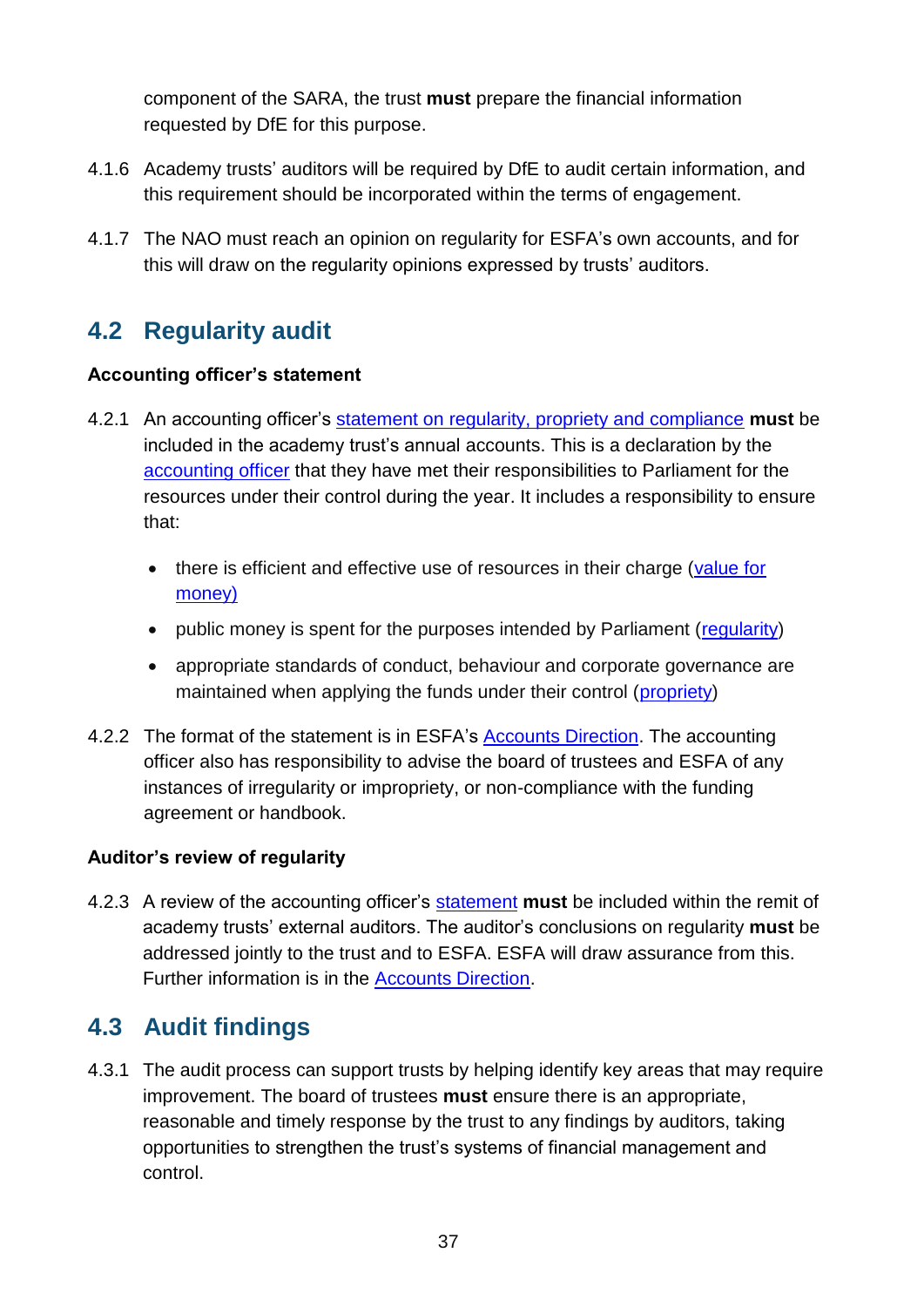### <span id="page-37-0"></span>**4.4 Financial management and governance self-assessment**

- <span id="page-37-4"></span>4.4.1 New academy trusts or constituent academies joining a MAT **must** complete a financial management and governance self-assessment [\(FMGS\)](#page-41-9) and submit it to ESFA within four months of opening. Some constituent academies can agree an alternative method of providing assurance. Further details are contained within the [FMGS template.](https://www.gov.uk/government/publications/academy-financial-management-and-governance-self-assessment-guidance)
- 4.4.2 To gain assurance over financial arrangements at academy trusts, ESFA will conduct financial management reviews. These will examine whether the systems and control in trusts meet the requirements in the handbook.

### <span id="page-37-1"></span>**4.5 Funding audit**

4.5.1 Funding audits allow ESFA to gain assurance on the data provided by an academy trust to calculate its recurrent funding, and whether this data is accurate, complete and supported by evidence. The scope and timing of funding audits is determined annually.

### <span id="page-37-2"></span>**4.6 National Audit Office and Public Accounts Committee**

- <span id="page-37-5"></span>4.6.1 The NAO has the right to access the accounts and relevant records of an academy trust for inspection, or for value for money studies. The trust **must** cooperate with NAO and their contractors and provide help, information and explanation as is reasonable and necessary.
- 4.6.2 The NAO's findings are considered by the [Public Accounts Committee](http://www.parliament.uk/business/committees/committees-a-z/commons-select/public-accounts-committee/role) (PAC). The PAC has power to call anyone, including past and current accounting officers of a trust, to account for proper use of public funds.

### <span id="page-37-3"></span>**4.7 Audit access rights**

- <span id="page-37-6"></span>4.7.1 ESFA or its agents may carry out audits at the academy trust. The trust **must** provide ESFA with access to all books, records, information, explanations, assets and premises, and ESFA may take copies of any relevant documents. ESFA may conduct interviews during its audits. ESFA will give reasonable notice in writing of proposed audits.
- <span id="page-37-7"></span>4.7.2 The trust **must** retain records necessary to verify provision delivered by it, or its sub-contractors, in relation to this handbook and its funding agreement, at least six years after the end of the period to which funding relates.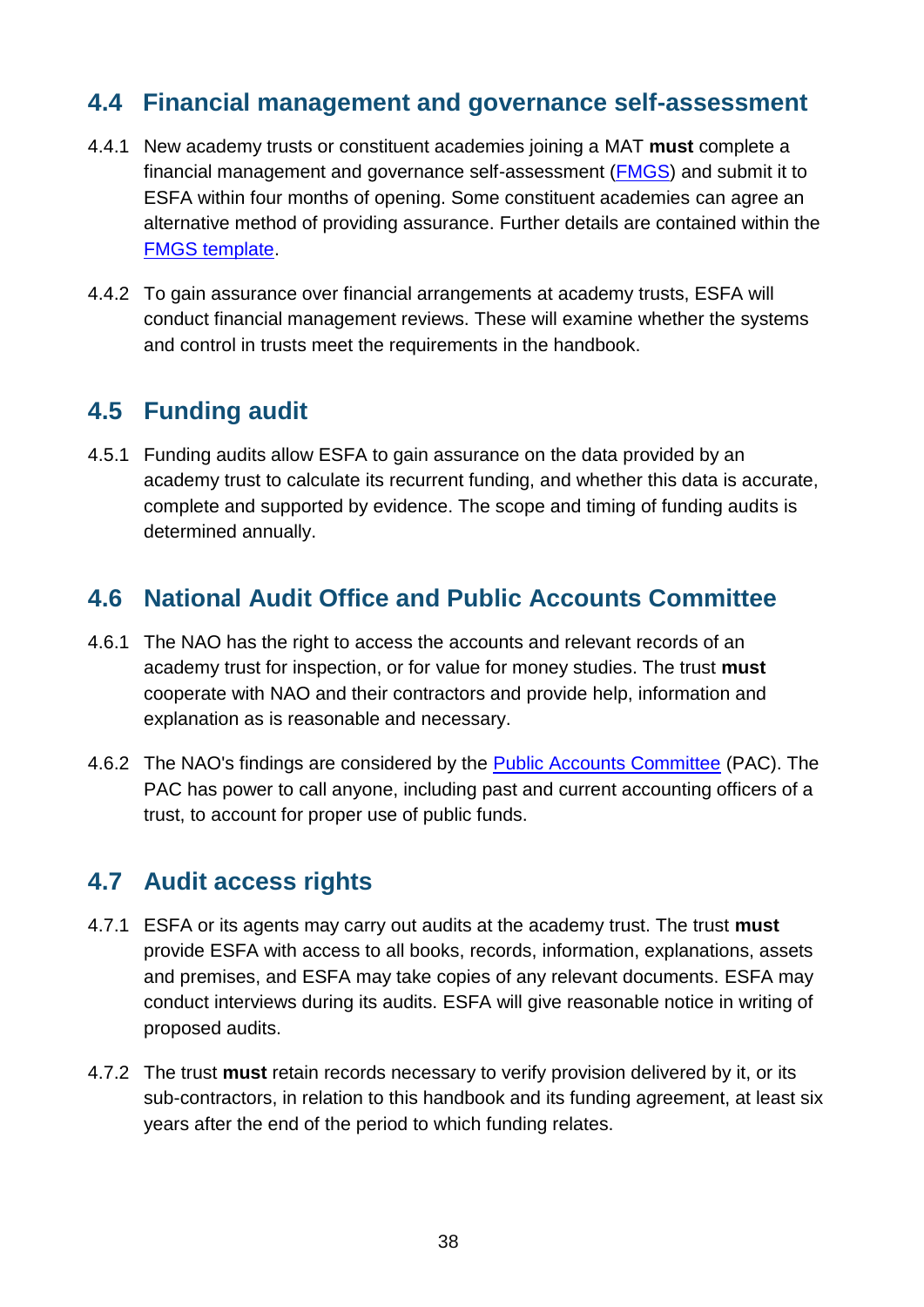### <span id="page-38-0"></span>**4.8 Provision of information**

- <span id="page-38-4"></span>4.8.1 The academy trust **must** provide ESFA, or its agents, with information ESFA requires to meet funding requirements. This information **must** be of sufficient quality. The trust **must** provide the information when and how ESFA and its agents request it. ESFA will consider the impact on academy trust business in the deadlines it specifies.
- 4.8.2 On occasion, ESFA will require urgent information from the trust, usually as a result of requests to ESFA to fulfil its duties to provide information to the Secretary of State and account to Parliament. ESFA will act reasonably in requests for information and have regard to costs and timescales of providing it, and its confidentiality. In requesting information, ESFA will also consider information previously supplied by the trust to ESFA or other stakeholders with whom ESFA is able to share information.
- <span id="page-38-5"></span>4.8.3 The trust **must** notify DfE of the appointment or vacating of the positions of:
	- [accounting officer](#page-40-1) and [chief financial officer](#page-40-2) including direct contact details
	- chair of trustees and chairs of local governing bodies including direct contact details
	- member, trustee and local governor

within 14 days of that change. Notification **must** be through the governance section of DfE's [Get information about schools](https://get-information-schools.service.gov.uk/) register, accessed via [Secure](https://sa.education.gov.uk/idp/Authn/UserPassword)  [Access.](https://sa.education.gov.uk/idp/Authn/UserPassword) All fields specified in [Get information about schools](https://get-information-schools.service.gov.uk/) for the individuals **must** be completed. The trust **must** ensure its record on [Get information about](https://get-information-schools.service.gov.uk/)  [schools](https://get-information-schools.service.gov.uk/) for the individuals remains up to date.

<span id="page-38-2"></span>4.8.4 If the trust does not return the information ESFA requires by the specified deadline, or that the information is not of acceptable quality, ESFA may conduct investigations to collect it. ESFA may deduct the cost of the investigations from the trust's recurrent funding. ESFA may take further actions it deems necessary, such as publication of the names of late returners, to enforce compliance where trusts fail to fulfil their duties to provide information.

### <span id="page-38-1"></span>**4.9 Investigation of fraud, theft and/or irregularity**

- <span id="page-38-6"></span><span id="page-38-3"></span>4.9.1 Academy trusts **must** be aware of the risk of fraud, theft and irregularity and address this risk by putting in place proportionate controls. Trusts **must** take appropriate action where fraud, theft or irregularity is suspected or identified.
- <span id="page-38-7"></span>4.9.2 The trust **must** notify [ESFA,](http://www.education.gov.uk/kc-enquiry-form) as soon as possible, of any instances of fraud, theft and/or irregularity exceeding £5,000 individually, or £5,000 cumulatively in any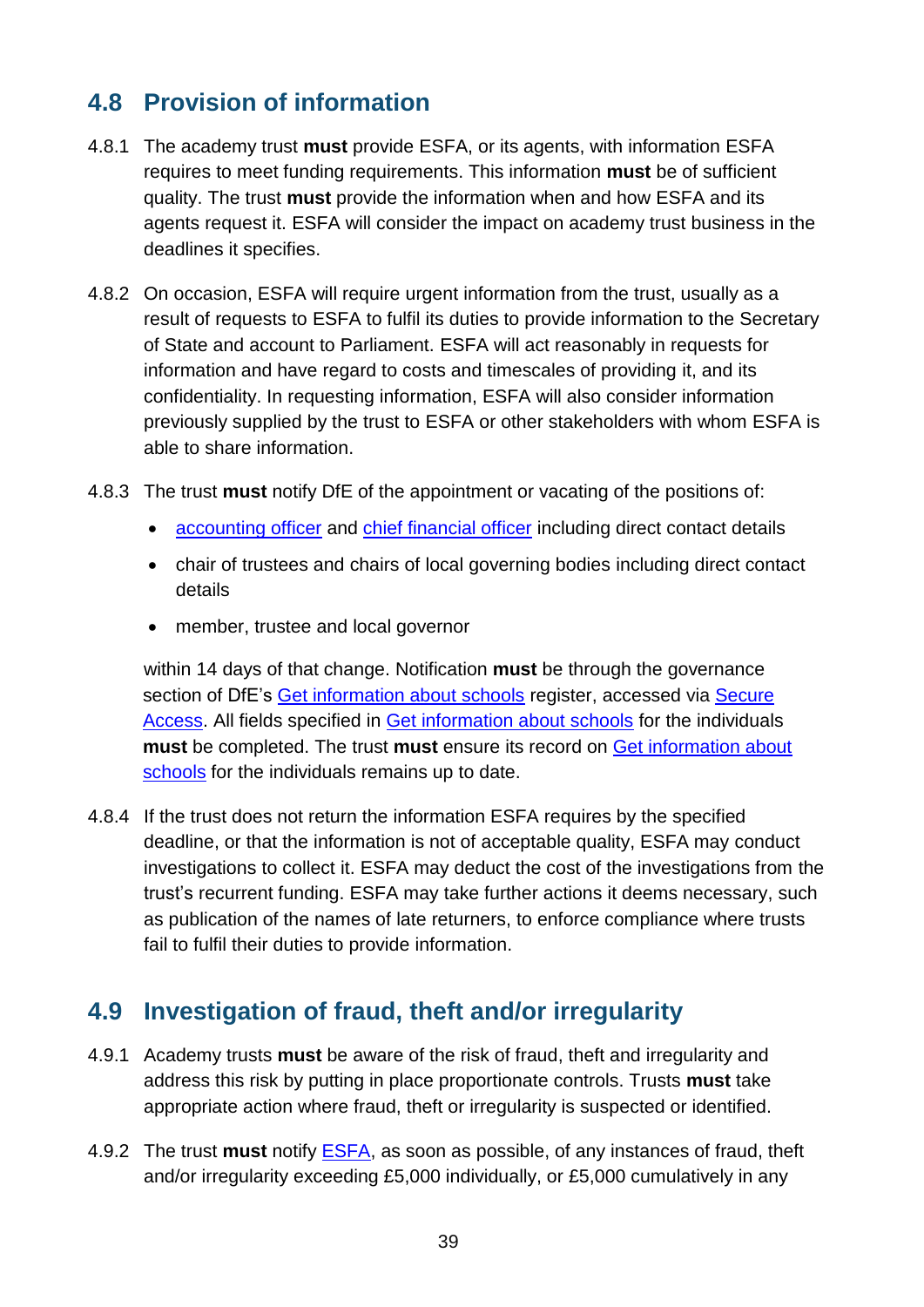academy financial year. Any unusual or systematic fraud, regardless of value, **must** also be reported. The following information is required:

- full details of the event(s) with dates
- the financial value of the loss
- measures taken by the trust to prevent recurrence
- whether the matter was referred to the police (and if not why)
- whether insurance or the RPA have offset any loss
- 4.9.3 ESFA may conduct or commission its own investigation into actual or potential fraud, theft or irregularity in any academy trust, either as the result of a notification from the trust itself or from other information received. ESFA may involve other authorities, including the police. ESFA will publish reports about [its investigations](https://www.gov.uk/government/collections/academies-investigation-reports) and about [financial management and governance reviews](https://www.gov.uk/government/collections/academies-financial-management-and-governance-reviews) at academy trusts.
- 4.9.4 ESFA also publishes guidance on [reducing fraud.](https://www.gov.uk/guidance/academies-guide-to-reducing-any-risk-of-financial-irregularities) Trusts should refer to this and to the findings from ESFA's investigation reports, as part of its risk management approach.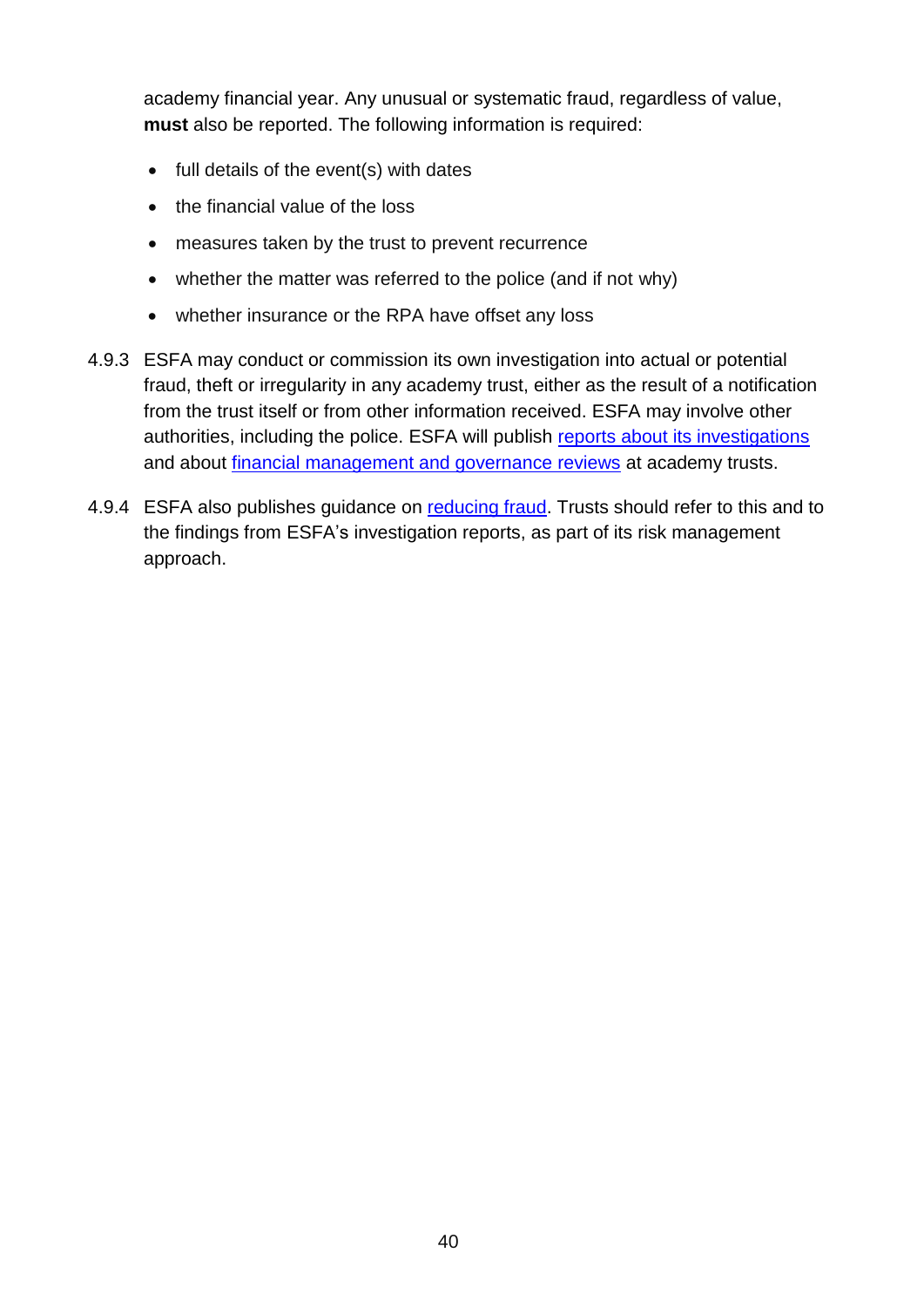# <span id="page-40-4"></span><span id="page-40-0"></span>**Annex A: Definitions**

<span id="page-40-8"></span><span id="page-40-7"></span><span id="page-40-6"></span><span id="page-40-5"></span><span id="page-40-3"></span><span id="page-40-2"></span><span id="page-40-1"></span>

| Academic year                                                                   | The 'school year' starting 1 September and ending 31 August.                                                                                                                                                                                                     |
|---------------------------------------------------------------------------------|------------------------------------------------------------------------------------------------------------------------------------------------------------------------------------------------------------------------------------------------------------------|
| Academy trust                                                                   | The company that has entered into a <i>funding agreement</i> with the<br>Secretary of State to run one or more academies.                                                                                                                                        |
| Accounting officer                                                              | The senior executive leader of the academy trust, accountable for<br>value for money, regularity and propriety. In SATs, this should be the<br>principal. In MATs, it should be the chief executive or equivalent.                                               |
| Accounting officer's<br>statement on<br>regularity, propriety<br>and compliance | The accounting officer must complete and sign this statement in the<br>trust's annual accounts.                                                                                                                                                                  |
| <b>Accounts Direction</b>                                                       | ESFA's guide for academies on preparing their annual accounts.                                                                                                                                                                                                   |
| <b>Accounts return</b>                                                          | A return based on academy trusts' annual accounts, incorporating<br>additional data required for the sector annual report and accounts,<br>and for collecting benchmarking data.                                                                                 |
| <b>Articles of</b><br>association                                               | The articles set out the trust's charitable object(s) and governance<br>arrangements.                                                                                                                                                                            |
| Asset                                                                           | Anything capable of being owned or controlled to produce value and<br>held to have positive economic value. Can be 'revenue' (e.g. cash) or<br>'capital' (e.g. a building).                                                                                      |
| <b>Balanced budget</b>                                                          | A budget plan setting out projected income and expenditure drawing<br>on unspent funds from previous years as necessary. Trusts do not<br>have to balance income and expenditure in each year to zero and can<br>carry forward unspent <b>GAG</b> (if eligible). |
| Capital                                                                         | Capital assets or funding are those from which an academy trust<br>expects to derive benefit for more than one year: typically land,<br>buildings, vehicles, and information technology. Capital assets are<br>usually called fixed assets.                      |
| Chief executive                                                                 | The senior executive leader and head of the management team of a<br>MAT. Trusts may use alternative descriptions for this post such as<br>executive principal.                                                                                                   |
| <b>Chief financial</b><br>officer                                               | The individual leading the finance department: e.g. finance director,<br>business manager or equivalent.                                                                                                                                                         |
| <b>Companies House</b>                                                          | The UK's Registrar of Companies whose functions are to incorporate<br>and dissolve companies, examine and store company information and<br>accounts, and make this publicly available.                                                                           |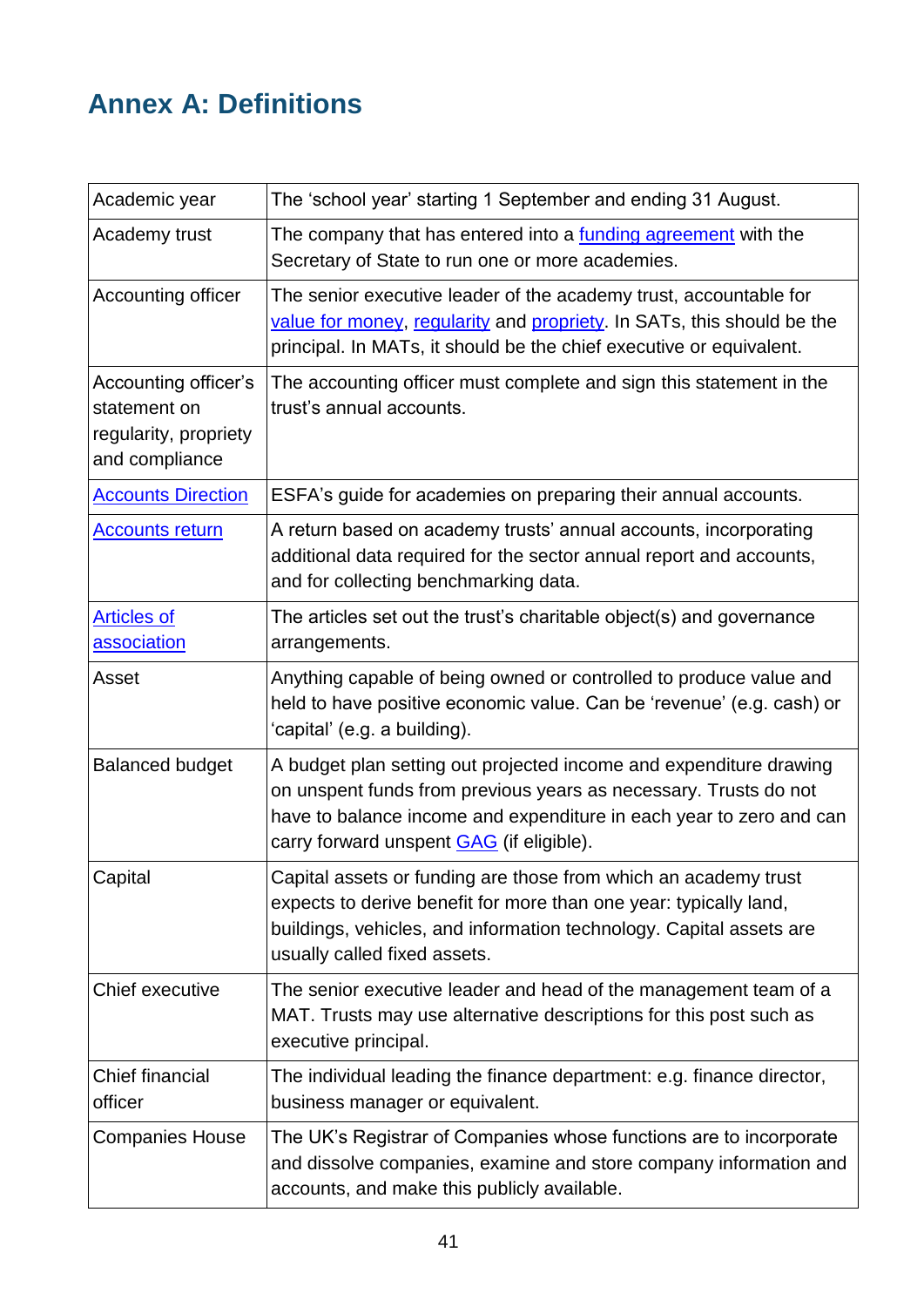<span id="page-41-9"></span><span id="page-41-8"></span><span id="page-41-7"></span><span id="page-41-6"></span><span id="page-41-5"></span><span id="page-41-4"></span><span id="page-41-3"></span><span id="page-41-2"></span><span id="page-41-1"></span><span id="page-41-0"></span>

| De facto trustee                                                                                    | A person not validly appointed as a trustee but exercising the<br>functions that could only be properly discharged by a trustee. See also<br>shadow directors.                                                                                            |
|-----------------------------------------------------------------------------------------------------|-----------------------------------------------------------------------------------------------------------------------------------------------------------------------------------------------------------------------------------------------------------|
| Economy                                                                                             | Obtaining an outcome for the least possible input of resources.                                                                                                                                                                                           |
| <b>Education and</b><br><b>Skills Funding</b><br><b>Agency (ESFA)</b>                               | An executive agency of the DfE acting as agent of the Secretary of<br>State.                                                                                                                                                                              |
| <b>Effectiveness</b>                                                                                | Obtaining the desired outcome.                                                                                                                                                                                                                            |
| Efficiency                                                                                          | Obtaining the best possible outcome for the resources input.                                                                                                                                                                                              |
| <b>Exempt charity</b>                                                                               | An exempt charity does not have to register with the Charity<br>Commission. The principal regulator of exempt trusts is DfE. Exempt<br>trusts still need Charity Commission's approval for some transactions<br>e.g. trustee payment for work as trustee. |
| <b>Financial</b><br><b>Management and</b><br><b>Governance Self-</b><br>assessment<br><u>(FMGS)</u> | A return to ESFA by new academy trusts that are not yet preparing<br>annual accounts, where trusts self-assess their financial management<br>arrangements in specified areas.                                                                             |
| <b>Financial Reporting</b><br><b>Manual</b>                                                         | HM Treasury's accounting guide for preparing accounts in<br>government departments and other entities consolidated within Whole<br>of Government Accounts.                                                                                                |
| <b>Financial year</b>                                                                               | For academy trusts, usually the same as the academic year, from 1<br>September to 31 August.                                                                                                                                                              |
| <b>Funding agreement</b>                                                                            | The agreement between the academy trust and the Secretary of<br>State, which includes funding arrangements, obligations and<br>termination provisions.                                                                                                    |
| <b>General Annual</b><br>Grant                                                                      | The main revenue funding for academy trusts.                                                                                                                                                                                                              |
| Principal                                                                                           | The head teacher of an academy and the senior executive leader of a<br>single academy trust.                                                                                                                                                              |
| <b>Private Finance</b><br>Initiative (PFI)                                                          | PFI involves funding public infrastructure projects using private<br>capital.                                                                                                                                                                             |
| Propriety                                                                                           | Dealing with expenditure and receipts in accordance with Parliament's<br>intentions and the principles of parliamentary control. This covers<br>standards of conduct, behaviour and corporate governance.                                                 |
| Public funds                                                                                        | Funds that, ultimately, derive from parliamentary authority. All<br>academy trusts' income, expenditure, assets and liabilities are                                                                                                                       |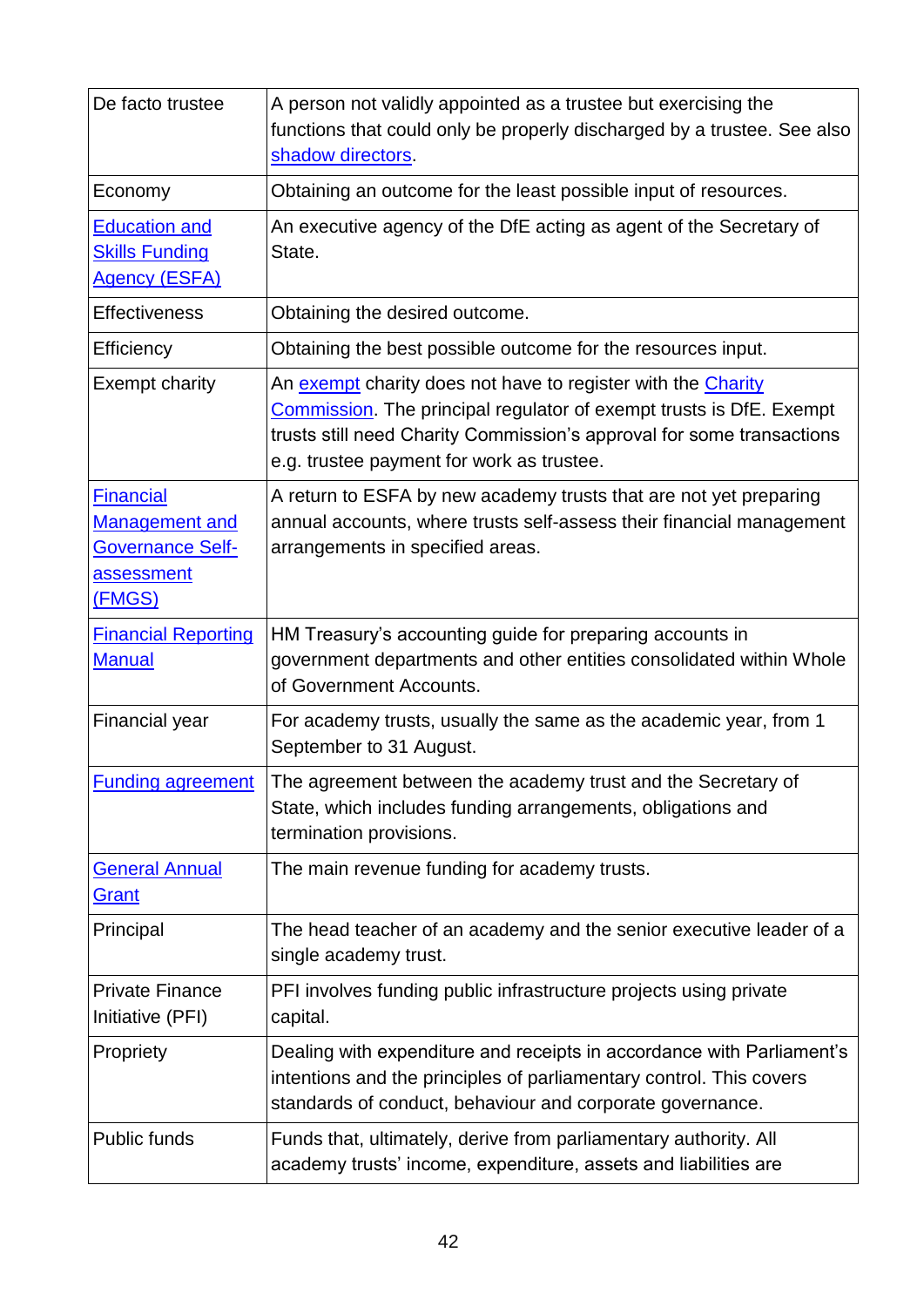<span id="page-42-3"></span><span id="page-42-2"></span><span id="page-42-1"></span><span id="page-42-0"></span>

|                                                              | consolidated into a sector account and will be considered by<br>Parliament to be public unless otherwise demonstrated.                                                                                                                                          |
|--------------------------------------------------------------|-----------------------------------------------------------------------------------------------------------------------------------------------------------------------------------------------------------------------------------------------------------------|
| Regularity                                                   | Dealing with income and expenditure in accordance with legislation,<br>the funding agreement, the handbook, and the trust's internal<br>procedures. This includes spending public money for the purposes<br>intended by Parliament.                             |
| <b>Risk protection</b><br>arrangement                        | An alternative to insurance for academy trusts where losses are<br>covered by government funds.                                                                                                                                                                 |
| Secretary of State                                           | The Secretary of State for Education.                                                                                                                                                                                                                           |
| Shadow director                                              | A person in accordance with whose directions or instructions the<br>directors of a company are accustomed to act. See also de facto<br>trustee.                                                                                                                 |
| Special payments                                             | Payments outside the normal range of activities approved by<br>Parliament and therefore requiring greater control, including<br>ex gratia payments, staff severance payments, compensation<br>payments and other extra-statutory or extra-contractual payments. |
| <b>Statement of</b><br><b>Recommended</b><br><b>Practice</b> | The Charity Commission document describing the format of charity<br>accounts.                                                                                                                                                                                   |
| Value for money                                              | Achieving the best possible educational and wider societal outcomes<br>through the economic, efficient and effective use of resources, the<br>avoidance of waste and extravagance, and prudent and economical<br>administration.                                |
| Whistleblowing                                               | When an employee reports suspected wrongdoing at work and makes<br>a disclosure in the public interest, under the protection of the Public<br>Interest Disclosure Act 1998.                                                                                     |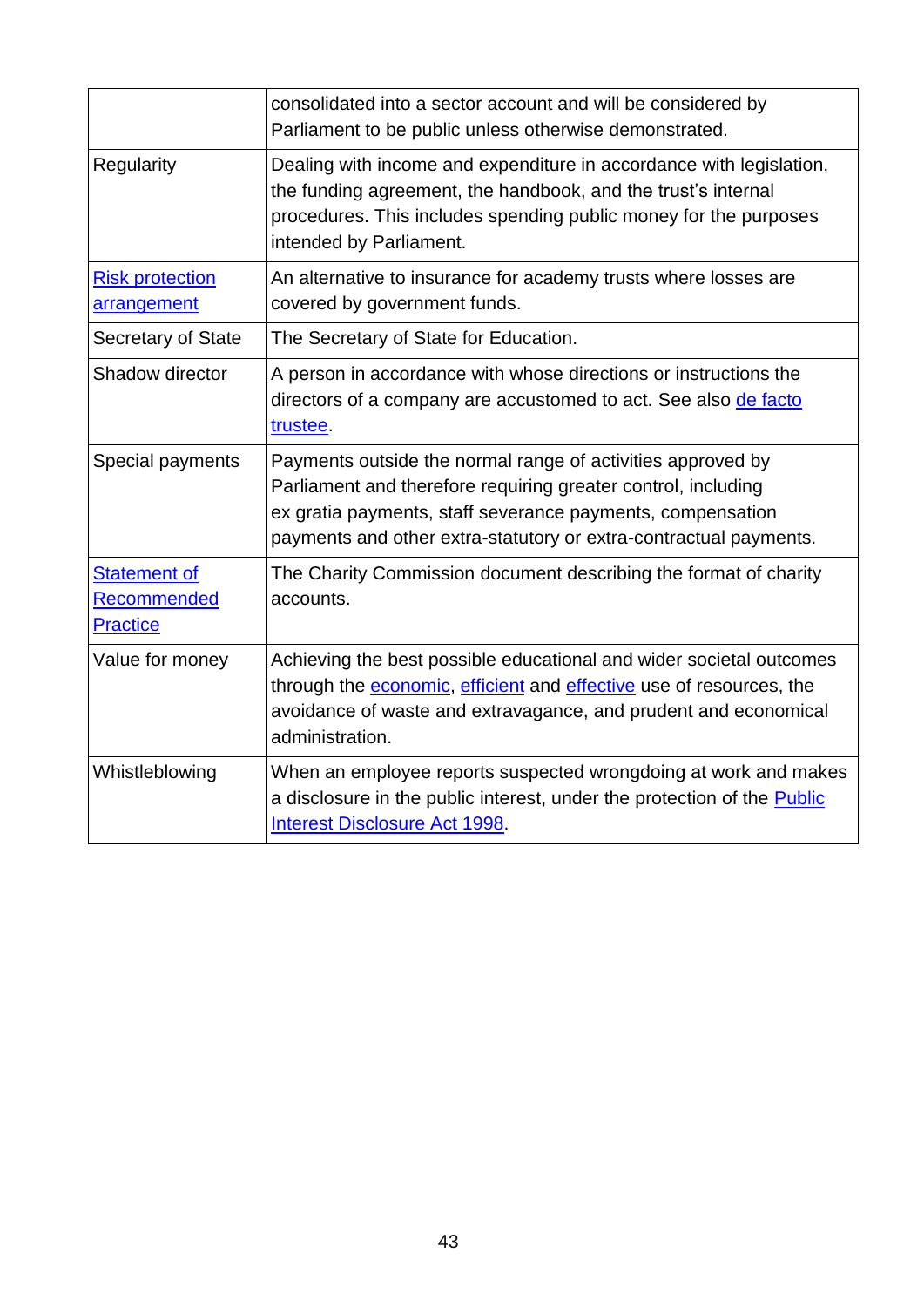# <span id="page-43-0"></span>**Annex B: Schedule of freedoms and delegations**

This annex is not a substitute for the full handbook. Trusts' delegated authorities are subject to the conditions in section [3.11.](#page-33-1) Trusts under a [financial notice to improve](https://www.gov.uk/government/collections/academies-financial-notices-to-improve) will have their delegated authorities revoked under section [1.2.6.](#page-8-2)

| Novel, contentious<br>and repercussive       | Novel, contentious and<br>repercussive transactions            | ESFA agreement required [3.2]                                                                    |
|----------------------------------------------|----------------------------------------------------------------|--------------------------------------------------------------------------------------------------|
| Special payments                             | Staff severance and<br>compensation                            | ESFA agreement required if £50,000<br>or more before tax $[3.3.5]$ and $[3.3.9]$                 |
|                                              | Ex gratia payments                                             | ESFA agreement required [3.3.12]                                                                 |
| Write-offs and<br>liabilities<br>(subject to | Writing-off debts and losses                                   | <b>ESFA</b> consent required if exceeds:<br>■ 1% of annual income or £45,000<br>individually; or |
| £250,000 ceiling)                            | Entering into guarantees,<br>indemnities or letters of comfort | 2.5% or 5% of annual income<br>cumulatively [3.4]                                                |
| Acquisition and<br>disposal of fixed         | Acquiring freehold land/buildings                              | ESFA agreement required [3.5.1]                                                                  |
| assets                                       | Disposing of a freehold on<br>land/buildings                   | ESFA agreement required [3.5.1]                                                                  |
|                                              | Disposing of heritage assets                                   | ESFA agreement required [3.5.1]                                                                  |
|                                              | Other disposals                                                | Trust has full discretion [3.5.2]                                                                |
| Leasing                                      | Taking up a finance lease                                      | ESFA agreement required [3.6.2]                                                                  |
|                                              | Taking up a leasehold on land<br>and buildings                 | ESFA agreement if lease term seven<br>years or more [3.6.2]                                      |
|                                              | Taking up any other lease                                      | Trust has full discretion [3.6.3]                                                                |
|                                              | Granting a lease on land and<br>buildings                      | ESFA agreement required [3.6.2]                                                                  |
| <b>GAG</b>                                   | <b>GAG carry forward</b>                                       | No limits if trust eligible [3.7.1]                                                              |
|                                              | Pooling by MATs                                                | No limits (except PFI) if trust eligible<br>[3.7.2]                                              |
| <b>Borrowing</b>                             | Bank or sponsor loan, overdraft                                | ESFA agreement required [3.8]                                                                    |
|                                              | Credit cards (for business use)                                | Trust has full discretion provided<br>charges not incurred $[3.8]$                               |
| <b>Related party</b><br>transactions         | Supplies to the trust from related<br>parties                  | <b>ESFA</b> agreement required over<br>£20,000 and over associated limits in<br>3.10.6           |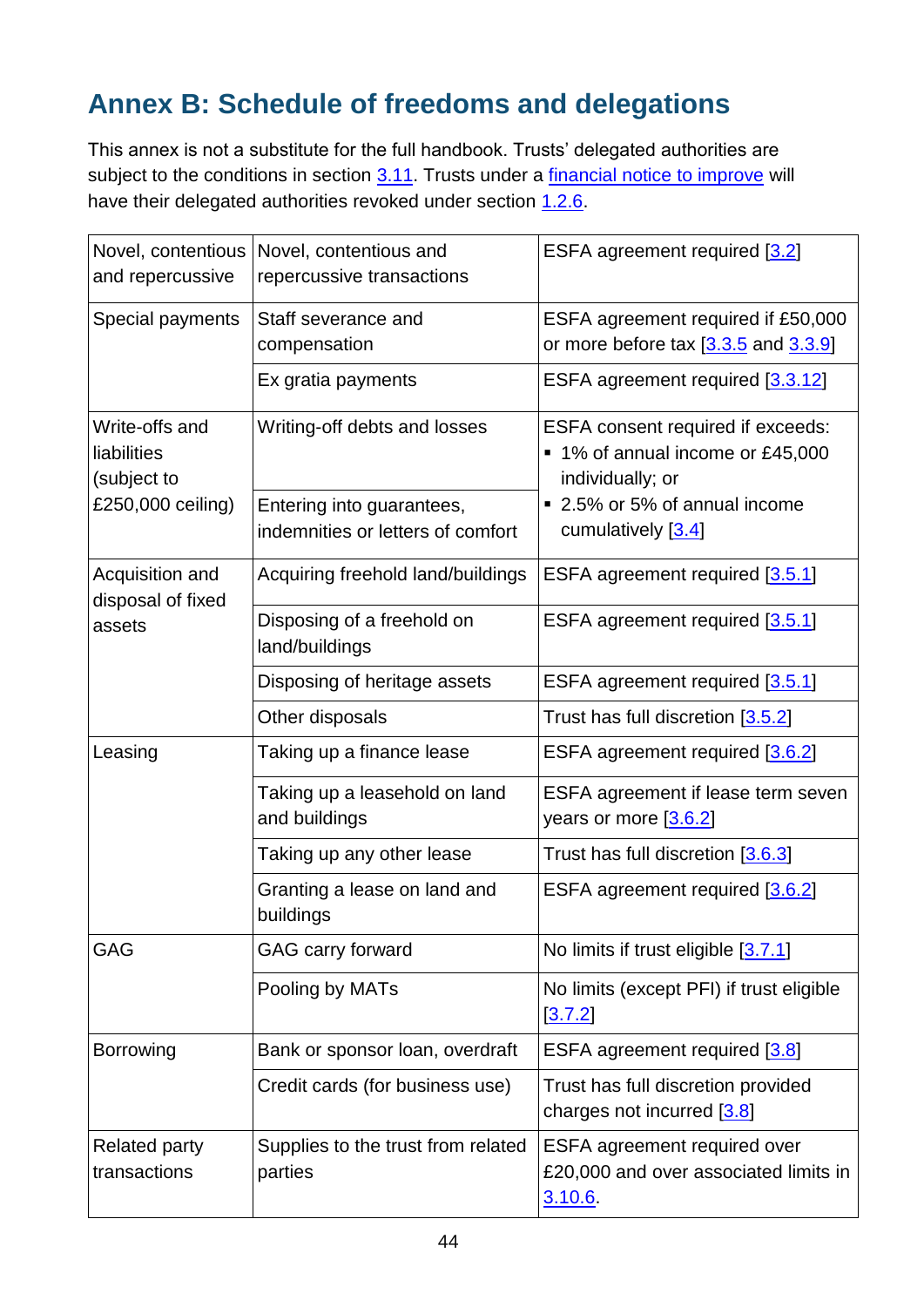# <span id="page-44-0"></span>**Annex C: Schedule of requirements (the 'musts')**

This annex brings the requirements in the handbook together into one list: the '**musts**'. It abbreviates these requirements and so cannot be used as a substitute for the full handbook. Links to the relevant sections are included, which must be read in full.

### **Top 10 'musts' for chairs and other trustees**

#### **Personal responsibilities**

 Apply highest standards of governance, comply with charitable objects, with **duties as company directors,** with charity law and with the funding agreement [\[1.3.3\]](#page-9-2).

#### **Structures**

- Ensure the board of trustees **meets at least three times a year**, and conducts business only when quorate [\[2.1.2\]](#page-14-5).
- Approve a written **scheme of delegation** of financial powers [\[2.1.3\]](#page-14-6).

#### **Relationships**

 Ensure there are measures to **manage conflicts of interest,** be even-handed in relationships with **related parties**, and ensure goods or services provided by them are at **no more than cost,** beyond the limits specified in this handbook [\[3.10.1 to](#page-28-1)  [3.10.22\]](#page-28-1).

#### **Money and oversight**

- Ensure the board approves a **balanced budget** for the financial year and minutes their approval [\[2.3.1\]](#page-15-3).
- Ensure **management accounts** are shared with the chair of trustees monthly, with the other trustees six times a year, and are considered by the board when it meets, taking action to maintain financial viability [\[2.3.3\]](#page-15-4).
- Ensure decisions about **executive pay** follow a robust evidence-based process reflective of the individual's role and responsibilities, and that the board's approach to pay is transparent, proportionate and justifiable, in line with the handbook [\[2.4.3 and](#page-17-3)  [2.4.4\]](#page-17-3).
- Establish an **audit committee**, or a committee fulfilling the functions of an audit committee, to provide assurance over the suitability of, and compliance with, the trust's financial systems and operational controls and to manage risks [\[2.9.1 to 2.9.8\]](#page-20-1).

#### **Accountability and audit**

- **Submit audited accounts** to ESFA by 31 December [\[2.8.4\]](#page-19-4).
- Ensure an appropriate, reasonable and timely response to **findings by auditors**, taking opportunities to strengthen financial management and control [\[4.3.1\]](#page-36-2).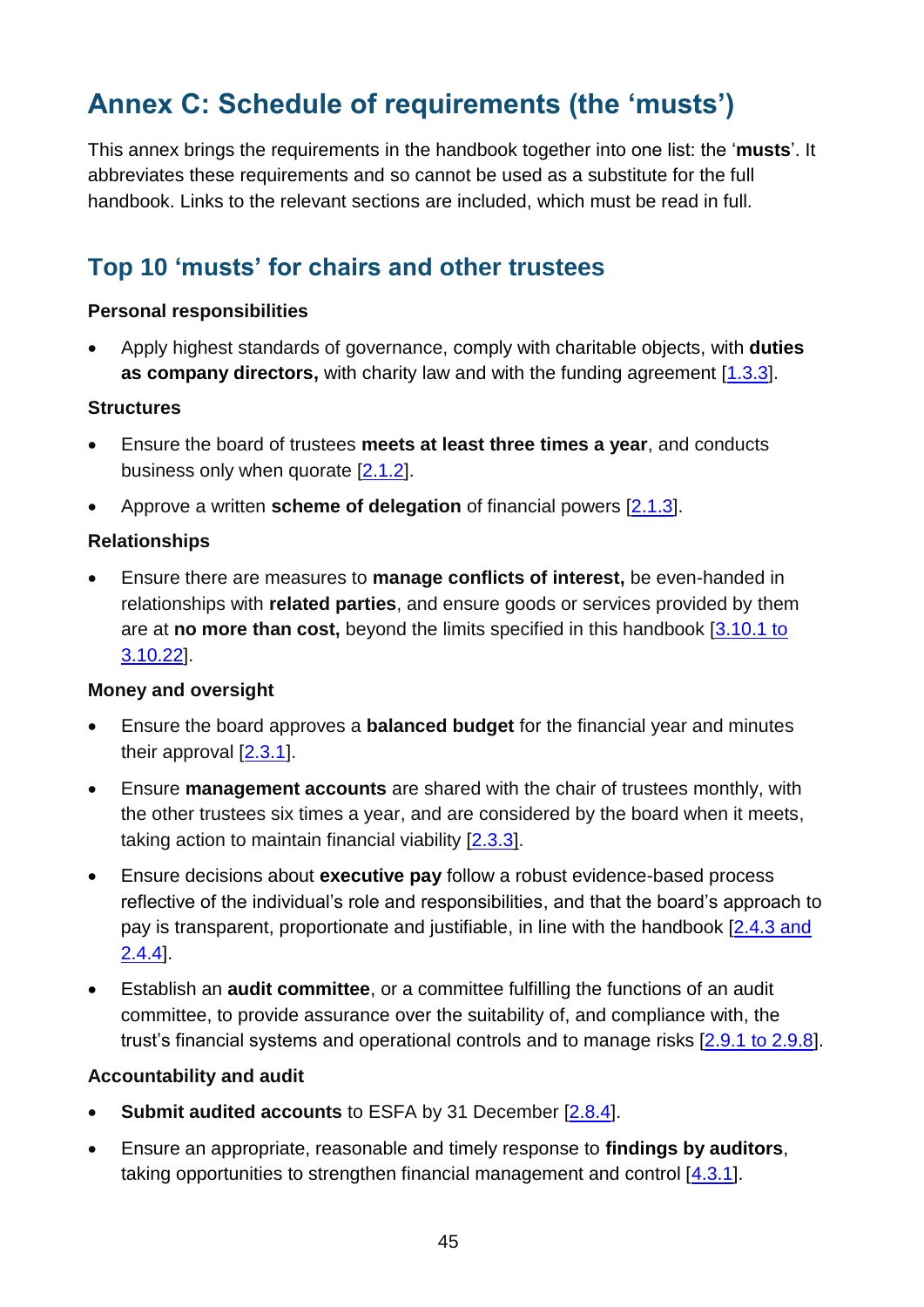# **Roles and responsibilities**

- Adhere to the **seven principles of public life** [\[Introduction\]](#page-5-2)
- Have the **skills, knowledge and experience** to run the trust [\[1\]](#page-7-3)
- Arrange for annual **letters to trusts' accounting officers** from ESFA's accounting officer about the accountability framework to be discussed by the board of trustees and take action where appropriate to strengthen the trust's systems [\[1.2.2\]](#page-7-4).
- Comply with a **Financial Notice to Improve** [\[1.2.4\]](#page-7-5).
- **Waive the right to delegated authorities** and obtain ESFA approval of those transactions set out in this handbook if the trust has a Financial Notice to Improve  $[1.2.6]$ .
- Ensure **regularity, propriety and value for money** [\[1.3.4,](#page-9-3) [1.5.4](#page-12-0) and [2.2.1\]](#page-15-5)
- Ensure **committees** contain a majority of trustees [\[1.3.7\]](#page-10-2)
- Not have **de facto trustees** or **shadow directors** [\[1.3.8\]](#page-10-3)
- Provide a review of the trust's **governance structure** and board composition in the governance statement when producing audited accounts for the first time [\[1.3.11\]](#page-10-4)
- Not have employees as **members** unless permitted in articles [\[1.4.3\]](#page-11-2)
- Appoint a senior executive leader (should be **principal or chief executive**) [\[1.5.1\]](#page-11-1)
- Appoint an **accounting officer** (the senior executive leader) with duties described in this handbook, including responsibility for **regularity, propriety and value for money** and for **assuring the board** about compliance with the funding agreement and handbook [\[1.5.2 to 1.5.8\]](#page-11-0)
- Demonstrate how the trust has secured **value for money** via the governance statement in the annual accounts [\[1.5.6\]](#page-12-1)
- Include a **statement on regularity, propriety and compliance**, signed by the academy trust's accounting officer, in the audited accounts [\[1.5.6](#page-12-1) and [4.2.1\]](#page-36-3)
- Have a **chief financial officer** to lead the finance department [\[1.6.1\]](#page-13-1)
- Have appropriately qualified and/or experienced **finance staff** [\[1.6.2\]](#page-13-2)

### **Main requirements**

- Maintain robust **oversight** of the academy trust [\[2.1\]](#page-14-7)
- Take full responsibility for **financial affairs** and use resources efficiently [\[2.1.1\]](#page-14-8)
- Describe in the governance statement how the board has maintained effective oversight if meeting less than six times a year [\[2.1.2\]](#page-14-9)
- Have **sound internal control** and risk management and assurance processes [\[2.2\]](#page-14-10)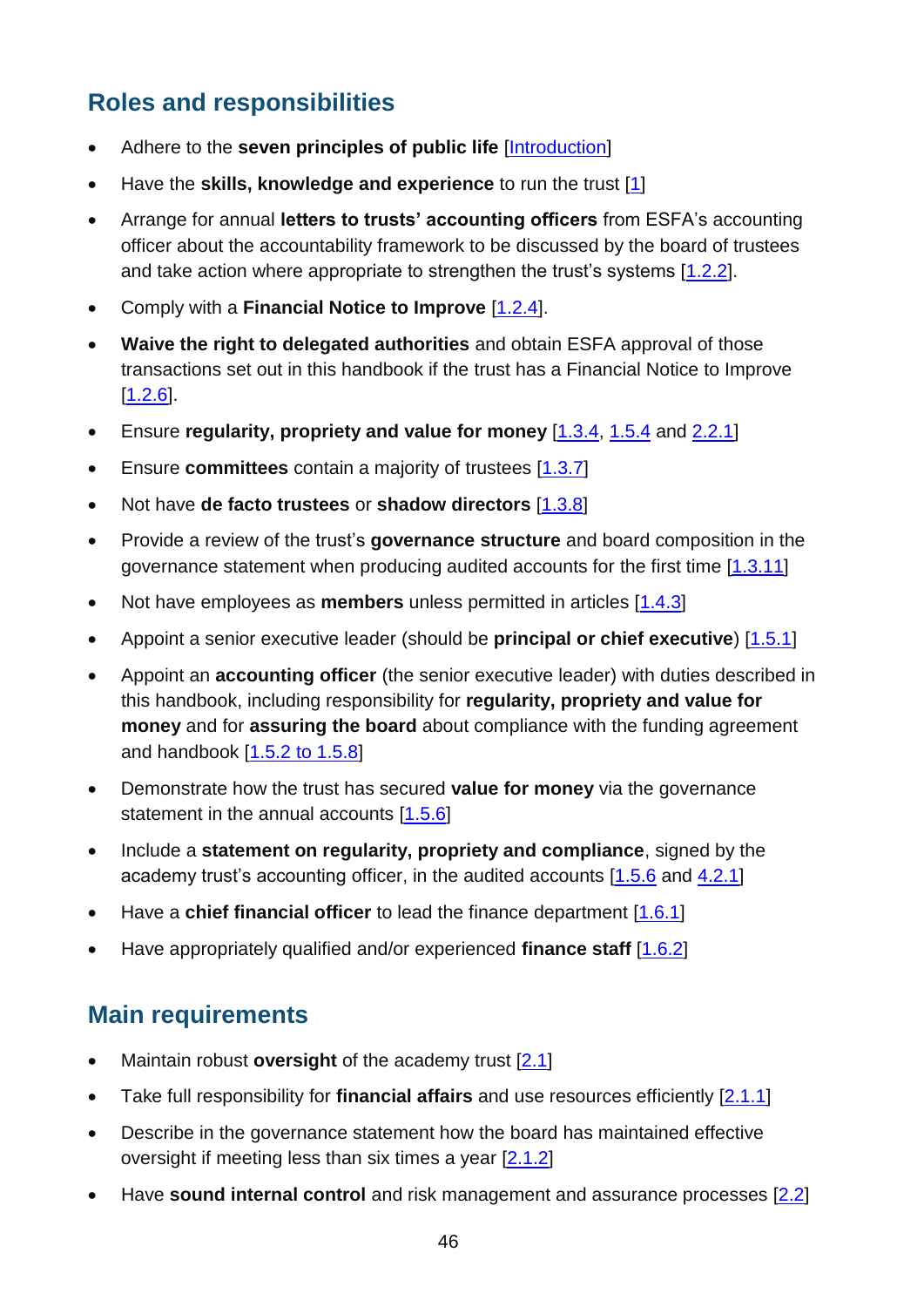- Establish a **control framework** that includes:
	- ensuring **delegated financial authorities** are complied with, and **segregation of duties** maintained
	- co-ordinating the **planning and budgeting process**
	- discipline in financial management, including managing **debtors, creditors, cash flow and monthly bank reconciliations**
	- planning and oversight of **capital projects**
	- management and oversight of **assets**
	- **propriety, regularity and value for money**
	- reducing **fraud** and theft
	- **independent checking** of financial controls, systems, transactions and risks
	- a competitive **tendering** policy [\[2.2.1](#page-14-4) and [2.4.1\]](#page-17-4)
- Prepare and monitor **financial plans** to ensure ongoing financial health [\[2.3\]](#page-15-6)
- Prepare and submit a **budget forecast return outturn** and a 3 year **budget forecast return** to ESFA [\[2.3.2\]](#page-15-7)
- Ensure **budget forecasts** are compiled accurately, based on realistic assumptions including any provision being made to sustain capital assets, and reflective of lessons learned from previous years [\[2.3.3\]](#page-15-4)
- Prepare **management accounts every month** comprising budget variance reports and cash flows and take appropriate action. Select and measure **key financial performance indicators** regularly and analyse in annual trustees' report [\[2.3.3\]](#page-15-4)
- Notify ESFA within 14 days if the board proposes to set a **deficit revenue budget** for the current financial year which it cannot address after unspent funds from previous years are taken into account [\[2.3.4\]](#page-16-1)
- Manage **cash position** robustly and avoid becoming overdrawn [\[2.3.5\]](#page-16-0)
- Have a cautious approach to **investments** in line with the handbook principles [\[2.3.6\]](#page-16-2)
- Show that public funds have been **used as intended** by Parliament [\[2.4\]](#page-17-5)
- Ensure senior employees' **payroll arrangements** meet HM Treasury's tax requirements [\[2.4.6\]](#page-18-3)
- Charge for **boarding provision** in line with this handbook [\[2.5.1\]](#page-18-4)
- Manage risks, including contingency and business continuity planning [\[2.6.1\]](#page-18-5)
- Have adequate **insurance** cover in compliance with legal obligations or be a member of DfE's risk protection arrangement [\[2.6.2\]](#page-18-6)
- Implement reasonable risk management **audit recommendations** [\[2.6.4\]](#page-19-5)
- Have procedures in place for **whistleblowing** and respond properly and fairly [\[2.7.1\]](#page-19-3)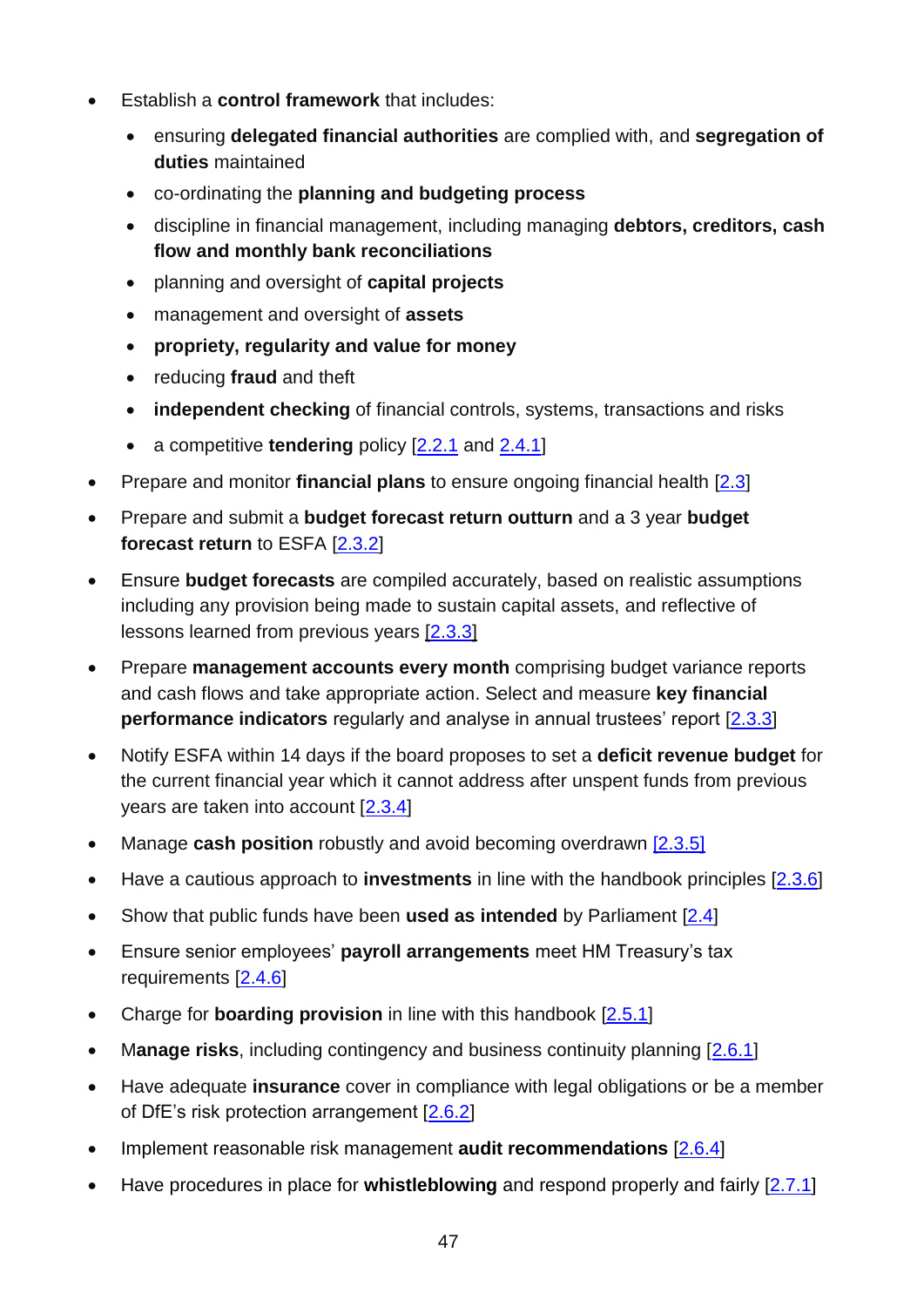- **Produce audited accounts** in line with the Charity Commission's Statement of Recommended Practice**, publish them** on the trust's website by 31 January and file with Companies House [\[2.8.1 to 2.8.4\]](#page-19-6)
- **Check financial systems**, controls, transactions and risks [\[2.9\]](#page-19-7)
- Oversee the controls and risks at **constituent academies** [\[2.9.4\]](#page-20-2)
- Ensure that **information submitted** to DfE and ESFA that affects funding is accurate and compliant [\[2.9.5\]](#page-20-3)
- Confirm in the governance statement which **internal scrutiny** option the trust has applied and why  $[2.9.7]$ .
- Make **findings from the trust's internal scrutiny** programme available to all trustees promptly, and provide the findings to ESFA on request [\[2.9.8\]](#page-21-1)
- **Be transparent** with governance arrangements [\[2.10\]](#page-21-2)
- Publish the trust's **governance arrangements** in its governance statement and in a **readily accessible form** on its website in line with this handbook [\[2.10.1\]](#page-21-3)

### **Delegated authorities**

- Obtain ESFA's approval for transactions **beyond the trust's delegated authority** limits in this handbook [\[3.1.1\]](#page-22-3)
- Irrespective of whether approval is required for transactions, make **financial disclosures** in the annual accounts in line with this handbook [\[3.1.2 and 3.1.3\]](#page-22-4)
- Refer **novel, contentious and/or repercussive transactions** to ESFA for approval  $[3.2.1]$
- For **staff severance payments**, consider the following before making a commitment:
	- whether the proposed payment is in the **interests of the trust**;
	- whether a payment is **justified and value for money**, based on a legal assessment of the case; and
	- review the **level of settlement**, which must be less than the legal assessment of what the relevant body (e.g. an employment tribunal) is likely to award  $[3.3.3]$
- Obtain ESFA's approval for the **non-contractual/non-statutory element** of a **staff severance payment** of **£50,000** or more (gross, before deductions) [\[3.3.5\]](#page-24-1)
- Not accept a settlement for a **staff severance payment** unless it satisfies the conditions in this handbook [\[3.3.6\]](#page-24-3)
- Ensure **confidentiality clauses** do not prevent an individual's right to make **disclosures in the public interest** [\[3.3.7\]](#page-24-4)
- For **compensation payments**, consider whether it is based on a careful appraisal of the facts, including legal advice, and that value for money will be achieved  $[3.3.8]$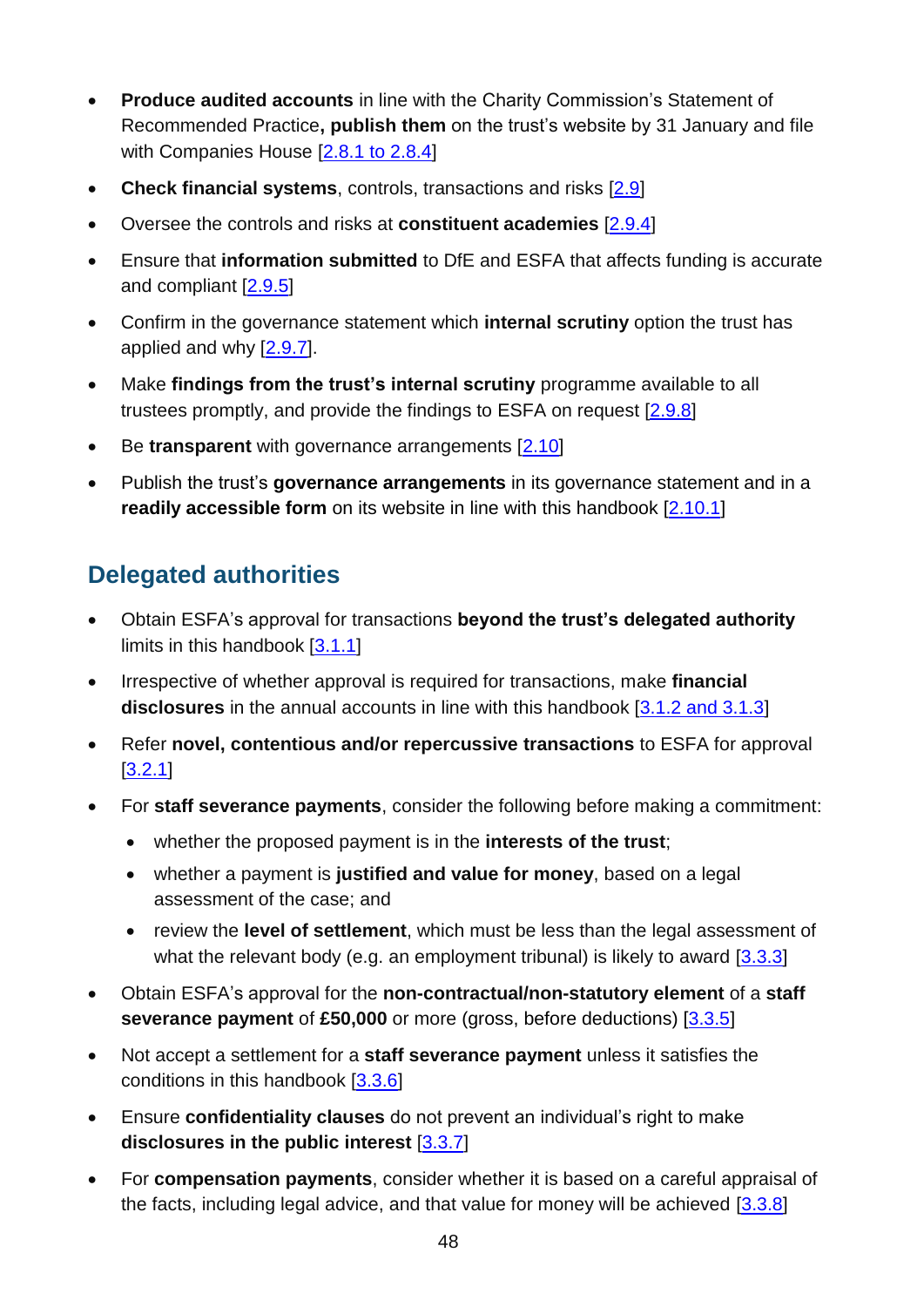- Obtain ESFA's approval for a **non-contractual/non-statutory compensation payment** of £50,000 or more [\[3.3.9\]](#page-24-2)
- Obtain ESFA's approval for **ex gratia payments** of any value [\[3.3.12\]](#page-25-3)
- Obtain ESFA's approval for **writing off debts and losses**, **guarantees, letters of comfort and indemnities** beyond limits in this handbook [\[3.4.1 and 3.4.2\]](#page-25-2)
- Obtain ESFA's approval, before entering into the **acquisition and disposal of fixed assets** beyond limits specified by this handbook and that **disposal** achieves the **best price** that can reasonably be obtained [\[3.5.1 and 3.5.2\]](#page-26-2)
- Obtain ESFA's approval before entering into **lease arrangements** beyond limits specified in this handbook, and maintain regularity, propriety and value for money [\[3.6.2 to 3.6.4\]](#page-26-3)
- Not **pool PFI** funding across a MAT [\[3.7.2\]](#page-27-3)
- Consider the funding needs of individual academies if MATs **pool GAG**, and have an appeals mechanism [\[3.7.3\]](#page-27-6)
- Obtain ESFA's approval before **borrowing**, including finance leases and overdraft facilities, in line with this handbook, and only use credit cards for business expenditure [\[3.8.1\]](#page-27-7)
- Ensure **gifts** by the trust have the reason documented, and have regard to propriety and regularity [\[3.9.1\]](#page-28-2)
- Ensure no member, trustee, local governor, employee or related individual or organisation uses their connection to the academy trust for **personal gain** [\[3.10.1\]](#page-28-3)
- Ensure there are **no payments to any trustee** unless permitted by the articles and comply with the terms of any relevant agreement with the Secretary of State [\[3.10.1\]](#page-28-3)
- Obtain the Charity Commission's approval for **paying a trustee for acting as a**  trustee  $[3.10.1]$
- Ensure the chair of the board and the accounting officer manage their relationships with related parties to **avoid real and perceived conflicts of interest** [\[3.10.2\]](#page-29-1)
- Recognise that **certain transactions** with related parties may attract **greater public scrutiny** and require sufficient disclosure in annual accounts to support the high standards of **accountability and transparency** of the public sector [\[3.10.3\]](#page-29-2)
- **Report all related party transactions** to ESFA in advance [\[3.10.4\]](#page-29-0)
- Obtain ESFA **approval for related party transactions** beyond the limits specified in this handbook [\[3.10.5 and 3.10.6\]](#page-29-3)
- Capture in the **register of interests** the relevant business and pecuniary interests of **members, trustees, local governors** in a MAT and **senior employees** [\[3.10.8\]](#page-30-0) and interests of other individuals as set out in [3.10.9](#page-30-2)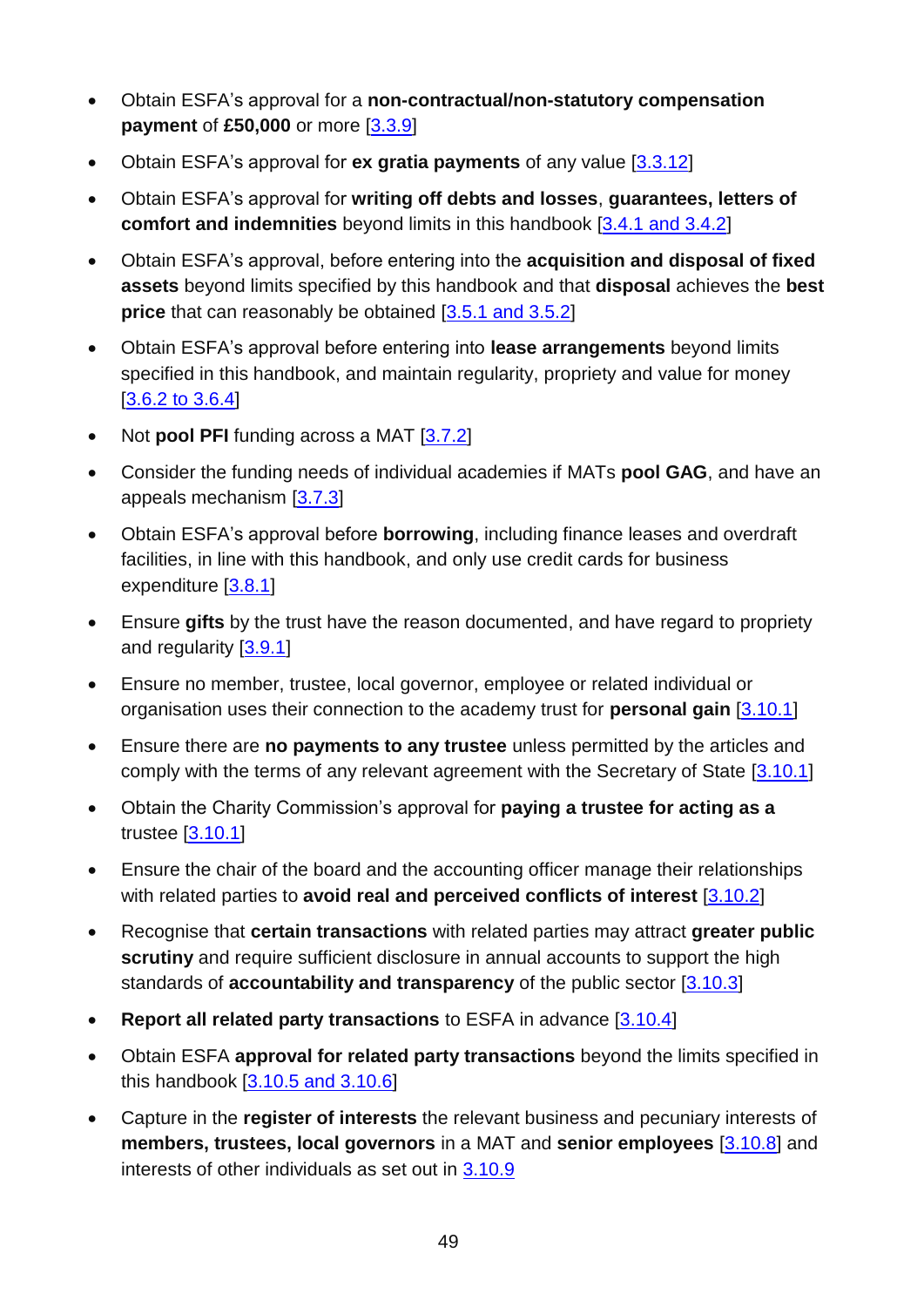**Publish** the **relevant business and pecuniary interests** of members, trustees, local governors and accounting officers [\[2.10.1](#page-21-4) and [3.10.11\]](#page-30-3)

### **Audit requirements**

- **Appoint an external auditor** for the annual accounts, and put the **external audit contract** in writing as a letter of engagement [\[4.1.1](#page-35-2) and [4.1.2\]](#page-35-3)
- Put **additionally purchased financial services** from the external auditor in a separate letter of engagement [\[4.1.2\]](#page-35-3)
- Provide in the audit contract for the **removal of external auditors** before the expiry of the term as set out in this handbook [\[4.1.3\]](#page-35-4)
- Notify ESFA immediately of the **removal or resignation of external auditors**, and the reasons [\[4.1.4\]](#page-35-5)
- Prepare information, at DfE's request, to aid consolidation into the **sector annual report and accounts** [\[4.1.5\]](#page-35-6)
- Include a **review of the accounting officer's statement on regularity, propriety and compliance** within the external auditor's remit, and address the **auditor's conclusions on regularity** jointly to the trust and ESFA [\[4.2.3\]](#page-36-4)
- Return to ESFA a **financial management and governance self-assessment** for new academy trusts, or constituent academies joining a MAT [\[4.4.1\]](#page-37-4)
- Cooperate with **NAO** and provide help, information and explanation as is reasonable and necessary [\[4.6.1\]](#page-37-5)
- Provide ESFA with **access** to all books, records, information, explanations, assets and premises to assist ESFA with its audits [\[4.7.1\]](#page-37-6)
- **Retain all records** necessary for at least six years after the end of the period to which funding relates [\[4.7.2\]](#page-37-7)
- Provide ESFA or its agents with **information** of sufficient quality to meet the purposes for which it has been requested [\[4.8.1\]](#page-38-4)
- Notify DfE via [Get information about schools](https://get-information-schools.service.gov.uk/) within 14 days of the **appointment or vacating** of the positions of member, trustee, local governor, chair of trustees, chairs of local governing bodies, accounting officer and chief financial officer [\[4.8.3\]](#page-38-5)
- Be aware of the risk of **fraud, theft and irregularity** and address it with proportionate controls and appropriate action [\[4.9.1\]](#page-38-6)
- Notify ESFA of any **fraud or theft** over £5,000, individually or cumulatively, or of any value where the fraud is unusual or systematic [\[4.9.2\]](#page-38-7)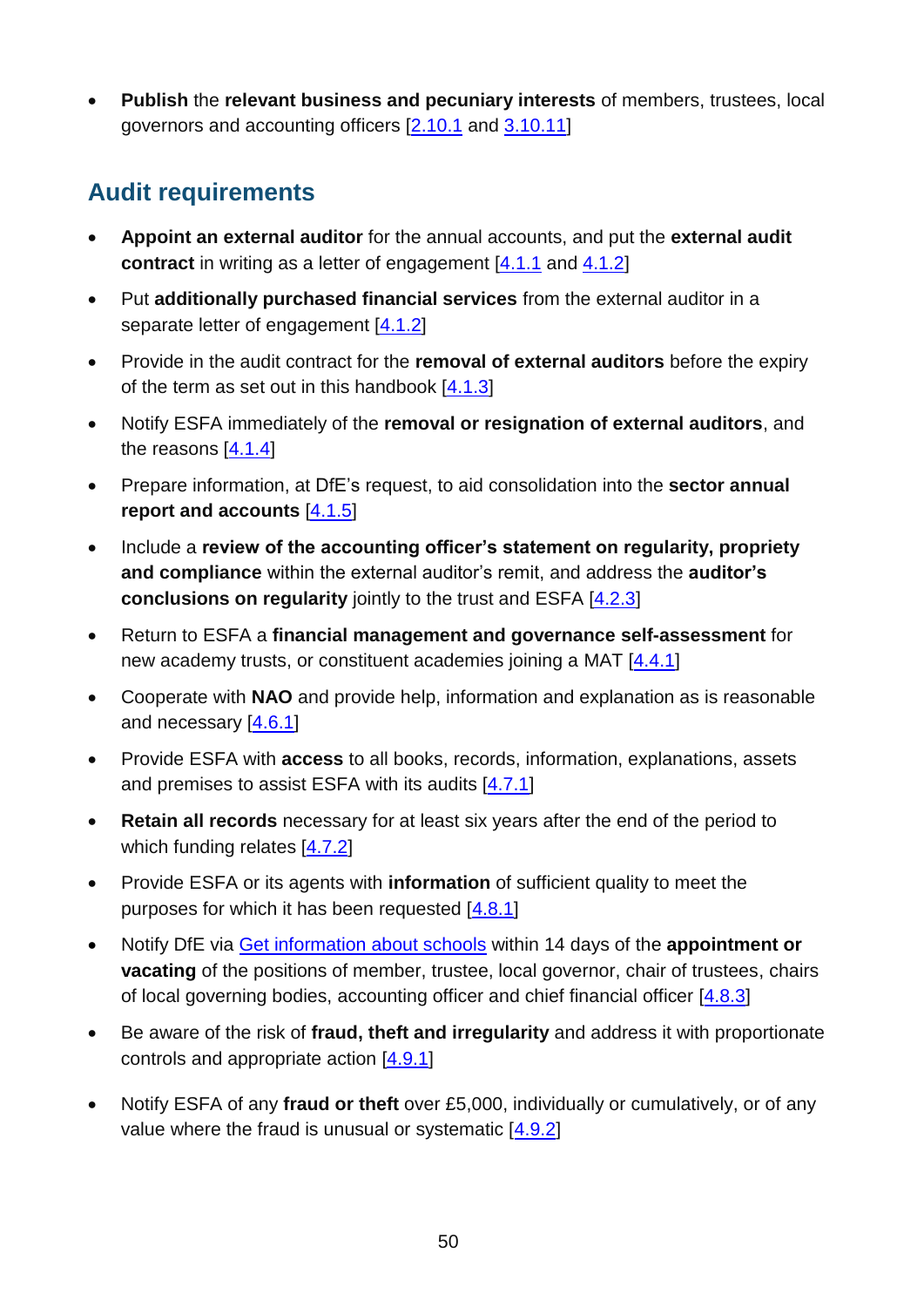# <span id="page-50-1"></span><span id="page-50-0"></span>**Annex D: Further sources of information**

### **Charity Commission**

[Charity Commission publications and information](https://www.gov.uk/government/organisations/charity-commission/about/publication-scheme)

[CC3: The Essential Trustee: What you need to know, what you need to do](https://www.gov.uk/government/publications/the-essential-trustee-what-you-need-to-know-cc3)

[CC8: Internal financial controls for charities](https://www.gov.uk/government/publications/internal-financial-controls-for-charities-cc8)

[CC11: Trustee expenses and payments](https://www.gov.uk/government/publications/trustee-expenses-and-payments-cc11)

[CC14: Charities and investment matters: a guide for trustees](https://www.gov.uk/government/publications/charities-and-investment-matters-a-guide-for-trustees-cc14)

[CC12: Managing a charity's finances](https://www.gov.uk/government/publications/managing-financial-difficulties-insolvency-in-charities-cc12/managing-financial-difficulties-insolvency-in-charities)

[CC15d: Charity reporting and accounting: the essentials](https://www.gov.uk/government/publications/charity-reporting-and-accounting-the-essentials-november-2016-cc15d)

[CC25: Charity finances: trustee essentials](https://www.gov.uk/government/publications/managing-charity-assets-and-resources-cc25)

[CC26: Charities and risk management](https://www.gov.uk/government/publications/charities-and-risk-management-cc26)

[CC29: Conflicts of interest: a guide for charity trustees](https://www.gov.uk/government/publications/conflicts-of-interest-a-guide-for-charity-trustees-cc29)

[CC35: Trustees trading and tax: how charities may lawfully trade](https://www.gov.uk/government/publications/trustees-trading-and-tax-how-charities-may-lawfully-trade-cc35)

[CC36: Changing your charity's governing documents](https://www.gov.uk/government/publications/changing-your-charitys-governing-document-cc36)

[Charities and charity trustees: an introduction for school governors](https://www.gov.uk/government/publications/charities-and-charity-trustees-school-governors)

[Manage a conflict of interest in your charity](https://www.gov.uk/guidance/manage-a-conflict-of-interest-in-your-charity)

[Setting up and running a charity](https://www.gov.uk/running-charity)

[Trustee board: people and skills](https://www.gov.uk/guidance/trustee-board-people-and-skills)

### **Department for Education**

[Academy conversion: surplus and deficit](https://www.gov.uk/government/publications/academy-conversion-surplus-and-deficit-balance-transfer-process) balance transfer process

[Buying for schools](https://www.gov.uk/guidance/buying-for-schools)

[Clerking competency framework](https://www.gov.uk/government/publications/governance-handbook)

[Competency framework for governance](https://www.gov.uk/government/publications/governance-handbook)

[Governance Handbook](https://www.gov.uk/government/publications/governance-handbook)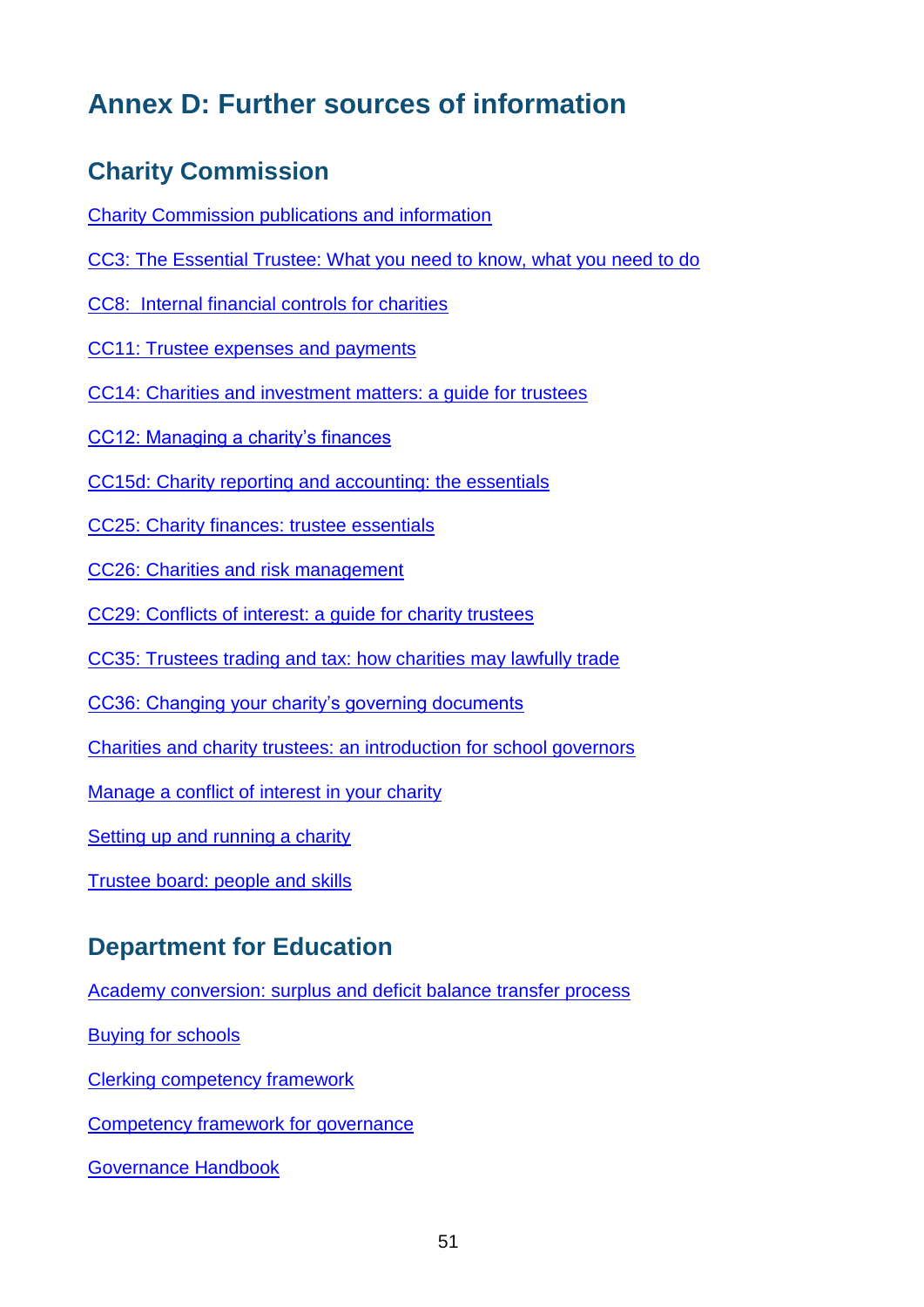[Integrated curriculum and financial planning](https://www.gov.uk/guidance/improving-financial-efficiency-with-curriculum-planning)

- [Risk protection arrangement](https://www.gov.uk/academies-risk-protection-arrangement-rpa)
- [Schools financial benchmarking](http://www.education.gov.uk/afb)
- [School resource management](https://www.gov.uk/government/collections/schools-financial-health-and-efficiency)
- [Statutory policies for schools](https://www.gov.uk/government/uploads/system/uploads/attachment_data/file/357068/statutory_schools_policies_Sept_14_FINAL.pdf)
- [Whistleblowing](https://www.gov.uk/whistleblowing)

### **Education and Skills Funding Agency**

- [Academies Accounts Direction](https://www.gov.uk/government/publications/academies-accounts-direction)
- [Academies accounts return](https://www.gov.uk/government/publications/academies-august-accounts-return-template-and-guide)
- [Academies: guide to reducing fraud](https://www.gov.uk/guidance/academies-guide-to-reducing-any-risk-of-financial-irregularities)
- [Academies: information for new openers](https://www.gov.uk/information-for-new-academies)
- [Academies investigation reports](https://www.gov.uk/government/collections/academies-investigation-reports)
- [Academies severance payments](https://www.gov.uk/academies-severance-payments)
- [Budget forecast](https://www.gov.uk/academies-financial-returns)
- ['Dear Accounting Officer' letters](https://www.gov.uk/government/collections/academy-trust-accounting-officer-letters-from-efa)
- ESFA [e-bulletin](https://www.gov.uk/government/collections/efa-e-bulletin)
- **ESFA [training](https://www.youtube.com/channel/UCROOCs9OvIwqFOy5_E0Jtfg/videos) (videos and webinars)**
- [Financial management and governance self-assessment](https://www.gov.uk/government/publications/academy-financial-management-and-governance-self-assessment-guidance)
- [Making significant changes to an existing academy](https://www.gov.uk/government/publications/making-significant-changes-to-an-existing-academy)
- [Managing boarding provision](https://www.gov.uk/government/publications/state-funded-boarding-school-provision-management-and-charges)
- **[Property information notes](https://www.gov.uk/government/publications/academy-property-transactions)**
- [Review of related party transactions in academies](https://www.gov.uk/government/publications/review-of-related-party-transactions-in-academies)

### **HM Revenue and Customs**

- [Charities and tax](http://www.hmrc.gov.uk/ct/clubs-charities-agents/charities.htm)
- [Check employment status](http://www.hmrc.gov.uk/calcs/esi.htm)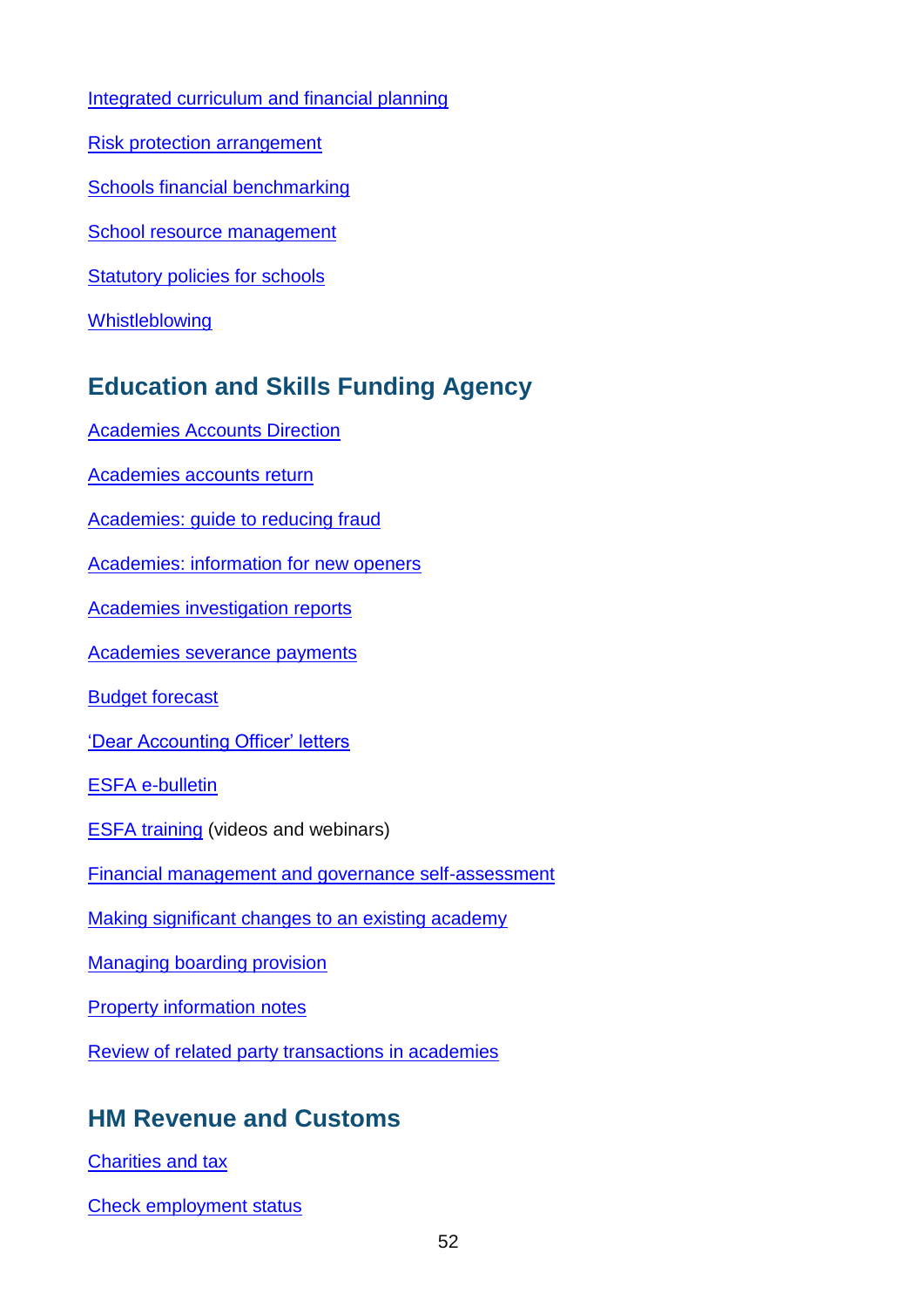[Fit and proper persons test](https://www.gov.uk/government/publications/charities-fit-and-proper-persons-test/guidance-on-the-fit-and-proper-persons-test)

[Introduction to money laundering regulations](http://www.hmrc.gov.uk/mlr/getstarted/intro.htm)

**[PAYE](http://www.hmrc.gov.uk/employers/index.shtml)** 

[VAT](http://www.hmrc.gov.uk/vat/start/register/)

[VAT: Refund scheme for academies](http://webarchive.nationalarchives.gov.uk/20130127134657/http:/customs.hmrc.gov.uk/channelsPortalWebApp/channelsPortalWebApp.portal?_nfpb=true&_pageLabel=pageLibrary_PublicNoticesAndInfoSheets&propertyType=document&columns=1&id=HMCE_PROD1_031401)

[VAT registration](http://www.hmrc.gov.uk/vat/start/register/waiting.htm)

[VAT registration thresholds](http://www.hmrc.gov.uk/vat/forms-rates/rates/rates-thresholds.htm)

### **HM Treasury**

[Audit committee handbook](https://www.gov.uk/government/publications/audit-committee-handbook)

[Orange Book: Management of Risk -](https://www.gov.uk/government/publications/orange-book) Principles and Concepts

[Managing public money](https://www.gov.uk/government/publications/managing-public-money)

[Review of the tax arrangements of public sector appointees](https://www.gov.uk/government/publications/review-of-the-tax-arrangements-of-public-sector-appointees)

### **Other links**

[Action Fraud](http://www.actionfraud.police.uk/charities)

[Association of School and College Leaders](http://www.ascl.org.uk/)

[Board members of Public Bodies: Code of conduct](https://www.gov.uk/government/publications/board-members-of-public-bodies-code-of-conduct)

CIMA - [Fraud risk management](http://www.cimaglobal.com/Documents/ImportedDocuments/cid_techguide_fraud_risk_management_feb09.pdf.pdf)

CIPFA – [The role of the chief finance officer in academies](http://www.cipfa.org/policy-and-guidance/technical-panels-and-boards/academies-colleges-and-universities-panel)

CIPFA – [The role of the accounting officer in an academy](http://www.cipfa.org/policy-and-guidance/technical-panels-and-boards/academies-colleges-and-universities-panel)

CIPFA – [The good governance standard for public services](http://www.cipfa.org/policy-and-guidance/reports/good-governance-standard-for-public-services)

[Crescent Purchasing Consortium](http://www.thecpc.ac.uk/)

[Finance Directors Forum](http://www.thefdforum.co.uk/)

[Fraud Act 2006](http://www.legislation.gov.uk/ukpga/2006/35/contents)

[Freedom and Autonomy for Schools -](http://www.fasna.org.uk/home) National Association

[Information Commissioner's Office](https://ico.org.uk/)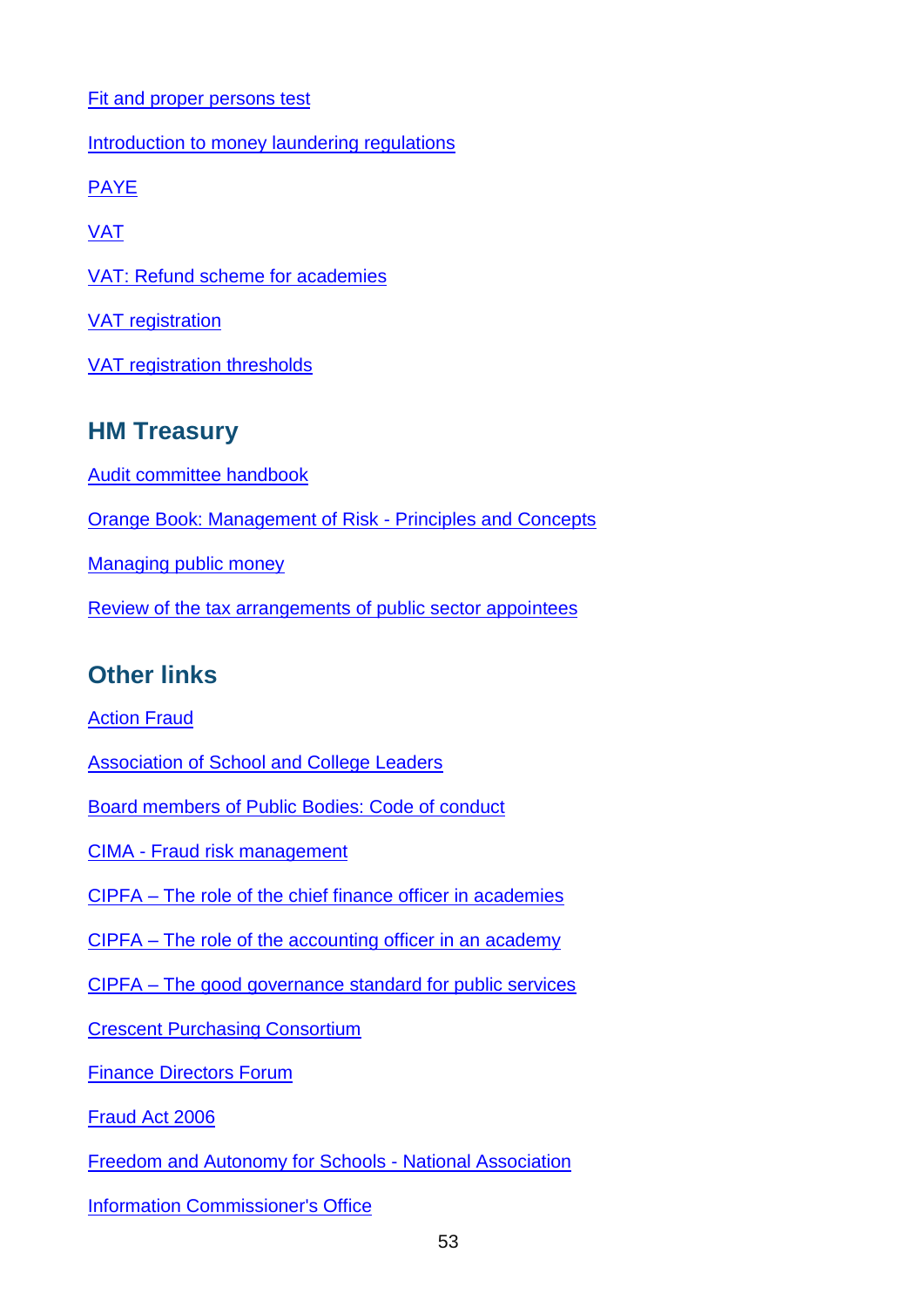**[Institute of School Business Leadership](https://isbl.org.uk/)** 

**[National Audit Office](http://www.nao.org.uk/about_us.aspx)** 

[National Governance](http://www.nga.org.uk/Home.aspx) Association

**[Official Journal of the European Union](http://www.ojec.com/Threshholds.aspx)** 

[Public Accounts Committee](http://www.parliament.uk/business/committees/committees-a-z/commons-select/public-accounts-committee/role)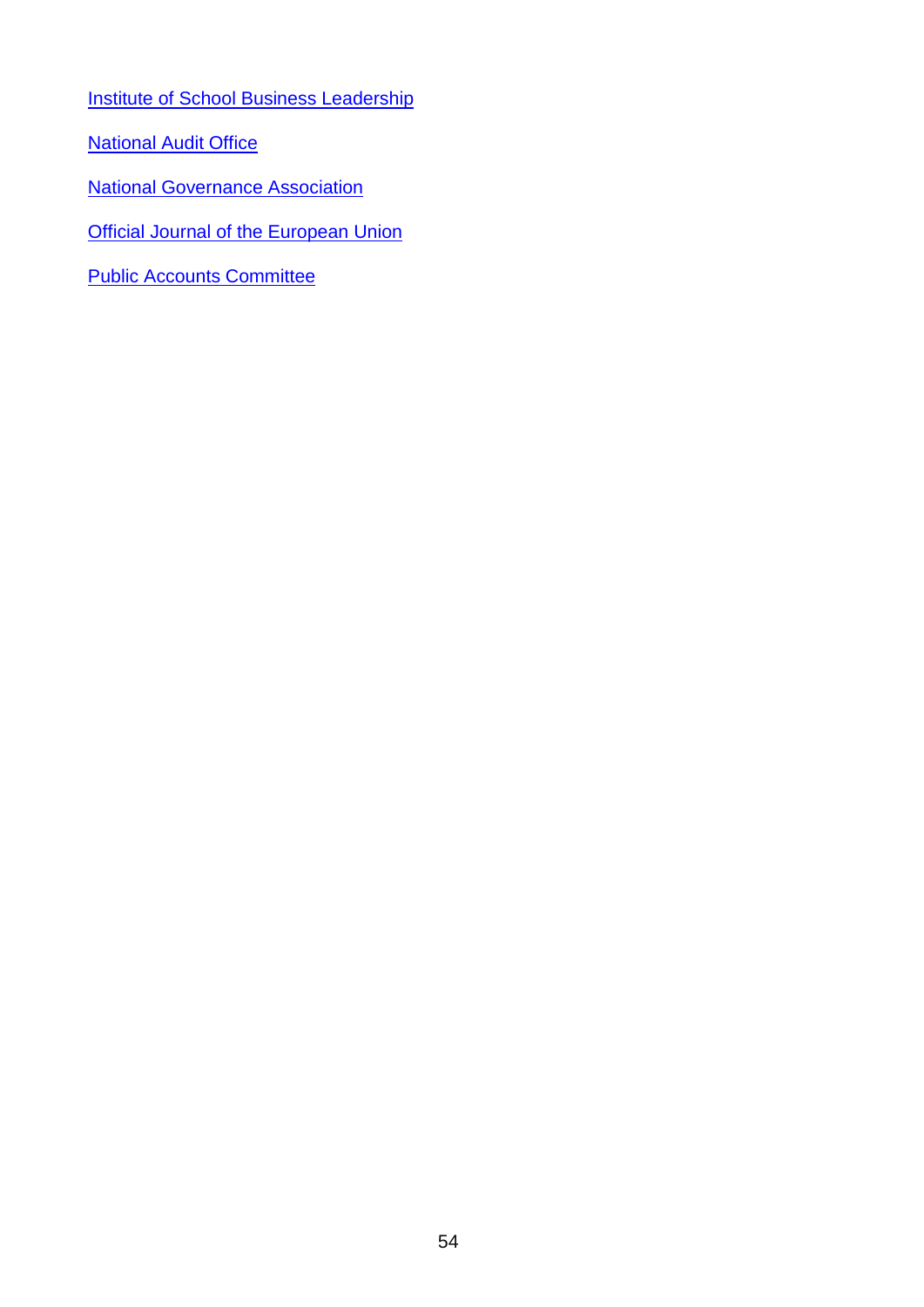# <span id="page-54-0"></span>**Acknowledgements**

The Academies Financial Handbook has been produced jointly by ESFA and the following working group of academy sector representatives:

| <b>Stephen Lester</b>         | West Lakes Academy (chair)                                   |
|-------------------------------|--------------------------------------------------------------|
| Olu Alalade                   | Skinners' Academy, Hackney                                   |
| Gillian Allcroft              | <b>National Governance Association</b>                       |
| <b>Valerie Andrew</b>         | Association of School and College Leaders                    |
| Mike Antoniou                 | The Harris Federation                                        |
| Angela Cox OBE                | Diocese of Leeds representing the Catholic Education Service |
| <b>Tracy Darby</b>            | Special Educational Needs and Disability Trust               |
| Angela Dobrucki               | Mirfield Free Grammar and Sixth Form Multi Academy Trust     |
| John Flynn                    | Heckmondwike Grammar School (vice chair)                     |
| <b>Chris Hutton MBE</b>       | <b>Finance Directors' Forum</b>                              |
| <b>Winnie Kinnon</b>          | Norbury Manor Business and Enterprise College for Girls      |
| <b>Martin Lock</b>            | <b>PKF Francis Clark chartered accountants</b>               |
| Laurence Mosley               | Ex-Diverse Academies Learning Partnership                    |
| (to March 2018)               |                                                              |
| Margo Muris                   | Alec Reed Academy                                            |
| <b>Helen Peace</b>            | St Joseph's Catholic College                                 |
| Donna Shepherd                | St Anne's Academy                                            |
| <b>Diane Slack</b>            | <b>Westbourne Primary School</b>                             |
| <b>Sally Williams-McGlone</b> | Consultant                                                   |
| Inigo Woolf                   | London Diocesan Board for Schools                            |
|                               | representing the Church of England National Society          |
| David Massey                  | <b>ESFA</b>                                                  |
| <b>Chris Patterson</b>        | <b>ESFA</b>                                                  |

We are grateful to the individuals and organisations that have made suggestions or observations about the handbook over the past year. If you have suggestions for future revisions please contact **ESFA**.